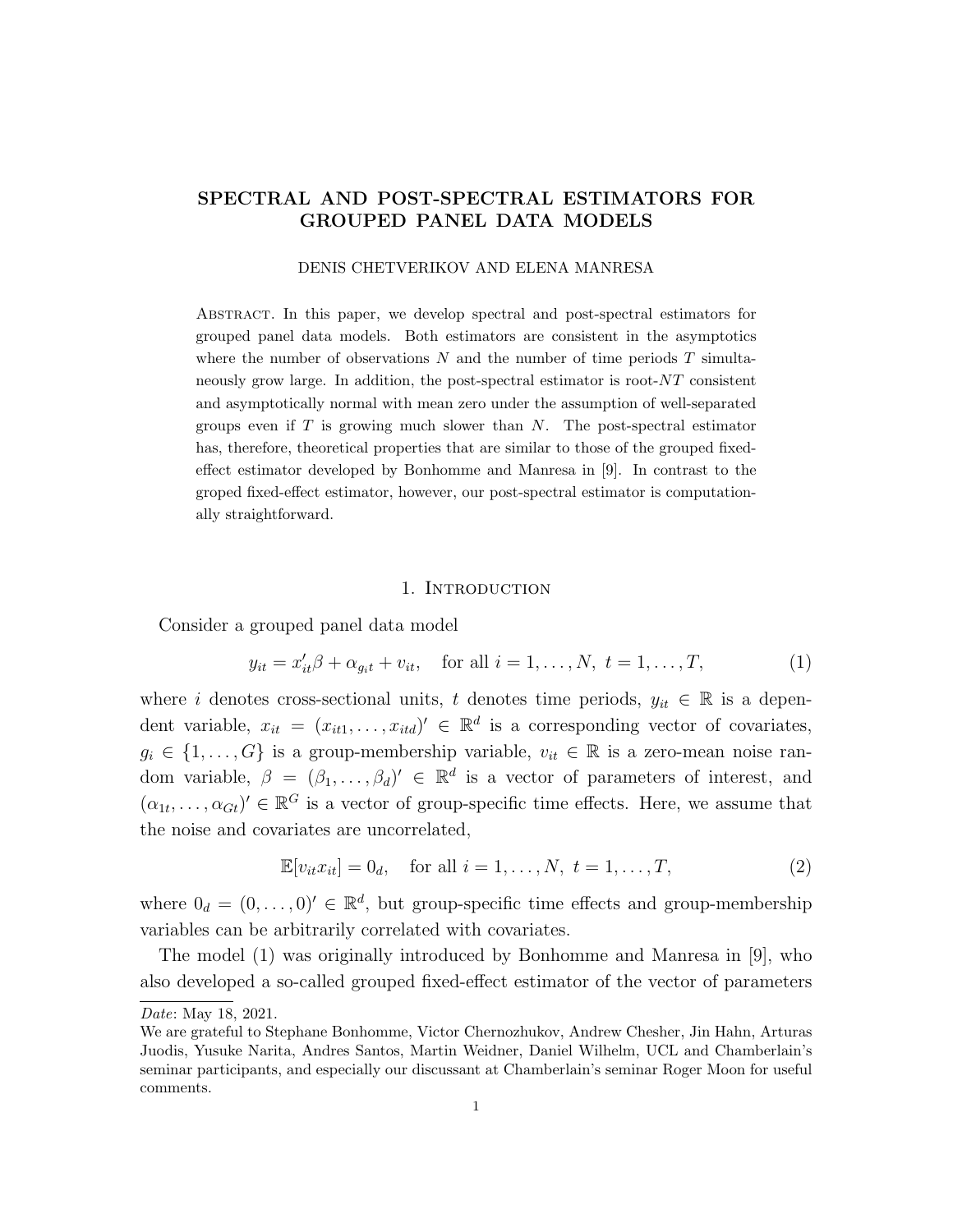#### 2 CHETVERIKOV AND MANRESA

 $\beta$  in this model. This estimator has attractive theoretical properties but, being a solution to a non-convex optimization problem, is computationally difficult. It is therefore of interest to see if there exist alternative estimators that would be easier to compute. In this paper, we answer this question affirmatively, under certain additional assumptions, and propose an estimator of  $\beta$ , which we call the *post-spectral estimator*, that also has nice theoretical properties but, in contrast to the grouped fixed-effect estimator, is computationally simple.

Like in the previous papers on grouped panel data models, we consider large  $(N, T)$ asymptotics, i.e. we assume that  $T \to \infty$ , potentially very slowly, as  $N \to \infty$ , since otherwise  $\beta$  is in general not identified. In contrast to the previous papers, however, we impose a special structure on the data-generating process for the covariates  $x_{it}$ . In particular, we assume that

$$
x_{it} = \sum_{m=1}^{M} \rho_{im} \alpha_{g_i t}^m + z_{it}, \quad \text{for all } i = 1, ..., N, \ t = 1, ..., T,
$$
 (3)

where  $(\alpha_{1t}^m, \ldots, \alpha_{Gt}^m)' \in \mathbb{R}^G$  for  $m = 1, \ldots, M$  are group-specific time effects,  $\rho_{im} \in \mathbb{R}^d$ for  $m = 1, \ldots, M$  are individual-specific vectors of coefficients, and  $z_{it}$  is a zero-mean component of  $x_{it}$  that is independent of group-specific time effects, group-membership variable  $g_i$ , and vectors of coefficients  $\rho_{i1}, \ldots \rho_{iM}$ . Here, without loss of generality, we assume that  $\alpha_{\gamma t}^1 = \alpha_{\gamma t}$  for all  $\gamma = 1, \ldots, G$  and  $t = 1, \ldots, T$ . We believe that this factor-analytic model for the covariates  $x_{it}$  is rather flexible as it allows for individualspecific correlations between covariates and group-specific time effects.

Our post-spectral estimator consists of three steps. In the first step, we carry out preliminary estimation of  $\beta$ . To do so, we prove that as long as the data-generating process is given by equations (1) and (3), there exists a convex and quadratic function  $f: \mathbb{R}^d \to \mathbb{R}$  such that (i) its unique minimum is achieved by  $\beta$  and (ii) for each value of  $b \in \mathbb{R}^d$ , the value of  $f(b)$  can be consistently estimated by the sum of  $2GM + 2$  largest in absolute value eigenvalues of a certain matrix. We then demonstrate that this function and its consistent estimator can be used to construct an estimator of  $\beta$  that is both consistent and computationally simple. This estimator, which we call the *spectral estimator*, may have slow rate of convergence if  $T$  is growing rather slowly, and so we proceed to the second and the third steps. In the second step, using the preliminary spectral estimator of  $\beta$  obtained in the first step, we carry out classification of units  $i = 1, \ldots, N$  into groups  $\gamma = 1, \ldots, G$ . Importantly, our classification algorithm is fast and does not require solving any non-convex optimization problems. It is based on consistent estimation of group-specific time effects via the method of asymptotic principle components as in  $[6]$ . In the third step, we obtain the *post-spectral estimator*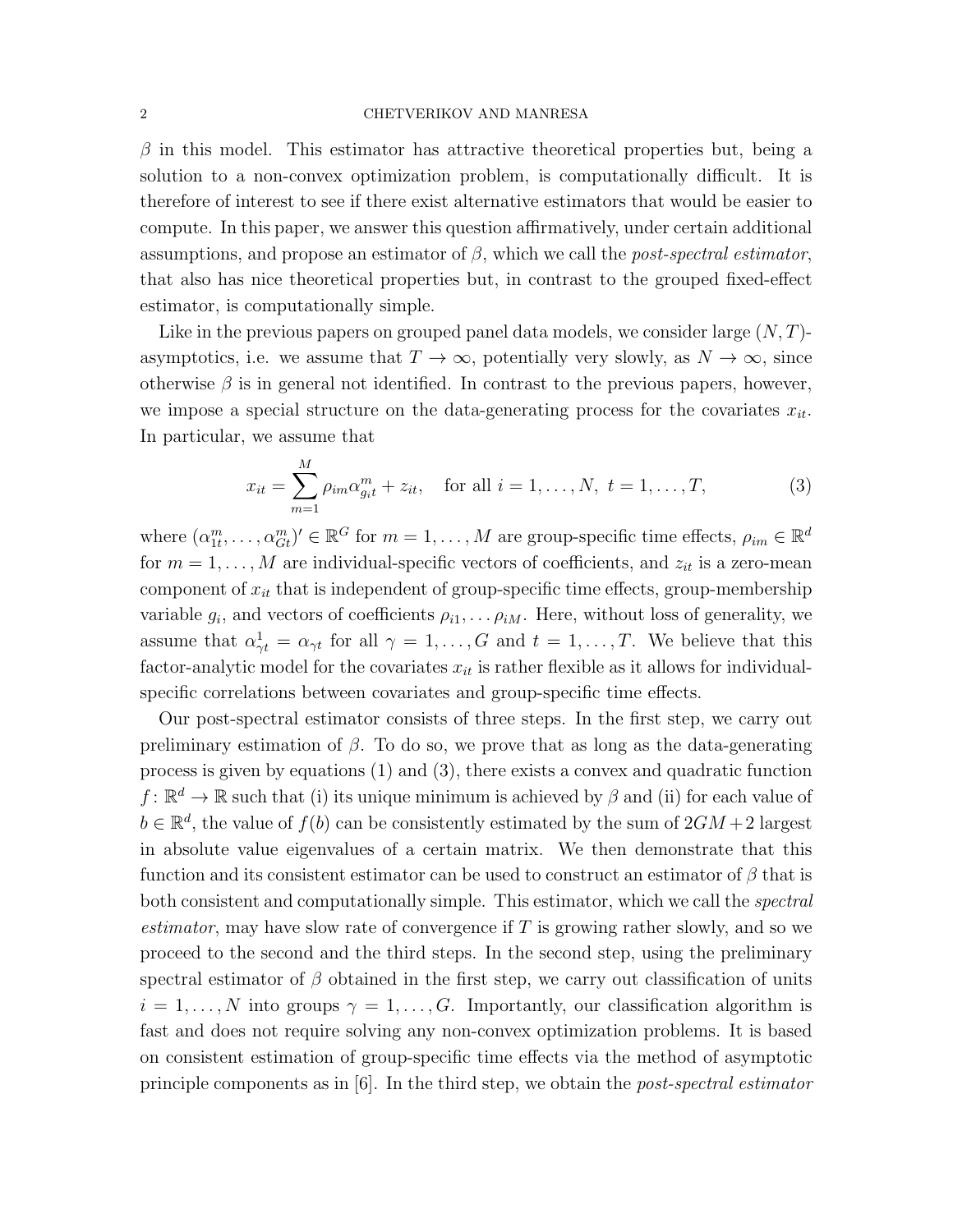of  $\beta$  by performing OLS-type estimation pooling all units within the same group together.

We prove that our post-spectral estimator is generally consistent and has particularly attractive properties under the assumption of well-separated groups, which means that the vectors  $(\alpha_{\gamma 1}, \ldots, \alpha_{\gamma T})'$ ,  $\gamma = 1, \ldots, G$ , are not too close to each other, and which was also used in [9]. Specifically, we show that under this assumption, the classifier constructed in the second step is consistent in the sense that with probability approaching one, any two units are getting classified into the same group if and only if they belong to the same group, and so the post-spectral estimator of  $\beta$ is asymptotically equivalent to the pooled-OLS estimator with known group memberships (i.e., the oracle estimator). In turn, the latter is root- $NT$  consistent and admits the standard OLS inference. Under the assumption of well-separated groups, our post-spectral estimator thus can be used for testing hypotheses and for constructing confidence intervals for  $\beta$  using standard panel-data methods, ignoring the preliminary estimation and classification steps. Inference without the assumption of well-separated groups, however, remains an open (and challenging) question for future work. Theoretical properties of our post-spectral estimator are thus similar to those of the grouped fixed-effect estimator, with the caveat that we impose the special structure on the data-generating process for the covariates  $x_{it}$  given in (3).

To compare computational properties of the post-spectral estimator to those of the grouped fixed-effect estimator, we note that the latter, as well as many related estimators ([3, 4, 10, 11, 36]), are built around the K-means optimization problem. This optimization problem is known to be NP-hard (see [5]), implying that finding its solution is in general computationally difficult. Any proposed fast implementation of the aforementioned estimators therefore must fail occasionally. For example, the grouped fixed-effect estimator is defined as the (global) minimizer of the sum of squared residuals over all parameter values and over all partitions of units into groups, and the main algorithm to calculate this minimizer in [9] proceeds by initializing randomly selected values of parameters  $\beta$  and  $\{\alpha_{\gamma t}\}_{\gamma,t=1}^{G,T}$  and then alternating between two steps: (1) optimization over the values of group memberships  $g_1, \ldots, g_N$  given the values of parameters  $\beta$  and  $\{\alpha_{\gamma t}\}_{\gamma,t=1}^{G,T}$ , and (2) optimization over the values of parameters  $\beta$  and  $\{\alpha_{\gamma t}\}_{\gamma,t=1}^{G,T}$  given the values of group memberships  $g_1, \ldots, g_N$ . Since this procedure at best converges to a local minimum, it is repeated over many different initial values of parameters to find the global minimum, which corresponds to the grouped fixed-effect estimator. As [9] notes, however, "a prohibitive number of initial values may be needed to obtain reliable solutions." In addition, it seems never possible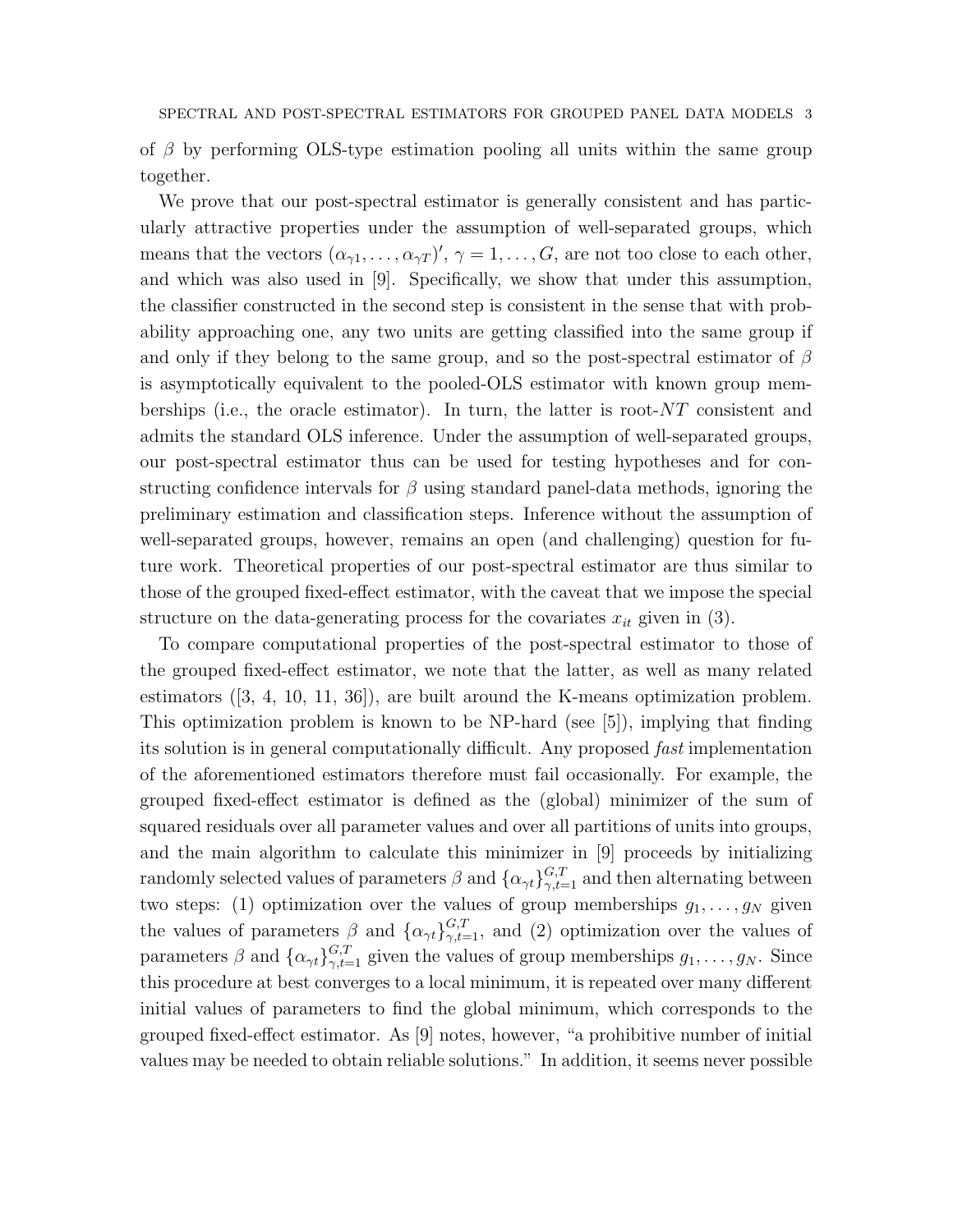#### 4 CHETVERIKOV AND MANRESA

to say whether the global minimum has been found, as this in general would require minimizing the sum of squared residuals over parameter values for each partition of units into groups, and the number of these partitions,  $G<sup>N</sup>$ , is tremendously large even in small samples. [9] also proposed a few other algorithms to calculate the grouped fixed-effect estimator that tend to perform better in simulations but they are all subject to the same critique: if they are fast, they must fail occasionally. In contrast, our post-spectral estimator is easy to compute and does not suffer from the occasional failure problem.

There is also growing literature on non-linear panel data models with group structure of individual-level parameters ([18, 22, 28, 8, 27, 33, 17, 16]) originated by Hahn and Moon in [18]. This literature is conceptually related to the grouped panel data model (1) but estimation techniques developed in this literature are very different from those considered here because all aforementioned papers assume that the individuallevel parameters are time-independent, and so preliminary consistent estimation of these parameters is possible by performing estimation separately for each unit. The latter is not possible in the model (1) because individual effects  $\alpha_{q,t}$  are varying over time, which creates one of the key challenges in estimating this model.

We note also that the grouped panel data model (1) is a special case of a panel data model with interactive fixed effects, corresponding to factor loadings with finite support in the latter model. The methods developed for estimating panel data models with interactive fixed effects can therefore be used to estimate  $\beta$  in (1) as well. To the best of our knowledge, however, most of these methods are either computationally difficult or require conditions that are substantially different from those used in our paper. For example, the estimator in [7] is based on a solution to a nonconvex optimization problem, and the estimators in  $[21, 1, 2]$  require certain IV-type conditions. Like in our approach, the estimators in [25] also require restricting the data-generating process for the covariates  $x_{it}$  but the nature of imposed restrictions is very different. In particular, [25] either imposes a certain rank condition, which can only be satisfied if the dimensionality of  $x_{it}$  is sufficiently large, or requires the factor loadings in the equation for covariates to be independent of the factor loadings in the equation for the dependent variable, which in our model would correspond to assuming that  $g_i$  in (3) is different and independent of  $g_i$  in  $(1)$ , thus leading to a random, rather than fixed, effect model. In fact, the only exception in this literature we are aware of is [24], who developed a computationally simple method and used

<sup>&</sup>lt;sup>1</sup>[25] claims that his estimators are consistent without requiring independence of the factors but a counter-example is given in [34], which proves that if the rank condition is not satisfied, then independence is essentially a necessary condition for consistency of the estimators in [25].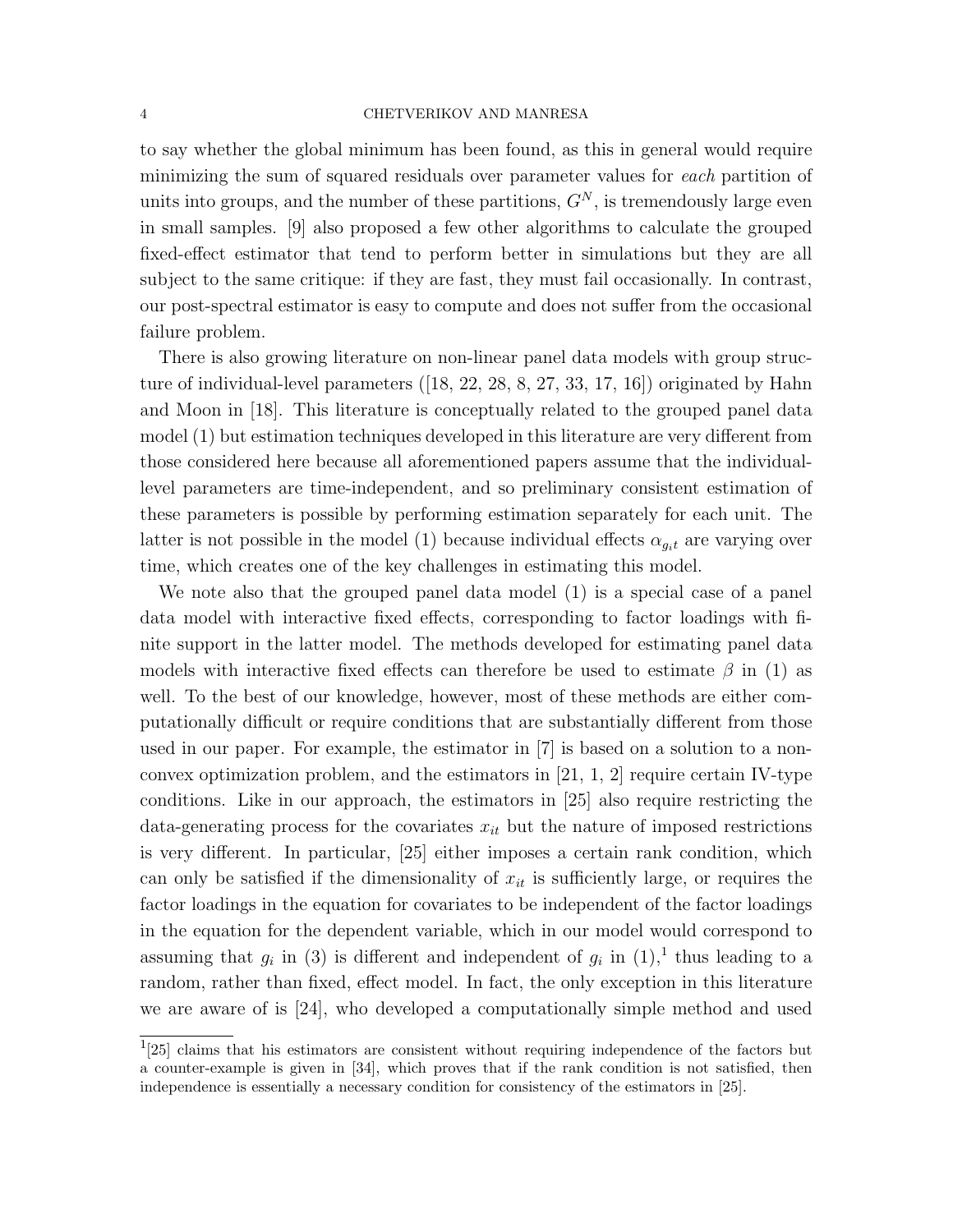conditions that are similar (actually somewhat weaker) than those used in our paper. Their estimator can potentially replace our preliminary spectral estimator. However, the convergence rate of their estimator is only  $(T \wedge N)^{-1/2}$ , which can be particularly slow if  $T$  is growing much slower than  $N$ , a case of special interest in the grouped panel data model. In contrast, the rate of convergence of our spectral estimator is  $(T \wedge N)^{-1}$ , which seems more acceptable for the preliminary estimation.

In addition, we study three extensions of the model (1). First, we consider a dynamic version of the model, where lagged values of  $y_{it}$  appear on the right-hand side of (1). We demonstrate that our spectral and post-spectral estimators work for this model too, as long as the number of factors  $M$  is appropriately modified. We allow for both pre-determined and exogenous covariates in this model. Second, we consider a high-dimensional version of the model (1), where the number of covariates d is large, potentially much larger than NT, but the vector of coefficients  $\beta$  is sparse in the sense that it has relatively few non-zero components. We demonstrate how to modify the spectral estimator via  $\ell^1$ -penalization to obtain a computationally simple and consistent estimator of  $\beta$  in this case. Third, we consider an interactive fixed-effect panel data model, where  $\alpha_{g_i t}$  in (1) is replaced by  $\kappa'_i \phi_t$ , with  $\phi_t$  being a vector of factors and  $\kappa_i$  being a vector of factor loadings. We demonstrate that the spectral estimator, with appropriately modified parameters  $G$  and  $M$ , is consistent in this model with the convergence rate  $(T \wedge N)^{-1}$ . Being computationally simple, our spectral estimator thus can serve as an alternative to existing estimators in the literature on interactive fixed-effect panel data models. Note, however, that in all three extensions, we maintain a version of (3).

The rest of the paper is organized as follows. In the next section, we discuss details of implementation of our spectral and post-spectral estimators. In Section 3, we derive their asymptotic properties. In Section 4, we study the extensions of the baseline model. In Section 5, we provide results of a small-scale Monte Carlo simulation study that shed some light on finite-sample properties of our estimators. In Section 6, we present all the proofs. In Section 7, we collect some technical lemmas that are useful for the proofs of our main results. In Appendix A, we describe a method for calculating eigenvalues of large matrices, which may be needed for implementing our estimators. In Appendix B, we provide some details on the assumptions of the dynamic model extension.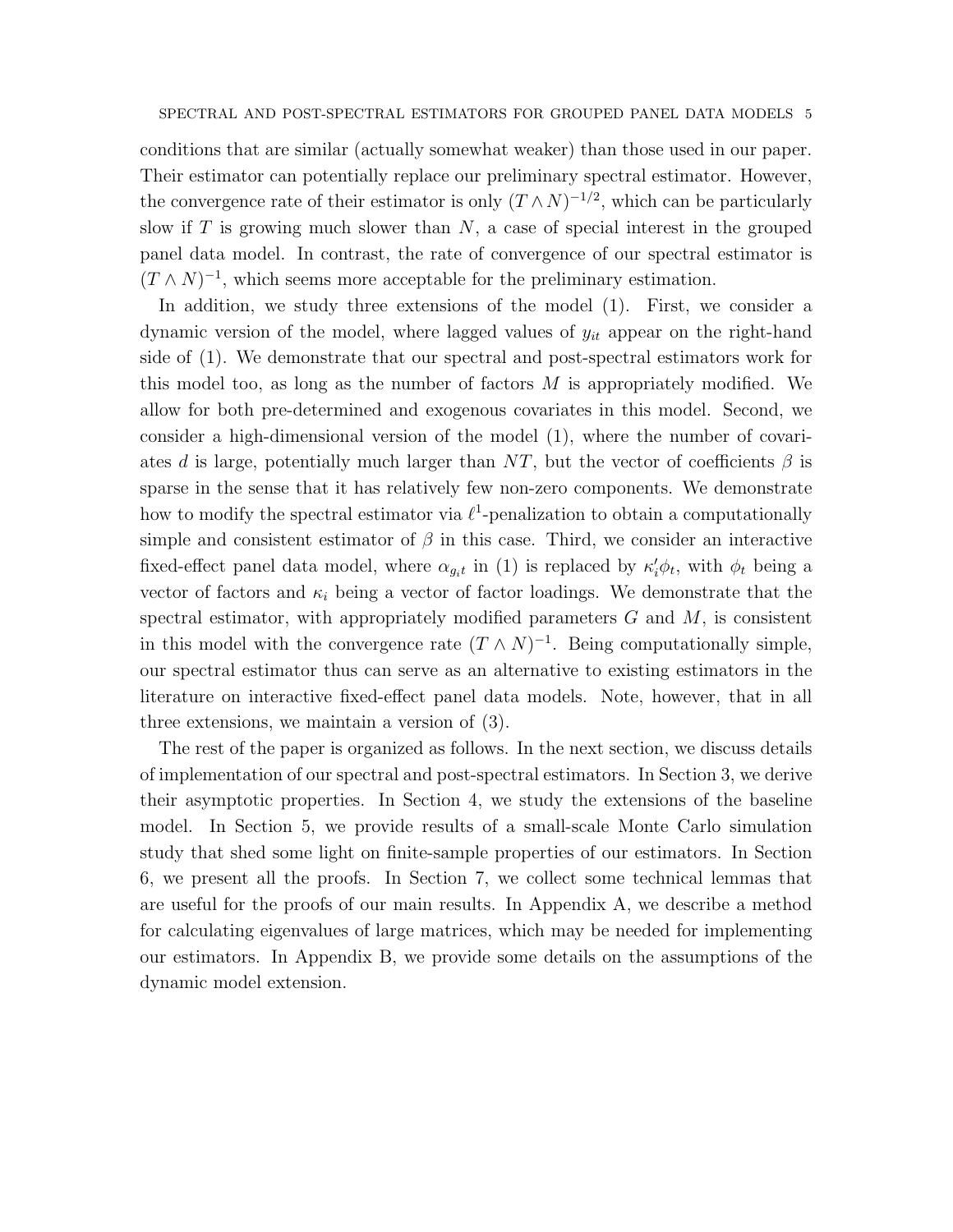#### 6 CHETVERIKOV AND MANRESA

#### 2. ESTIMATION

Our proposed estimation procedure consists of three steps. The first step is preliminary consistent estimation of  $\beta$ , which is based on the spectral analysis of certain matrices and gives the spectral estimator. The second step is classification of units into groups. The third step is pooled OLS estimation of  $\beta$  on classified units, which gives the post-spectral estimator. Under the assumption of well-separated groups, the post-spectral estimator will be root-NT consistent and asymptotically normal with mean zero, making inference based on this estimator straightforward.

2.1. Spectral Estimator. For all  $b \in \mathbb{R}^d$ , let  $A^b$  be an  $N \times N$  matrix whose  $(i, j)$ -th element is

$$
A_{ij}^{b} = \frac{1}{NT} \sum_{t=1}^{T} \left\{ (y_{it} - x_{it}^{\prime} b) - (y_{jt} - x_{jt}^{\prime} b) \right\}^{2}, \text{ for all } i, j = 1, ..., N,
$$
 (4)

Since  $A^b$  is an  $N \times N$  symmetric matrix, it has N real eigenvalues. Let  $\lambda_1^b, \ldots, \lambda_{2GM+2}^b$ be its  $2GM + 2$  largest in absolute value eigenvalues. We will show below that under mild conditions,

$$
\lambda_1^b + \dots + \lambda_{2GM+2}^b = b'\Sigma b + S'b + L + o_P(1), \quad \text{for all } b \in \mathbb{R}^d,
$$
 (5)

where  $\Sigma$  is a  $d \times d$  symmetric positive definite matrix, S is a  $d \times 1$  vector, L is a scalar, and, importantly,  $\beta$  is the unique minimizer of the function  $b \mapsto f(b) = b'\Sigma b + S'b + L$ . We therefore define our spectral estimator as

$$
\tilde{\beta} = (\tilde{\beta}_1, \dots, \tilde{\beta}_d)' = \arg\min_{b \in \mathbb{R}^d} \left\{ b' \hat{\Sigma} b + \hat{S}' b + \hat{L} \right\},\tag{6}
$$

where  $\hat{\Sigma}$ ,  $\hat{S}$ , and  $\hat{L}$  are estimators of  $\Sigma$ , S, and L, respectively, to be constructed below. By the first-order conditions, the estimator  $\tilde{\beta}$  can be equivalently defined as

$$
\tilde{\beta} = -\hat{\Sigma}^{-1}\hat{S}/2.
$$

We will prove in the next section that  $\tilde{\beta} \rightarrow_P \beta$ .

Next, we discuss estimators  $\hat{\Sigma}$ ,  $\hat{S}$ , and  $\hat{L}$ . For brevity of notation, denote

$$
\hat{f}(b) = \lambda_1^b + \dots + \lambda_{2GM+2}^b, \quad \text{for all } b \in \mathbb{R}^d,
$$
\n<sup>(7)</sup>

so that by  $(5)$ ,

$$
\hat{f}(b) = b'\Sigma b + S'b + L + o_P(1), \quad \text{for all } b \in \mathbb{R}^d.
$$
 (8)

Also, for all  $k = 1, \ldots, d$ , let  $e_k = (0, \ldots, 0, 1, 0, \ldots, 0)'$  be the  $d \times 1$  vector with 1 in the k-th position and 0 in all other positions, and let  $0_d = (0, \ldots, 0)$  be the  $d \times 1$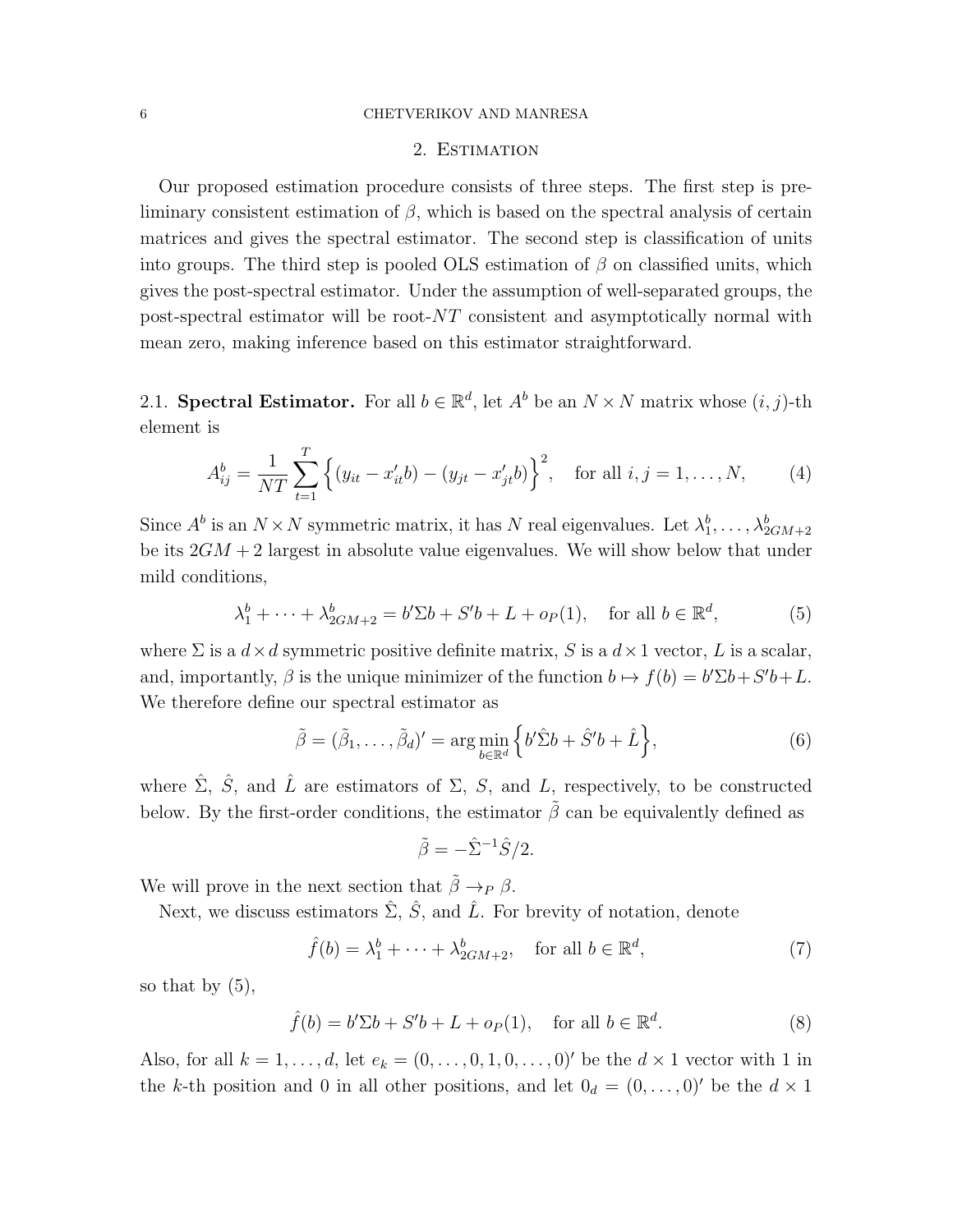vector with 0 in all positions. Since (5) implies  $\hat{f}(0_d) = L + o_P(1)$ , we set  $\hat{L} = \hat{f}(0_d)$ . Further, since  $\hat{f}(e_k) - \hat{f}(-e_k) \rightarrow_P 2S_k$ , we set

$$
\hat{S}_k = \frac{\hat{f}(e_k) - \hat{f}(-e_k)}{2}
$$
, for all  $k = 1, ..., d$ ,

and  $\hat{S} = (\hat{S}_1, \ldots, \hat{S}_d)'$ . Finally, since  $\hat{f}(e_k) + \hat{f}(-e_k) = 2(\Sigma_{kk} + L) + o_P(1)$ , we set

$$
\hat{\Sigma}_{kk} = \frac{\hat{f}(e_k) + \hat{f}(-e_k)}{2} - \hat{L}, \quad \text{for all } k = 1, \dots, d,
$$

and since  $\hat{f}(e_k + e_l) = \sum_{kk} + \sum_{ll} + 2\sum_{kl} + S_k + S_l + L + o_p(1)$ , we set

$$
\hat{\Sigma}_{kl} = \hat{\Sigma}_{lk} = \frac{\hat{f}(e_k + e_l) - \hat{\Sigma}_{kk} - \hat{\Sigma}_{ll} - \hat{S}_k - \hat{S}_l - \hat{L}}{2},
$$

for all  $k, l = 1, ..., d, k > l$ , and let  $\hat{\Sigma}$  be the matrix whose  $(k, l)$ -th component is  $\hat{\Sigma}_{kl}.$ 

Under result (5), the estimators  $\hat{\Sigma}$  and  $\hat{S}$  are consistent for  $\Sigma$  and  $S$ , respectively, and so  $\tilde{\beta} = -\hat{\Sigma}^{-1}\hat{S}/2 \rightarrow_P -\Sigma^{-1}S/2 = \beta$ , as long as  $\Sigma$  is invertible, which is the case under mild conditions. The bulk of our derivations in the next section will thus be related to proving (5).

Before we move on, we note that the  $N \times N$  matrices  $A^b$  may be rather large, and the reader might wonder how much time it takes to calculate their eigenvalues  $\lambda_1^b, \ldots, \lambda_{2GM+2}^b$ . Fortunately, there exists a class of fast randomized algorithms that allow to calculate these eigenvalues approximately. In the Appendix, we review one such algorithm, whose output is estimators  $\hat{\lambda}_1^b, \ldots, \hat{\lambda}_{2GM+2}^b$  such that

$$
\hat{\lambda}_1^b + \dots + \hat{\lambda}_{2GM+2}^b = \lambda_1^b + \dots + \lambda_{2GM+2}^b + o_P(1).
$$

Our results below thus go through if we replace eigenvalues  $\lambda_1^b, \ldots, \lambda_{2GM+2}^b$  by their estimators  $\hat{\lambda}_1^b, \ldots, \hat{\lambda}_{2GM+2}^b$  in (7), and since all other steps in calculating  $\tilde{\beta}$  are computationally trivial, it follows that our preliminary spectral estimator  $\tilde{\beta}$  is easy to calculate.

Remark 2.1 (Alternative Version of Spectral Estimator). Given that we have (5) and that  $\beta$  is the unique minimizer of the function  $b \mapsto b' \Sigma b + S' b + L$ , it seems natural to consider

$$
\check{\beta} = \arg\min_{b \in \mathbb{R}^d} \lambda_1^b + \dots + \lambda_{2GM+2}^b
$$

as an alternative to the spectral estimator  $\tilde{\beta}$  appearing in (6). The minimization problem here, however, is not necessarily convex, even though the criterion function is asymptotically convex. Computing  $\check{\beta}$  may therefore be difficult. In contrast, our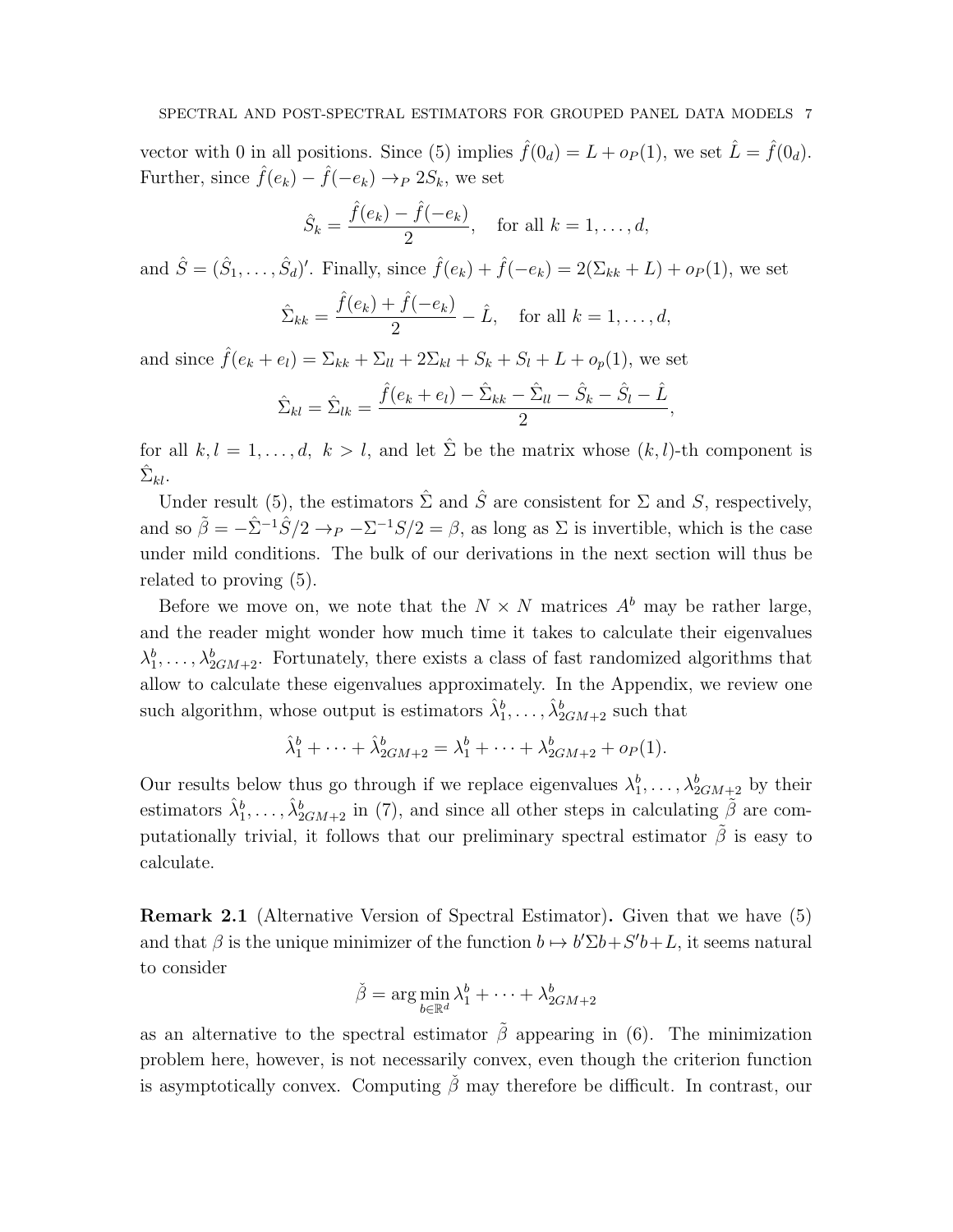spectral estimator  $\tilde{\beta}$  circumvents this problem by employing the parametric structure of the limit of this criterion function.

2.2. Classifier. To classify units into groups, we will use sample splitting. To this end, let  $h_1, \ldots, h_N$  be i.i.d. random variables that are independent of the data and that are taking values  $0$  and  $1$ , each with probability  $1/2$ . We split all cross-sectional units  $i = 1, \ldots, N$  into two subsamples,  $\mathcal{I}_0 = \{i = 1, \ldots, N : h_i = 1\}$  and  $\mathcal{I}_1 =$  $\{i = 1, ..., N: h_i = 0\}$ . Further, for  $i = 1, ..., N$ , denote  $y_i = (y_{i1}, ..., y_{iT})'$  and  $x_i = (x_{i1}, \ldots, x_{iT})'$ . Also, for  $h = 0, 1$ , let  $\tilde{\beta}^h$  be the spectral estimator calculated using the subsample  $\mathcal{I}_h$  and let  $\hat{B}^h$  be a  $T \times T$  matrix given by

$$
\hat{B}^h = \frac{2}{NT} \sum_{i \in \mathcal{I}_h} (y_i - x_i \tilde{\beta}^h)(y_i - x_i' \tilde{\beta}^h)'. \tag{9}
$$

Since  $\hat{B}^h$  is a  $T \times T$  symmetric positive definite matrix, it has T non-negative eigenvalues and T corresponding orthonormal eigenvectors. Let  $\hat{F}_h$  be a  $T \times G$  matrix whose columns are orthonormal eigenvectors corresponding to G largest eigenvalues of the matrix  $\hat{B}^h$ . Moreover, for all  $i = 1, ..., N$ , let  $\hat{A}_i$  be a  $T \times 1$  vector defined by

$$
\hat{A}_i = \hat{F}_{h_i} \hat{F}'_{h_i} (y_i - x_i \tilde{\beta}^{h_i}).
$$
\n(10)

Intuitively, the vectors  $\hat{A}_1, \ldots, \hat{A}_N$  estimate the vectors  $\alpha_{g_1}, \ldots, \alpha_{g_N}$ , where we denoted  $\alpha_{\gamma} = (\alpha_{\gamma 1}, \dots, \alpha_{\gamma T})'$  for all  $\gamma = 1, \dots, G$ . We therefore classify units  $i =$ 1, ..., N into G groups using these vectors. To do so, fix a tuning parameter  $\lambda > 0$ , to be chosen below, and consider the following algorithm:

#### Classification Algorithm.

Step 1: set  $A_1 = \{1\}$ ,  $m = 1$ , and  $i = 1$ ; Step 2: replace i by  $i + 1$ ; Step 3: if  $i = N + 1$ , stop the algorithm; Step 4: set  $\mathcal{C}_i = \{ \gamma = 1, \ldots, m : ||\hat{A}_i - |A_{\gamma}|^{-1} \sum_{l \in A_{\gamma}} \hat{A}_l || \leq \lambda \};$ Step 5: if  $C_i$  is empty, replace m by  $m + 1$ , set  $\mathcal{A}_m = \{i\}$ , and go to Step 2; Step 6: if  $\mathcal{C}_i$  is not empty, replace  $\mathcal{A}_{\gamma}$  by  $\mathcal{A}_{\gamma} \cup \{i\}$  for  $\gamma = \min \mathcal{C}_i$  and go to Step 2.

This algorithm creates m groups  $A_1, \ldots, A_m$ , with the number of groups m depending on  $\lambda$ , so that  $m = m(\lambda)$ . Clearly,  $\lambda \mapsto m(\lambda)$  is a right-continuous function, and so

$$
\hat{\lambda} = \min \left\{ \lambda > 0 \colon m(\lambda) \le G \right\}
$$

is well-defined. (In practice,  $\hat{\lambda}$  can be calculated using the values of  $m(\lambda)$  on a fine grid.) We classify units  $i = 1, ..., N$  into G groups using this algorithm with  $\lambda = \hat{\lambda}$ .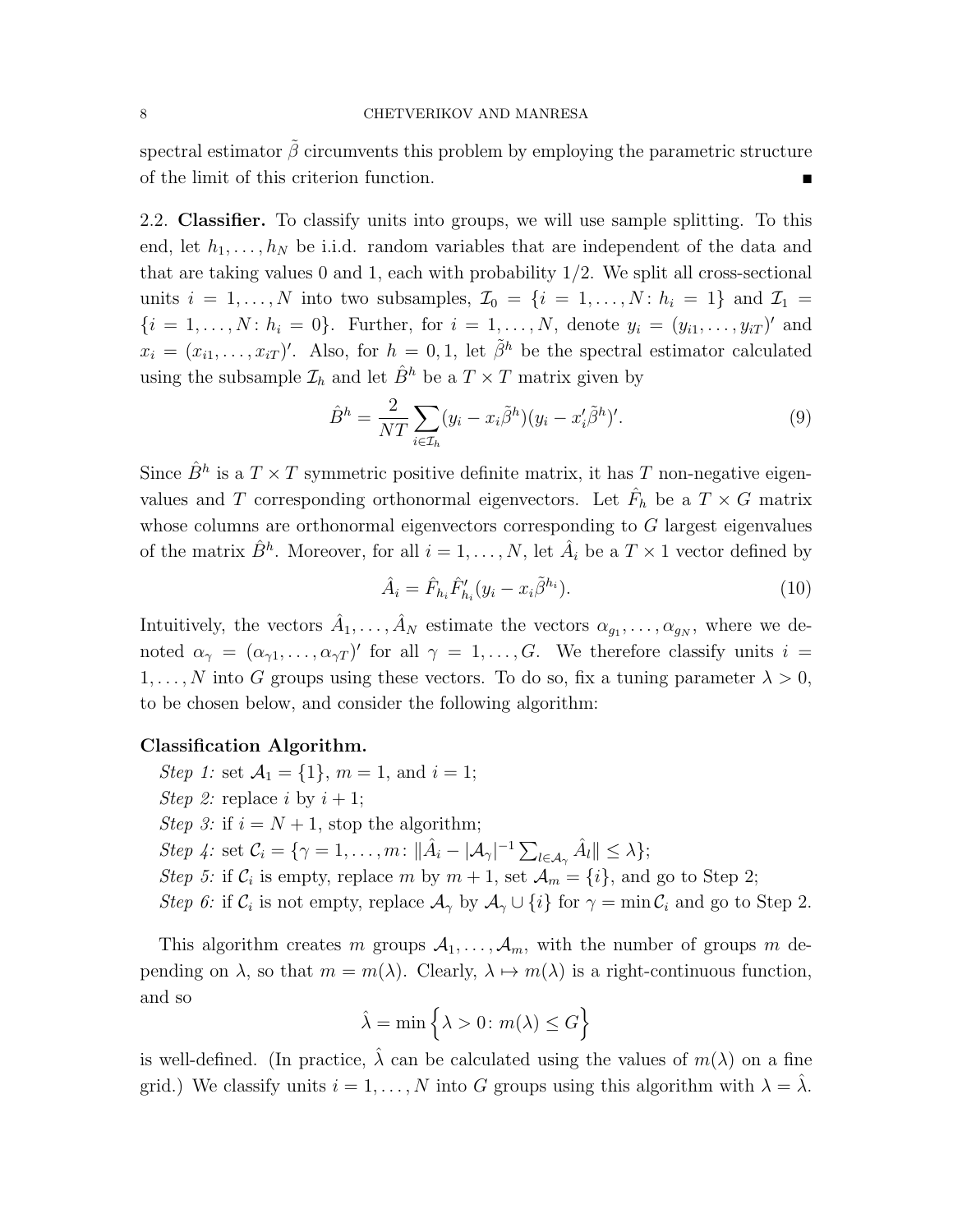The result of the algorithm is then  $m(\hat{\lambda}) \leq G$  groups  $\mathcal{A}_1, \ldots, \mathcal{A}_{m(\hat{\lambda})}$ , and for all  $i = 1, \ldots, N$ , there exists a unique  $\gamma = \gamma(i) \in \{1, \ldots, m(\hat{\lambda})\}$  such that  $i \in \mathcal{A}_{\gamma}$ . We set

$$
\hat{g}_i = \gamma(i)
$$
, for all  $i = 1, ..., N$ ,

and  $\hat{g} = (\hat{g}_1, \dots, \hat{g}_N)'$ . Note that this classifier can occasionally lead to less than G groups, which happens when  $m(\lambda) < G$ , but we will show in the next section that it is consistent in the sense that

$$
P\Big(\text{for all } i, j = 1, \dots, N, \quad \hat{g}_i = \hat{g}_j \text{ if and only if } g_i = g_j\Big) \to 1,\tag{11}
$$

under the assumption of well-separated groups.

**Remark 2.2** (Replacing  $\tilde{\beta}$  with Other Estimators). The proof of (11) in Theorem 3.2 below will not use any properties of  $\tilde{\beta}$  except for its consistency. Therefore, the same result will hold if we replace  $\tilde{\beta}$  in (9) and (10) by any other consistent estimator of  $\beta$ . For example, once the post-spectral estimator  $\hat{\beta}$  is calculated in the next subsection, we can reiterate classification and pooled OLS estimation steps by using  $\hat{\beta}$  instead of  $\tilde{\beta}$  in the second classification step. This may potentially improve properties of the final, iterated post-spectral, estimator.

Remark 2.3 (Covariate-Based Classifiers). Recall that we assume the group structure in the data-generating process for covariates  $x_{it}$ , equation (3). In principle, this structure could be used to classify units into groups as well. This seemingly sensible alternative to our procedures is interesting because it does not require estimating  $\beta$  on the first step, and so looks much easier than our procedures. However, a substantial drawback of this procedure is that it may not be consistent if the group structure in the data-generating process for  $x_{it}$ 's is coarser than the group-structure in the datagenerating process for  $y_{it}$ 's. For example, suppose that  $M = 2$  and  $\rho_{i1} = 0$  for all  $i = 1, \ldots, N$ . Then equation (3) becomes

$$
x_{it} = \rho_{i2} \alpha_{g_i t}^2 + z_{it}
$$
, for all  $i = 1, ..., N$ ,  $t = 1, ..., T$ .

Now, if we assume that  $G = 3$  but  $\alpha_{1t}^2 = \alpha_{2t}^2 \neq \alpha_{3t}^2$ , there are effectively only two groups in the data-generating process for  $x_{it}$ 's. Therefore, any reasonable classification based on this equation would merge groups 1 and 2, which would make (11) impossible.

**Remark 2.4** (Relation to the Literature). Our classifier  $\hat{g}$  is related to the classifier proposed in [31] in the sense that both classifiers first estimate the vectors  $\alpha_{g_1}, \ldots, \alpha_{g_N}$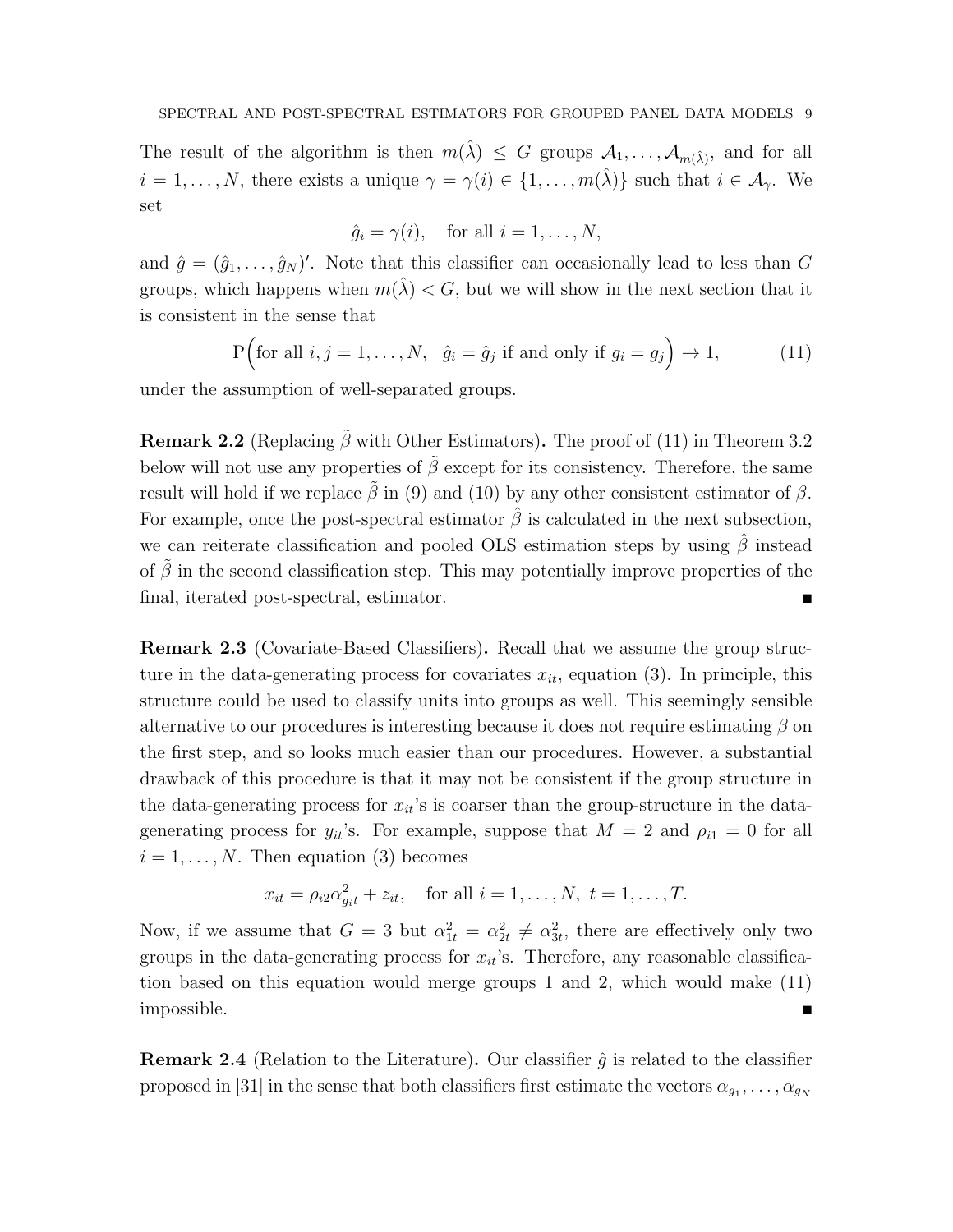and then perform classification of units into groups based on these estimates. However, our Classification Algorithm is different from the corresponding algorithm in [31]. An advantage of our Classification Algorithm is that it does not require the assumption of weakly-isotropic noise variables, which means that  $\mathbb{E}[(\sum_{t=1}^{T} u_t v_{it})^2]$  is constant across all  $u = (u_1, \ldots, u_T)^{\prime} \in \mathbb{R}^T$  satisfying  $\sum_{t=1}^T u_t^2 = 1$ , and which is used in [31]. This assumption is clearly restrictive and, as [31] note explicitly, it is not clear how to generalize their algorithm to avoid this assumption. More generally, our classifier falls into the class of so-called spectral classifiers; see [23] for more information on these and other classifiers.

2.3. Post-Spectral Estimator. Once we have classified units into groups, estimation of  $\beta$  is straightforward. In particular, we rely upon a pooled OLS estimator:

$$
(\hat{\beta}, \hat{\alpha}) = \arg \min_{b \in \mathcal{B}, a \in \mathcal{A}_{G, T}} \sum_{i=1}^{N} \sum_{t=1}^{T} (y_{it} - x'_{it} b - a_{\hat{g}_i t})^2, \qquad (12)
$$

where B is a parameter space for the vector  $\beta$ , and  $\mathcal{A}_{G,T}$  is a parameter space for the matrix  $\{\alpha_{\gamma t}\}_{\gamma,t=1}^{G,T}$ . We refer to  $\hat{\beta}$  as the post-spectral estimator for grouped panel data models. We will show in the next section that under the assumption of well-separated groups, this estimator is asymptotically equivalent to the estimator based on correct classification,

$$
(\hat{\beta}^0, \hat{\alpha}^0) = \arg \min_{b \in \mathcal{B}, a \in \mathcal{A}_{G,T}} \sum_{i=1}^N \sum_{t=1}^T (y_{it} - x_{it}' b - a_{g_i t})^2, \qquad (13)
$$

and thus to the grouped fixed-effect estimator of [9]. Hence, the standard OLS inference ignoring group classification applies.

**Remark 2.5** (Estimating  $\beta$  by OLS of  $y_{it}$  on estimated  $z_{it}$ ). Observe that our datagenerating process for covariates  $x_{it}$  in (3) is given by a factor-analytic model; namely, it can be written as

$$
x_{it} = \sum_{m=1}^{M} \sum_{\gamma=1}^{G} \rho_{im} 1\{g_i = \gamma\} \alpha_{\gamma t}^m = \omega_i' \phi_t + z_{it}, \text{ for all } i = 1, ..., N, t = 1, ..., T,
$$

where  $\phi_t = (\alpha_{1t}^1, \ldots, \alpha_{Gt}^M)'$  is a  $GM \times 1$  vector of factors and  $\omega_i = (\rho_{i1} 1\{g_i\})$  $1\}, \ldots, \rho_i M 1\{g_i = G\}'$  is the  $GM \times d$  matrix of factor loadings. Here, factors  $\phi_t$ and the factor loadings  $\omega_i$  can be estimated by the method of asymptotic principle components as in Section 3 of [6]; see also [12, 13, 26, 15]. Denoting these estimators  $\hat{\phi}_t$  and  $\hat{\omega}_i$  and letting  $\hat{z}_{it} = x_{it} - \hat{\omega}_i' \hat{\phi}_t$ , we are then able to obtain an estimator of β by simply running OLS of  $y_{it}$  or  $\hat{z}_{it}$ . This estimator is easy to compute and is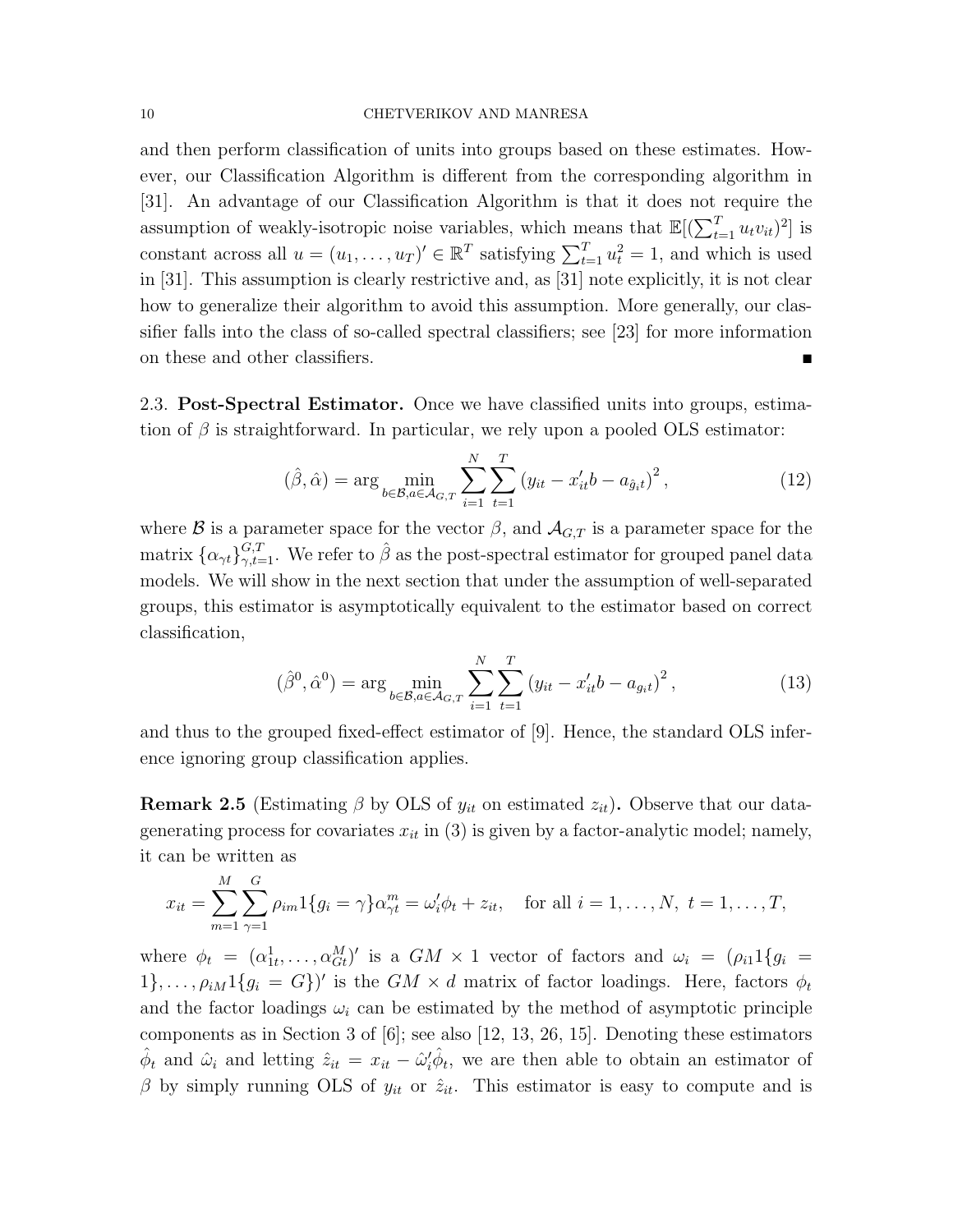consistent under weak conditions since  $z_{it}$  is uncorrelated with both  $\alpha_{g_it}$  and  $x_{it} - z_{it}$ . However, this estimator performs poorly in the case of weak factors, i.e. when the factor loadings  $\omega_i$  are close to zero, in which case our post-spectral estimator has better performance by an order of magnitude; see our simulation results in Section 5.  $\blacksquare$ 

## 3. ASYMPTOTIC THEORY

In this section, we derive asymptotic properties of the procedures described above. For convenience, we do so in three separate subsections: spectral estimator, classifier, and post-spectral estimator.

Throughout the rest of the paper, we assume that membership variables  $g_i$ , groupspecific time effects  $\alpha_{\gamma t}^{m}$  and individual specific vectors of coefficients  $\rho_{im}$  are nonstochastic, i.e. our analysis is conditional on these random quantities. Also, given that we set  $\alpha_{\gamma t}^1 = \alpha_{\gamma t}$ , group-specific time effects  $\alpha_{\gamma t}$  are non-stochastic as well. Moreover, we assume that the units  $i$  are independent.

3.1. Spectral Estimator. Let  $S^T$  denote the unit sphere in  $\mathbb{R}^T$ , i.e.  $S^T = \{u \in S\}$  $\mathbb{R}^T$ :  $||u|| = 1$ . Also, for any random variable w, let  $||w||_{\psi_2}$  denote the sub-Gaussian norm of  $w$ , i.e.

$$
||w||_{\psi_2} = \inf \left\{ \epsilon > 0 : \mathbb{E}[\exp(w^2/\epsilon^2)] \le 2 \right\};
$$

see Section 2.5.2 in [32] on properties of the sub-gaussian norm. Intuitively, a random variable has a finite sub-Gaussian norm if the tails of its distribution are not heavier than tails of the Gaussian distribution. For example, every bounded random variable has a finite sub-Gaussian norm. To prove consistency and to derive the rate of convergence of the spectral estimator  $\beta$ , we will use the following assumptions.

**Assumption 3.1.** For some constant  $C_1 > 0$ , we have  $\|\sum_{t=1}^T u_t v_{it}\|_{\psi_2} \leq C_1$  for all  $i = 1, ..., N$  and  $u = (u_1, ..., u_T)^{\prime} \in S^T$ .

**Assumption 3.2.** For some constant  $C_2 > 0$ , we have  $\|\sum_{t=1}^T u_t z_{itk}\|_{\psi_2} \leq C_2$  for all  $i = 1, \ldots, N, u = (u_1, \ldots, u_T)' \in \mathcal{S}^T$ , and  $k = 1, \ldots, d$ .

Assumption 3.3. We have  $||(NT)^{-1} \sum_{i=1}^{N} \sum_{t=1}^{T} v_{it} z_{it}|| = O_P(1/$ √  $NT)$ . √

Assumption 3.4. We have  $(NT)^{-1} \sum_{i=1}^{N} \sum_{t=1}^{T} z_{it} z'_{it} = \sum / 2 + O_P(1)$  $(NT)$ , where  $\Sigma$ is a positive definite  $d \times d$  matrix.

By Hoeffding's inequality (Proposition 2.6.1 in [32]), Assumption 3.1 holds if the random variables  $v_{it}$  have finite sub-Gaussian norm and are independent across t. More generally, due to numerous versions of Hoeffding's inequality for time series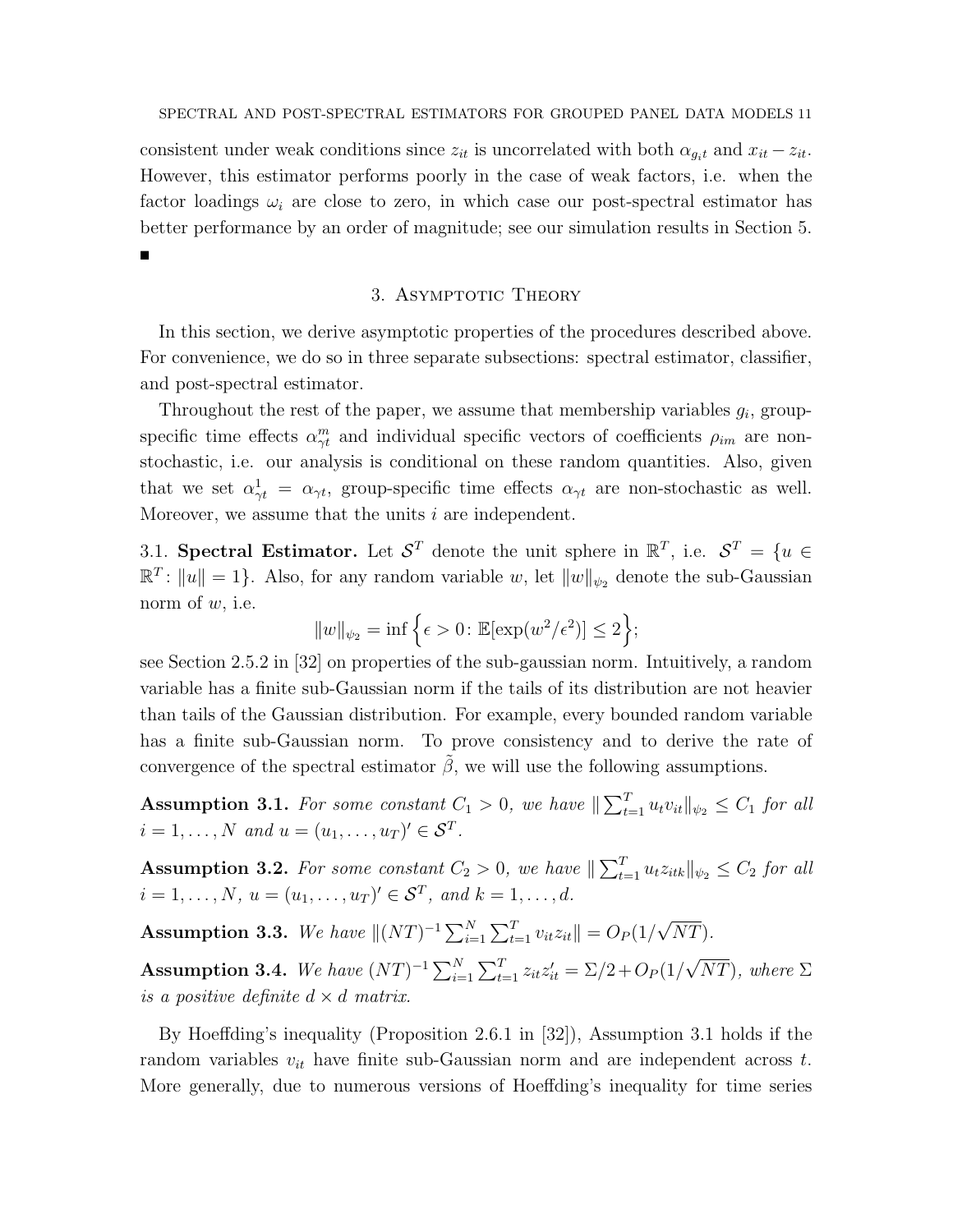#### 12 CHETVERIKOV AND MANRESA

data (e.g., see [14, 30]), Assumption 3.1 holds as long as the dependence of the random variables  $v_{it}$  across t is not too strong. Assumption 3.2 is similar to Assumption 3.1 but imposes the integrability and time series dependence restrictions on  $z_{it}$  instead of  $v_{it}$ . We admit that the assumption of random variables having finite sub-Gaussian norm may be somewhat strong but we emphasize that a version of the results below can be derived under weaker integrability assumptions. We have chosen to work with Assumptions 3.1 and 3.2 in order to minimize technicalities of our analysis. Further, since  $\mathbb{E}[v_{it}] = 0$ ,  $\mathbb{E}[v_{it}x_{it}] = 0_d$  and we assume that  $\alpha_{g_i t}^m$  and  $\rho_{im}$ are non-stochastic, it follows from (3) that  $\mathbb{E}[v_{it}z_{it}] = 0_d$ . Hence, Assumption 3.3 is a quantitative law of large numbers for the random vector  $(NT)^{-1} \sum_{i=1}^{N} \sum_{t=1}^{T} v_{it} z_{it}$ . Similarly, Assumption 3.4 is a quantitative law of large numbers for the random matrix  $(NT)^{-1} \sum_{i=1}^{N} \sum_{t=1}^{T} z_{it} z_{it}'$ . Assumption 3.4 also imposes the constraint that the probability limit of this matrix is positive-definite, which is an identification condition.

**Theorem 3.1** (Rate of Convergence of Spectral Estimator  $\hat{\beta}$ ). Under Assumptions  $3.1 - 3.4,$ 

$$
\tilde{\beta} = \beta + O_P\left(\frac{1}{T \wedge N}\right). \tag{14}
$$

## Remark 3.1. DETAILED COMPARISON WITH MOON AND WEIDNER HERE.

3.2. Classifier. To prove consistency of the classifier  $\hat{g}$ , we will use the following assumptions.

**Assumption 3.5.** For some constant  $C_3 > 0$ , we have  $\|\rho_{im}\| \leq C_3$  for all  $m =$  $1, \ldots, M \text{ and } i = 1, \ldots, N.$ 

**Assumption 3.6.** For some constant  $C_4 > 0$ , we have  $|\alpha_{\gamma t}^m| \le C_4$  for all  $m =$  $1, \ldots, M, \gamma = 1, \ldots, G, \text{ and } t = 1, \ldots, T.$ 

Assumption 3.7. For some constant  $c_1 > 0$ , we have  $T^{-1} \sum_{i=1}^{T} (\alpha_{\gamma_1 t} - \alpha_{\gamma_2 t})^2 \ge c_1$ for all  $\gamma_1, \gamma_2 = 1, \ldots, G$  such that  $\gamma_1 \neq \gamma_2$ .

**Assumption 3.8.** For some constant  $c_2 > 0$ , we have  $N_{\gamma} \ge c_2 N$  for all  $\gamma = 1, \ldots, G$ . **Assumption 3.9.** We have  $\log N = o(T)$  and  $\log T = o(N)$ .

Assumptions 3.5 and 3.6 are self-explanatory. Assumption 3.7 means that the groups are well-separated in the sense that the vectors of group-specific time effects,  $(\alpha_{\gamma1}, \ldots, \alpha_{\gamma T})$  for  $\gamma = 1, \ldots, G$ , are not too close to each other. We will use this assumption to prove consistency of the classifier  $\hat{g}$  and asymptotic normality of the post-spectral estimator  $\hat{\beta}$  but we will not use it to prove consistency of the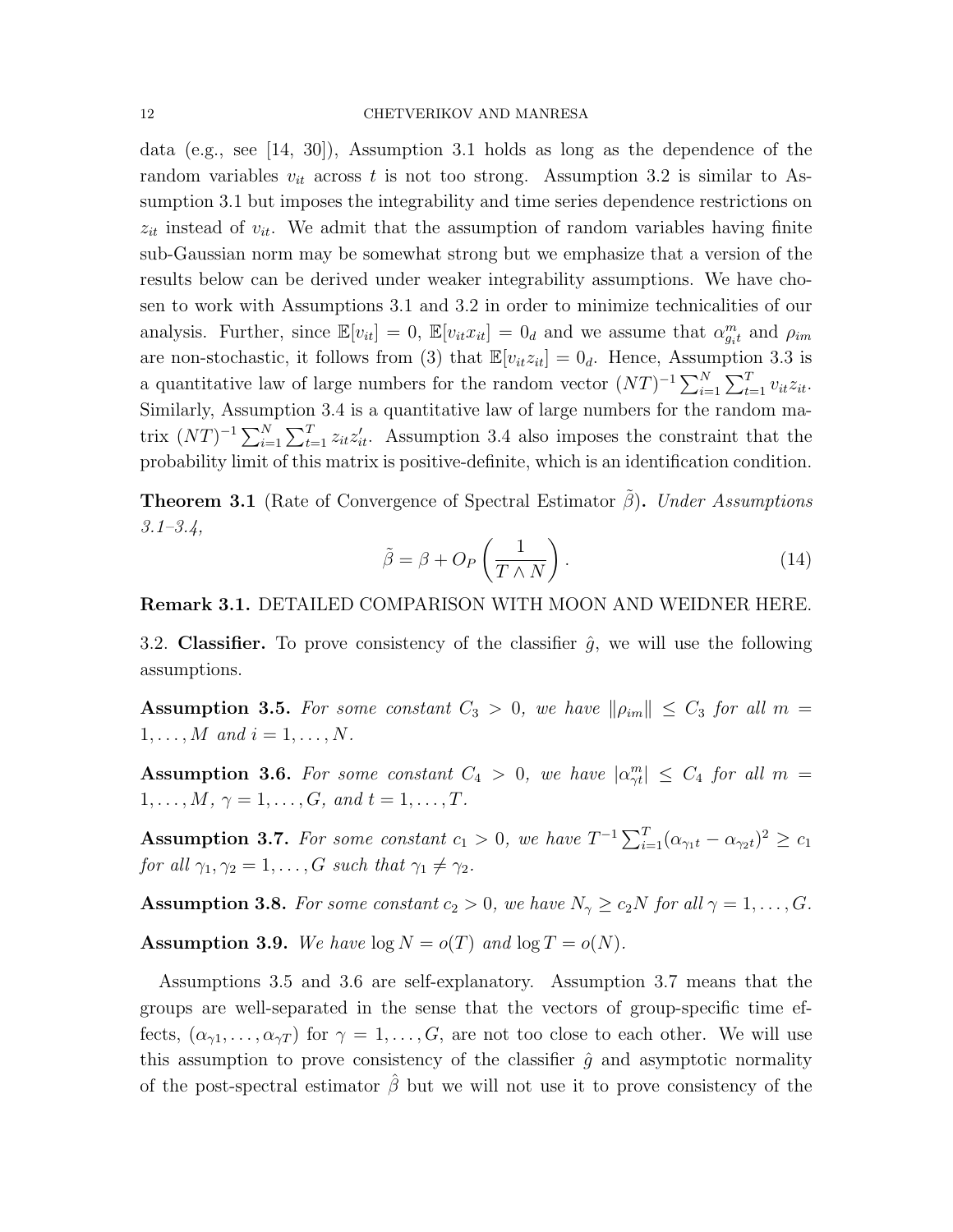post-spectral estimator  $\hat{\beta}$ . Assumption 3.8 requires that each group  $\gamma = 1, \ldots, G$ constitutes a non-trivial fraction of all units. If we were to assume random group assignment, where each unit is assigned to group  $\gamma$  with probability  $p_{\gamma} > 0$ , so that  $\sum_{\gamma=1}^{G} p_{\gamma} = 1$ , and units are assigned independently, this assumption would be satisfied with probability approaching one as  $N \to \infty$ . Finally, Assumption 3.9 specifies how fast T and N are required to grow relative to each other in the asymptotics. The most important observation here is that we allow  $T$  to be much smaller than  $N$ , which is the main case of interest for grouped panel data models; see [9].

**Theorem 3.2** (Consistency of Classifier  $\hat{g}$ ). Under Assumptions 3.1–3.9, we have

$$
P\Big( \text{for all } i, j = 1, \dots, N, \text{ we have } \hat{g}_i = \hat{g}_j \text{ if and only if } g_i = g_j \Big) \to 1,
$$
  
as long as  $T \to \infty$  as  $N \to \infty$ .

Remark 3.2 (On the Role of Sample Splitting in Theorem 3.2). Using sample splitting to construct the vectors  $\hat{A}_1, \ldots, \hat{A}_N$ , which are in turn used in the Classification Algorithm to obtain the classifier  $\hat{g}$ , is important for our analysis. Specifically, sample splitting allows us to avoid some restrictive assumptions on the geometry of groupspecific time effects. Indeed, suppose that we do full-sample estimation, i.e. we set  $\hat{A}_i = \hat{F}\hat{F}'(y_i - x_i\tilde{\beta})$  for all  $i = 1, \ldots, N$ , where  $\tilde{\beta}$  is the full-sample spectral estimator and  $\hat{F}$  is the  $T \times G$  matrix consisting of orthonormal eigenvectors corresponding to G largest eigenvalues of the matrix

$$
\hat{B} = \frac{1}{NT} \sum_{i=1}^{N} (y_i - x_i'\tilde{\beta})(y_i - x_i'\tilde{\beta})',
$$

and consider the following example. Let  $G = 2$  and  $\alpha_1 = 2\alpha_2$ , where  $\|\alpha_2\| \geq c$ √ T for some constant  $c > 0$ . In this example, the assumption of well-separated groups (Assumption 3.7) is satisfied but the  $T \times T$  matrix  $B = N^{-1} \sum_{i=1}^{N} \alpha_{g_i} \alpha_{g_i}$  has only one non-zero eigenvalue. Therefore, given that  $\hat{B}$  consistently estimate B, the matrix  $\hat{F}$  may not have a probability limit. As a result,  $T^{-1/2}\hat{F}'(v_{i1},\ldots,v_{iT})'$  may not converge to zero in probability (which is guaranteed in the construction based on sample splitting), and the vectors  $\hat{A}_1, \ldots, \hat{A}_N$  may turn out poor estimators of the vectors  $\alpha_{g_1}, \ldots, \alpha_{g_N}$ , leading to inconsistency of the classifier  $\hat{g}$ . More generally, with full-sample estimation, we would have to impose in Theorem 3.2 an extra assumption that the matrix  $B = N^{-1} \sum_{i=1}^{N} \alpha_{g_i} \alpha'_{g_i}$  has G eigenvalues bounded away from zero, which seems difficult to justify.<sup>2</sup>

 $^2$ As a side note, we also observe that [31] do not use sample splitting to estimate vectors  $\alpha_{g_1},\ldots,\alpha_{g_N}$ but some parts of their derivations are difficult to verify. In particular, in Section 5, they use an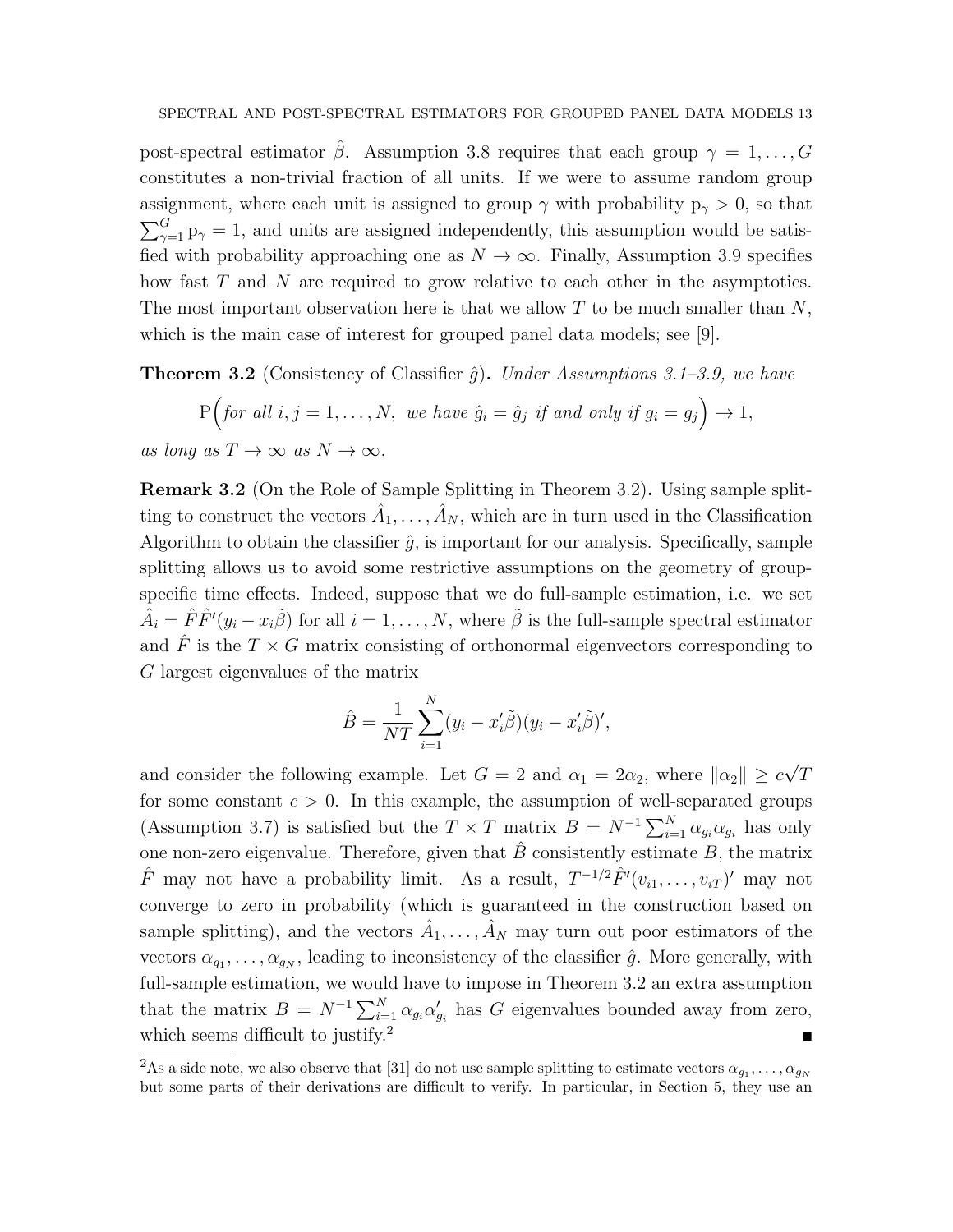3.3. Post-Spectral Estimator. In this subsection, we present two results on our post-spectral estimator  $\hat{\beta}$ . First, we show that this estimator is generally consistent. Second, we show that under the assumption of well-separated groups, Assumption 3.7, this estimator is root- $NT$  consistent and has simple asymptotic distribution.

For all  $\nu = (\nu_1, \ldots, \nu_N)' \in \{1, \ldots, G\}^N$  and  $\gamma_1, \gamma_2 = 1, \ldots, G$ , denote

$$
\mathcal{I}(\nu, \gamma_1, \gamma_2) = \left\{ i = 1, \dots, N \colon \nu_i = \gamma_1 \text{ and } g_i = \gamma_2 \right\}
$$

and

$$
\bar{x}_{\nu,\gamma_1,\gamma_2,t} = \frac{1}{|\mathcal{I}(\nu,\gamma_1,\gamma_2)|} \sum_{i \in \mathcal{I}(\nu,\gamma_1,\gamma_2)} x_{it}, \text{ for all } t = 1,\ldots,T.
$$

To derive consistency of the post-spectral estimator  $\hat{\beta}$ , we will use the following conditions:

**Assumption 3.10.** For some constant  $c_3 > 0$ , the minimal eigenvalue of the matrix

$$
\frac{1}{NT} \sum_{i=1}^{N} \sum_{t=1}^{T} (x_{it} - \bar{x}_{\nu, \nu_i, g_i, t}) (x_{it} - \bar{x}_{\nu, \nu_i, g_i, t})'
$$

is bounded from below by  $c_3$  with probability  $1-o(1)$  uniformly over  $\nu \in \{1,\ldots,G\}^N$ .

Assumption 3.11. (i) The set B is compact and (ii) for some constant  $C_5 > 0$ , all elements  $\{a_{\gamma t}\}_{\gamma,t=1}^{G,T}$  of the set  $\mathcal{A}_{G,T}$  satisfy  $|a_{\gamma t}| \leq C_5$  for all  $\gamma = 1,\ldots,G$  and  $t=1,\ldots,T$ .

Assumption 3.10 requires that covariates  $x_{it}$  have sufficient within-group variation over time and across units. This assumption was used in [9] as well. Assumption 3.11 is a standard compactness condition used in the statistical analysis of non-linear models.

**Theorem 3.3** (Consistency of Post-Spectral Estimator  $\hat{\beta}$ ). Under Assumptions 3.1– 3.6 and 3.8–3.11, we have  $\hat{\beta} \rightarrow_P \beta$ .

Finally, we prove root-NT consistency and asymptotic normality of the postspectral estimator  $\hat{\beta}$ . To do so, denote

$$
\bar{x}^{\gamma,t} = \frac{1}{N_{\gamma}} \sum_{i:\, g_i = \gamma} x_{it}, \quad \text{for all } \gamma = 1, \dots, G, \ t = 1, \dots, T
$$

and

 $\check{x}_{it} = x_{it} - \bar{x}^{g_i, t}, \text{ for all } i = 1, \dots, N, t = 1, \dots, T.$ 

observation that the projection of a Gaussian random vector on any subspace remains Gaussian but in fact the subspace in their construction is random, in which case the projection may not be Gaussian.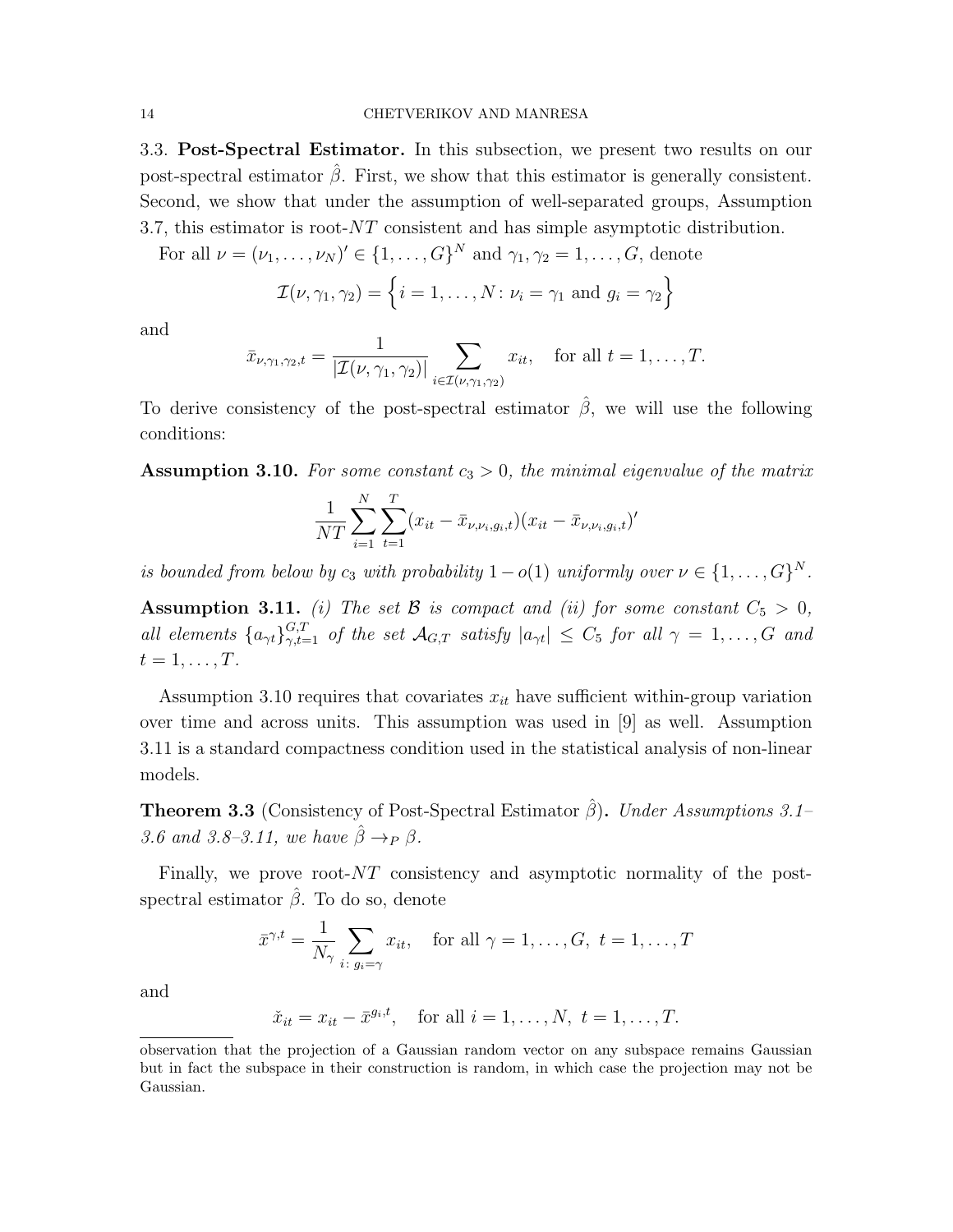We will use the following condition:

Assumption 3.12. We have (i)  $(NT)^{-1} \sum_{i=1}^{N} \sum_{t=1}^{T} \check{x}_{it} \check{x}'_{it} \rightarrow_P \check{\Sigma}$  for some positivedefinite  $d \times d$  matrix  $\check{\Sigma}$  and (ii)  $(NT)^{-1/2} \sum_{i=1}^{N} \sum_{t=1}^{T} v_{it} \check{x}_{it} \to_D N(0, \Omega)$  for some symmetric  $d \times d$  matrix  $\Omega$ .

This assumption is similar to the corresponding assumptions in [9].

**Theorem 3.4** (Asymptotic Distribution of Post-Spectral Estimator  $\hat{\beta}$ ). Under Assumptions 3.1–3.12, we have

$$
\sqrt{NT}(\hat{\beta} - \beta) \to N(0_d, \check{\Sigma}^{-1} \Omega \check{\Sigma}^{-1}).
$$

Remark 3.3 (On Assumptions of Theorems 3.1-3.4). Recall that we stated in the Introduction that  $\mathbb{E}[v_{it}] = 0$  and  $\mathbb{E}[z_{it}] = \mathbb{E}[v_{it}x_{it}] = 0_d$ . These identities are quite intuitive and help motivate Assumptions 3.1, 3.2, and 3.3. However, we emphasize that these identities are actually not used in the proofs of Theorems 3.1-3.4: the results of the theorems hinge only on assumptions that are explicitly mentioned in the statements of the theorems. This observation will be helpful below, when we discuss dynamic grouped panel data models.

#### 4. Extensions

In this section, we consider three extensions of the model we studied above. The first extension is concerned with a dynamic version of the model, i.e. a model that allows for lagged values of  $y_{it}$  on the right-hand side of equation (1). The second extension is concerned with a high-dimensional version of the model, i.s. a model with high-dimensional  $\beta$ . The third extension is concerned with an interactive fixedeffect model.

4.1. **Dynamic Model.** Consider a dynamic grouped panel data model

$$
y_{it} = \theta y_{it-1} + x_{it}'\beta + \alpha_{g_it} + v_{it}, \quad \text{for all } i = 1, ..., N, \ t = 1, ..., T,
$$
 (15)

where  $x_{it}$  is a  $d \times 1$  vector of pre-determined covariates. As before, assume also that (3) is satisfied. This model is different from the model we studied above as we now allow for the lagged dependent variable on the right-hand side of (15). In this section, we explain what changes one has to carry out in the spectral and post-spectral estimators to estimate parameters  $\theta$  and  $\beta$  of this model. We will assume throughout that  $|\theta|$  < 1 since otherwise the extension seems difficult. The results below can be easily extended to allow for additional lagged values of  $y_{it}$  on the right-hand side of  $(15)$ , i.e.  $y_{it-2}, y_{it-3}$ , etc.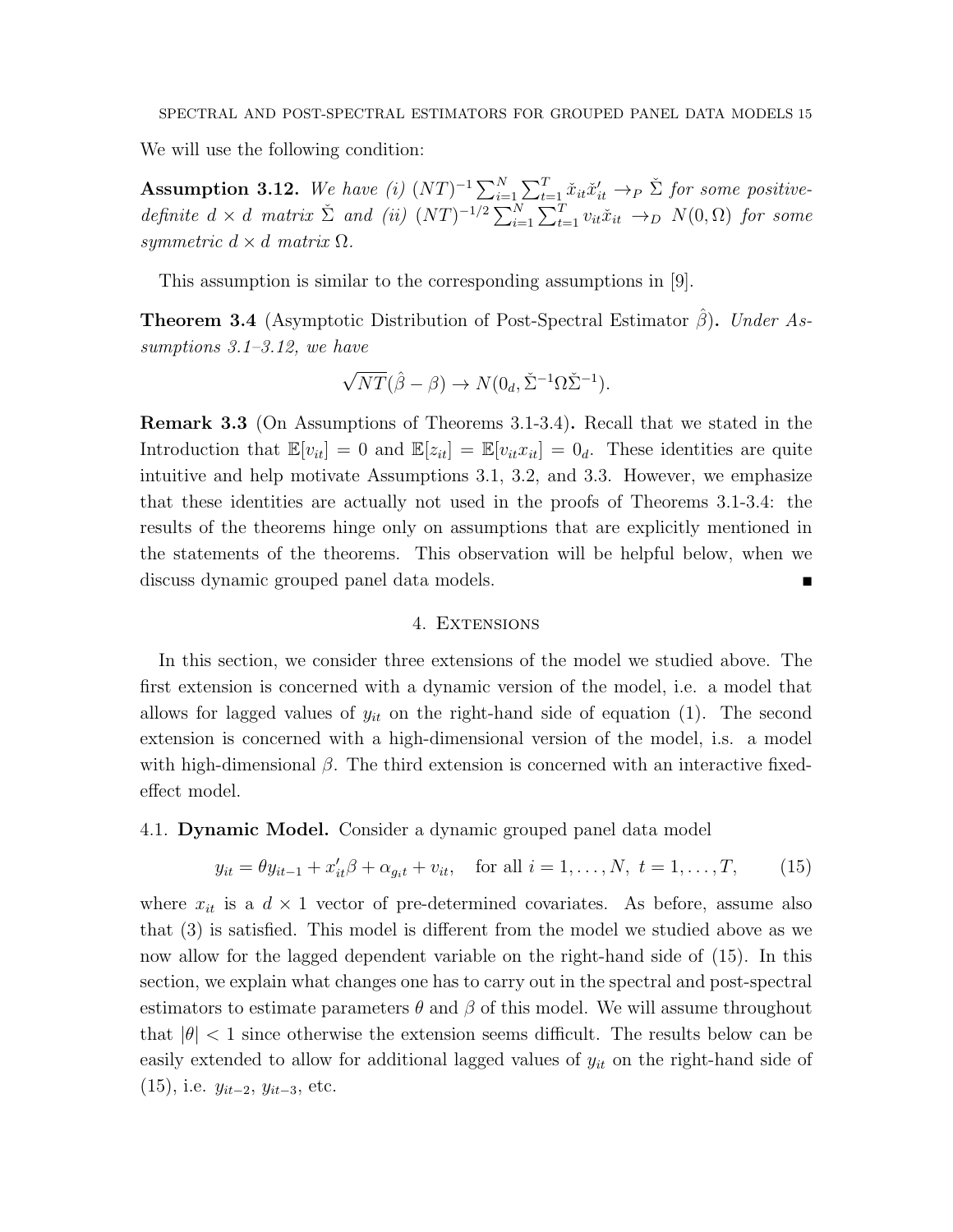To motivate our approach, note that iterating (15) and substituting (3) yields

$$
y_{it-1} = \theta^{t-1} y_{i0} + \sum_{r=0}^{t-2} \theta^r (x'_{it-r-1} \beta + \alpha_{g_i t-r-1} + v_{it-r-1})
$$
  
= 
$$
\sum_{m=1}^{M} \rho_{im}^y \alpha_{g_i t}^{m, y} + z_{it}^y, \text{ for all } i = 1, ..., N, t = 1, ..., T,
$$

where we denoted

$$
\rho_{im}^y = 1\{m = 1\} + \rho_{im}'\beta, \quad \text{for all } i = 1, ..., N, m = 1, ..., M,
$$
  

$$
\alpha_{\gamma t}^{m,y} = \sum_{r=0}^{t-2} \theta^r \alpha_{\gamma t-r-1}^m, \quad \text{for all } t = 1, ..., T, \ \gamma = 1, ..., G, \ m = 1, ..., M,
$$
  

$$
z_{it}^y = \theta^{t-1} y_{i0} + \sum_{r=0}^{t-2} \theta^r (z_{it-r-1}'\beta + v_{it-r-1}), \quad \text{for all } i = 1, ..., N, \ t = 1, ..., T,
$$

where the sum  $\sum_{r=0}^{-1}$  is treated as zero. Hence, we can write

$$
y_{it} = \mathring{x}_{it}'\mathring{\beta} + \alpha_{g_i t} + v_{it},
$$

where we denoted  $\mathring{x}_{it} = (y_{it-1}, x'_{it})'$  and  $\mathring{\beta} = (\theta, \beta')'$  and the vector of covariates  $\mathring{x}_{it}$ satisfies  $2M$ 

$$
\mathring{x}_{it} = \sum_{m=1}^{2M} \mathring{\rho}_{im} \mathring{\alpha}_{g_i t}^m + \mathring{z}_{it}, \quad \text{for all } i = 1, \dots, N, \ t = 1, \dots, T,
$$

where

$$
\tilde{\rho}_{im} = (0, \rho'_{im})' 1\{m \le M\} + (\rho^y_{im-M}, 0'_d)' 1\{m > M\},
$$
  

$$
\tilde{\alpha}^m_{g_i t} = \alpha^m_{g_i t} 1\{m \le M\} + \alpha^{m-M,y}_{g_i t} 1\{m > M\}, \text{ and } \tilde{z}_{it} = (z^y_{it}, z'_{it})'.
$$

Thus, the dynamic model considered here reduces to the model studied in Sections 2 and 3 with  $x_{it}$ ,  $\beta$ ,  $\rho_{im}$ ,  $\alpha_{\gamma t}^{m}$ ,  $z_{it}$ , and M replaced by  $\mathring{x}_{it}$ ,  $\mathring{\beta}$ ,  $\mathring{\rho}_{im}$ ,  $\mathring{\alpha}_{\gamma t}^{m}$ ,  $\mathring{z}_{it}$ , and  $2M$ , respectively. Therefore, the parameters of the dynamic model,  $\dot{\beta} = (\theta, \beta')'$ , can be estimated by the spectral and post-spectral estimators as in Section 2 with  $M$ ,  $x_{it}$ ,  $d$ , and B replaced by 2M,  $\mathring{x}_{it}$ ,  $d+1$ , and  $\mathring{B}$ , respectively, where  $\mathring{B}$  is a parameter space for  $\check{\beta}$ , e.g.  $\check{\mathcal{B}} = [-1, 1] \times \mathcal{B}$ .

To state the formal results, let Assumptions 4.1–4.12 be the same as Assumptions 3.1–3.12 with  $z_{it}$ ,  $x_{it}$ ,  $d$ ,  $\Sigma$ , and  $\mathcal{B}$  replaced by  $\dot{z}_{it}$ ,  $\dot{x}_{it}$ ,  $d+1$ ,  $\dot{\Sigma}$ , and  $\dot{\mathcal{B}}$ , respectively.

**Theorem 4.1** (Dynamic Model). In the setting of this section, the statements of Theorems 3.1-3.4 continue to hold, with  $\beta$  replaced by  $\beta$ , if Assumptions 3.1–3.12 are replaced by Assumptions  $4.1 - 4.12$ .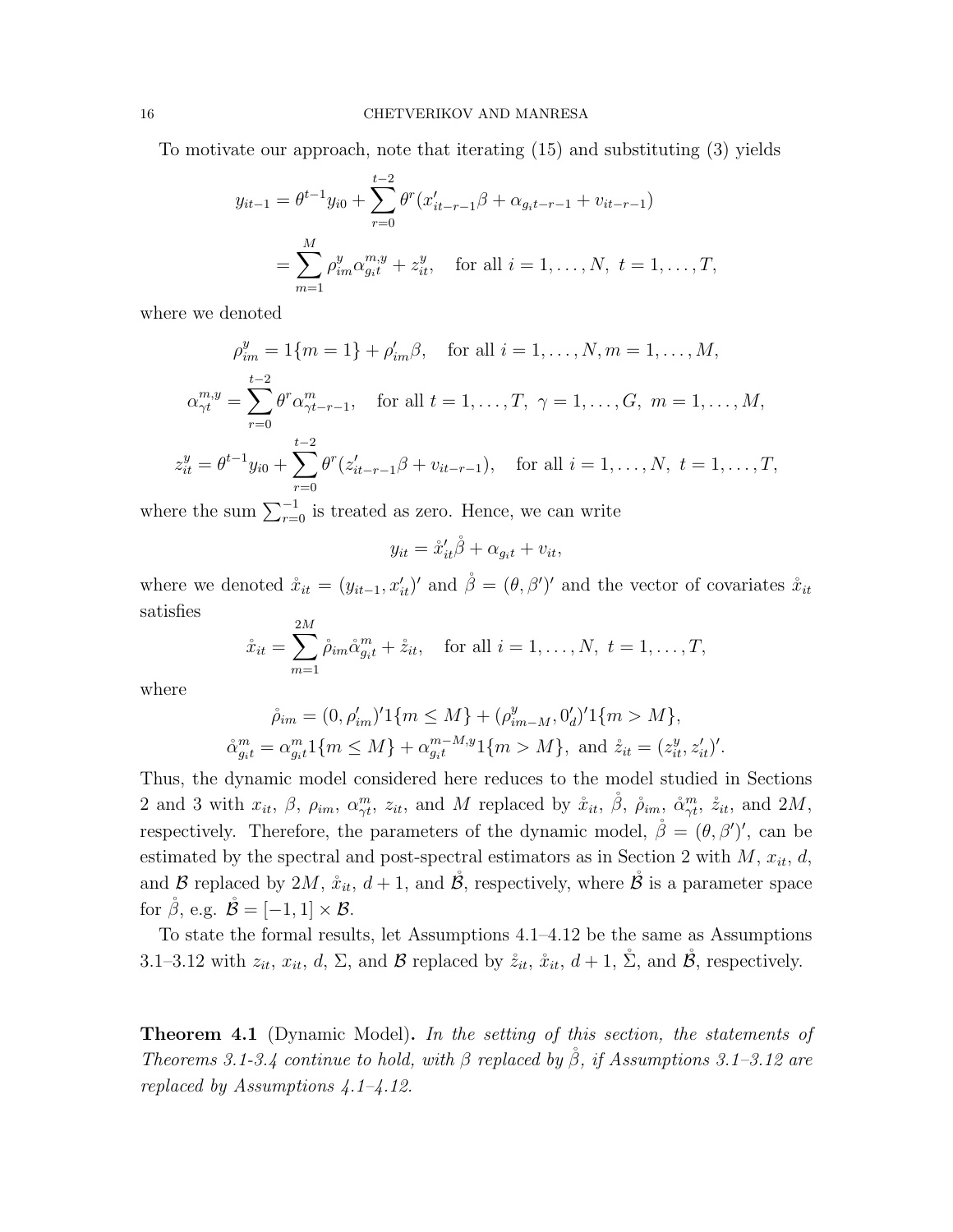Remark 4.1 (Relation between Assumptions 3.1–3.12 and Assumptions 4.1–4.12). Assumptions 4.1–4.12 are stronger than Assumptions 3.1–3.12 in the sense that they require Assumptions 3.1–3.12 to be supplemented by some extra conditions. We provide a detailed analysis of these conditions in Appendix B but we note here that one of these extra conditions is that the noise variables  $v_{it}$  satisfy

$$
\mathbb{E}[v_{it}|y_{it-1},\ldots,y_{i0},x_{it},\ldots,x_{i1}] = 0, \text{ for all } i = 1,\ldots,N, t = 1,\ldots,T,
$$
 (16)

which is rather standard in the literature and allows for predetermined covariates  $x_{it}$ . In addition, we note that these conditions do not require the random variables  $y_{i0}$  to have mean zero. The latter means that the random vectors  $\dot{z}_{it}$  may not be centered but this does not contradict the results of Theorem 4.1 per our discussion in Remark  $3.3 \Box$ 

4.2. **High-Dimensional Model.** Consider a high-dimensional grouped panel data model

 $y_{it} = x'_{it}\beta + \alpha_{g_i t} + v_{it}, \text{ for all } i = 1, ..., N, t = 1, ..., T,$ 

where  $x_{it}$  is a  $d \times 1$  vector of covariates and d can be large, potentially much larger than NT, but the vector of coefficients  $\beta$  is sparse, i.e.  $s = ||\beta||_0 = \sum_{k=1}^d 1\{\beta_k \neq 0\}$ is relatively small (in the sense to be made precise later). As before, assume also that (3) is satisfied. Estimating this model requires introducing penalized versions of the spectral and post-spectral estimators. For brevity, however, we focus here on the penalized spectral estimator only, as deriving results for the penalized post-spectral estimator requires taking care of a lot of technicalities but does not seem to bring any new insight.

To define the penalized spectral estimator, let  $\hat{S}$  and  $\hat{\Sigma}$  be the same  $d \times 1$  vector and  $d \times d$  matrix as those appearing in Section 2.1. Note that calculating these quantities requires only  $O(d^2)$  operations, and thus is computationally rather simple. We then define the penalized spectral estimator as

$$
\hat{\beta}_{\lambda} = \arg \min_{b \in \mathbb{R}^d} \left\{ b' \hat{\Sigma} b + \hat{S}' b + \lambda ||b||_1 \right\},\
$$

where  $\lambda > 0$  is a penalty parameter and  $||b||_1 = \sum_{k=1}^d |b_k|$  denotes the  $\ell^1$ -norm of the vector  $b = (b_1, \ldots, b_d)'$ . The optimization problem here is convex and can be carried out using standard software.

To analyze this estimator, we are going to rely on the triangular array asymptotics, where the model, as well as the dimension  $d$  of the vector of covariates, are allowed to depend on N and T but for brevity of notation, we keep this dependence implicit. Also, we now have to modify Assumptions 3.3 and 3.4. Indeed, Assumption 3.3 is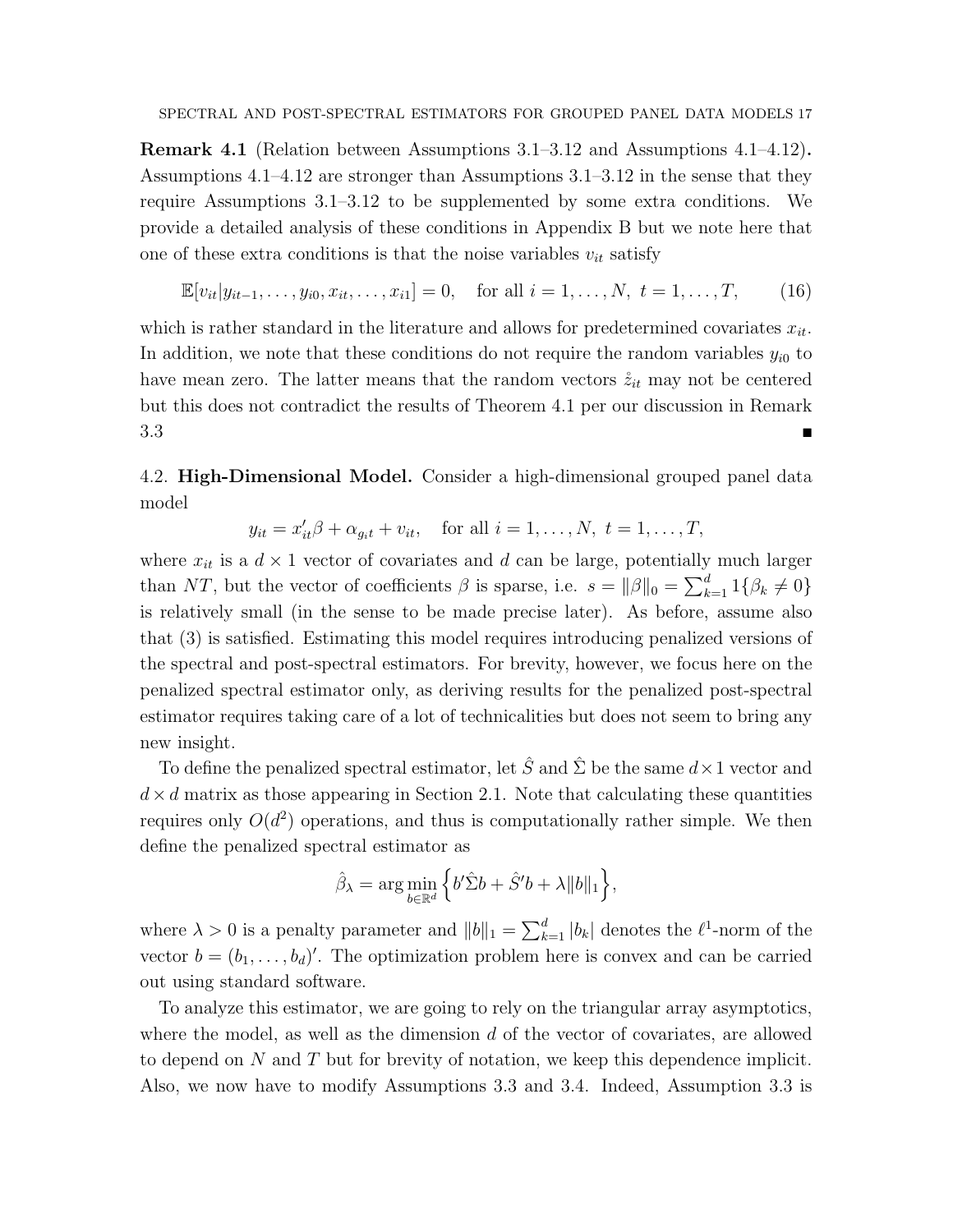## 18 CHETVERIKOV AND MANRESA

impossible to satisfy if d is growing together with N and T because of the  $\ell^2$ -norm appearing in the assumption. Assumption 3.4 also has to be modified as the concept  $O_P(\cdot)$  is not well-defined when applied to matrices of growing dimensions. However, since the required modification are only used in this subsection, we spell them directly in the statement of the theorem. In addition, to state the formal result, for any matrix A, we will use  $||A||_{\infty}$  to denote its  $\ell^{\infty}$ -norm, i.e. the maximum of absolute values of components of A.

**Theorem 4.2** (High-Dimensional Model). In the setting of this section, suppose that Assumptions 3.1 and 3.2 are satisfied. In addition, suppose that

$$
\max_{1 \le k \le d} \left| \frac{1}{NT} \sum_{i=1}^{N} \sum_{t=1}^{T} v_{it} z_{itk} \right| = O_P\left(\sqrt{\frac{\log d}{NT}}\right)
$$
(17)

and

$$
\max_{1 \le k,l \le d} \left| \frac{1}{NT} \sum_{i=1}^{N} \sum_{t=1}^{T} z_{itk} z_{itl} - \Sigma_{kl} \right| = O_P\left(\sqrt{\frac{\log d}{NT}}\right)
$$
(18)

for some positive definite  $d\times d$  matrix  $\Sigma$ . Also, suppose that for some constant  $C_z>0,$ we have  $\|\sum_{t=1}^T u_t z_{it}'\beta\|_{\psi_2} \leq C_z$  for all  $i = 1, ..., N$  and  $u = (u_1, ..., u_T)' \in S^T$ . Moreover, suppose that  $\log d = o(N)$  and  $\|\beta\|_1 \leq C_\beta$  for some constant  $C_\beta > 0$ . Finally, let  $c_{\Sigma} > 0$  be the minimal eigenvalue of the matrix  $\Sigma$ ,  $c_{\lambda} > 1$  be some constant, and  $S = -2\Sigma\beta$  be a  $d \times 1$  vector. Then

$$
\|\hat{S} - S\|_{\infty} \vee \|\hat{\Sigma} - \Sigma\|_{\infty} = O_P\left(\frac{1}{T \wedge N} + \sqrt{\frac{\log d}{NT}}\right). \tag{19}
$$

Moreover, on the intersection of events

$$
\lambda \ge c_{\lambda} \left( \|\hat{S} - S\|_{\infty} + 2C_{\beta} \|\hat{\Sigma} - \Sigma\|_{\infty} \right) \tag{20}
$$

and

$$
s\|\hat{\Sigma} - \Sigma\|_{\infty} \le \frac{c_{\Sigma}}{2(1 + \bar{c}_{\lambda})^2},\tag{21}
$$

we have

$$
\|\hat{\beta}_{\lambda} - \beta\|_{1} \le \frac{2(1 + c_{\lambda})(1 + \bar{c}_{\lambda})s\lambda}{c_{\Sigma}c_{\lambda}} \quad \text{and} \quad \|\hat{\beta}_{\lambda} - \beta\| \le \frac{2(1 + c_{\lambda})\sqrt{s}\lambda}{c_{\Sigma}c_{\lambda}} \tag{22}
$$

where  $\bar{c}_{\lambda} = (c_{\lambda} + 1)/(c_{\lambda} - 1)$ .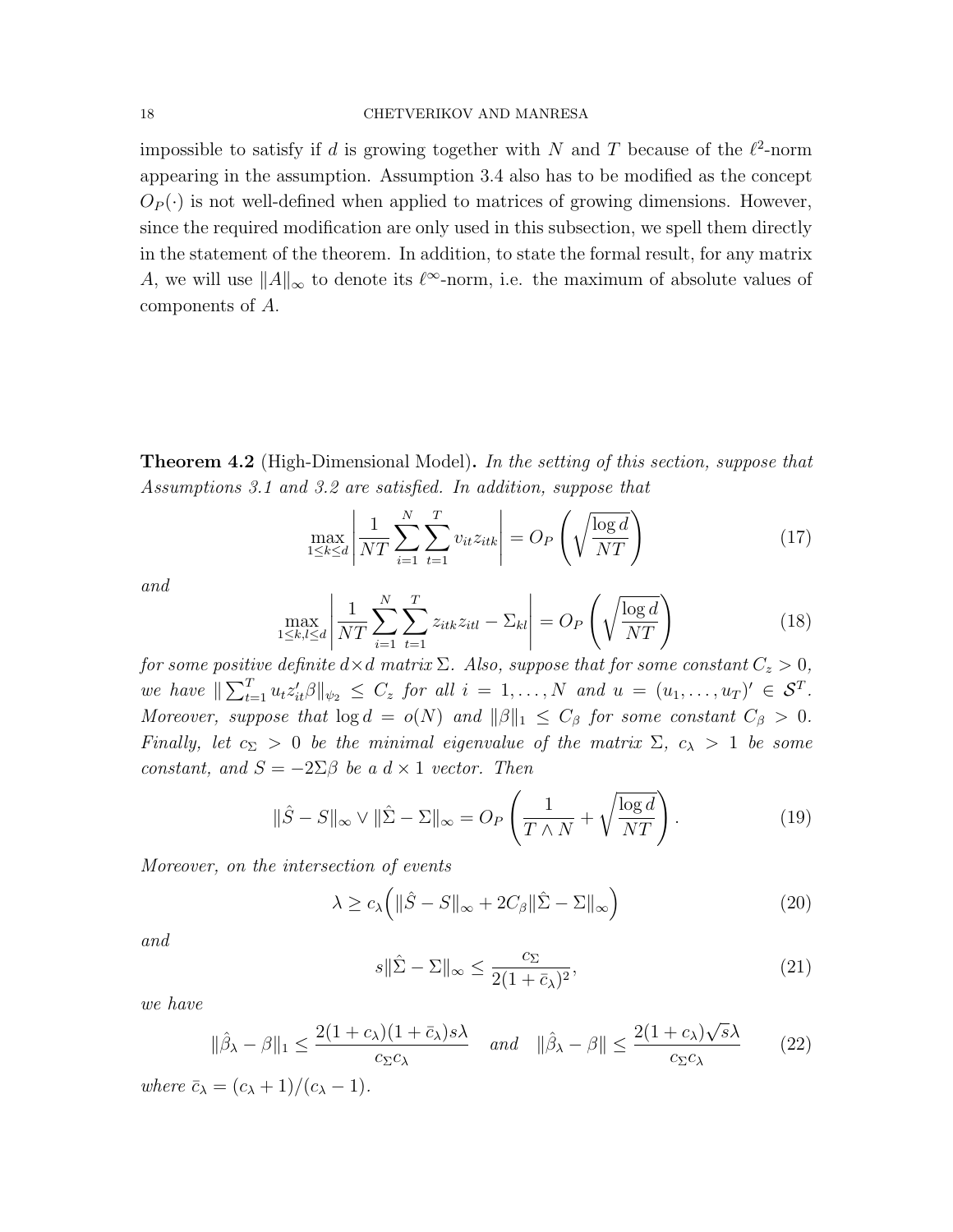Remark 4.2 (Main Implication of Theorem 4.2). By the result (19), it follows that selecting a constant  $C > 0$  large enough and setting

$$
\lambda = C \left( \frac{1}{T \wedge N} + \sqrt{\frac{\log d}{NT}} \right) \tag{23}
$$

will ensure that the event  $(20)$  holds with probability arbitrarily close to one. Also, the result (19) ensures that the event (21) holds with probability approaching one as long as

$$
s\left(\frac{1}{T\wedge N} + \sqrt{\frac{\log d}{NT}}\right) \to 0. \tag{24}
$$

Thus, setting  $\lambda$  according to (23) and assuming (24) ensures that

$$
\|\hat{\beta}_{\lambda} - \beta\|_1 \leq \bar{C}s \left(\frac{1}{T \wedge N} + \sqrt{\frac{\log d}{NT}}\right) \text{ and } \|\hat{\beta}_{\lambda} - \beta\|_2 \leq \bar{C}\sqrt{s} \left(\frac{1}{T \wedge N} + \sqrt{\frac{\log d}{NT}}\right)
$$

with probability arbitrarily close to one, where  $\overline{C}$  is some constant. Here, (24) explains how small s has to be in order for our results to go through.

The choice of the penalty parameter  $\lambda$  in (23) is not practical, as it does not specify the constant  $C > 0$ . From the asymptotic point of view, we can of course set  $C = \log \log n$ , in which case the bounds on  $\|\hat{\beta}_{\lambda} - \beta\|_1$  and  $\|\hat{\beta}_{\lambda} - \beta\|_2$  presented above hold with probability approaching one, with  $\overline{C}$  replaced by  $\overline{C}$  log log n, but this choice may of course perform poorly in finite samples. However, the question of practical choices of  $\lambda$  is beyond the scope of this paper and we leave it for future work.

Remark 4.3 (Conditions of Theorems 4.2). Conditions (17) and (18) used in Theorem 4.2 are a natural extension of conditions used in the literature on high-dimensional models and can be derived from appropriate maximal inequalities. For example, assuming that components of  $z_{it}$  are bounded and  $v_{it}$  is sub-Gaussian, both (17) and (18) follow from a combination of the union bound and a time-series version of Hoeffding's inequality as long as the dependence of random vectors  $(v_{it}, z'_{it})'$  across t is not too strong. Moreover, a version of Theorem 4.2 can be derived if conditions (17) and (18) are relaxed, in which case we would simply have to correspondingly modify the bound (19).

4.3. Interactive Fixed-Effect Model. Consider an interactive fixed-effect panel data model

$$
y_{it} = x'_{it}\beta + \kappa'_{i}\phi_{t} + v_{it}
$$
, for all  $i = 1, ..., N$ ,  $t = 1, ..., T$ , (25)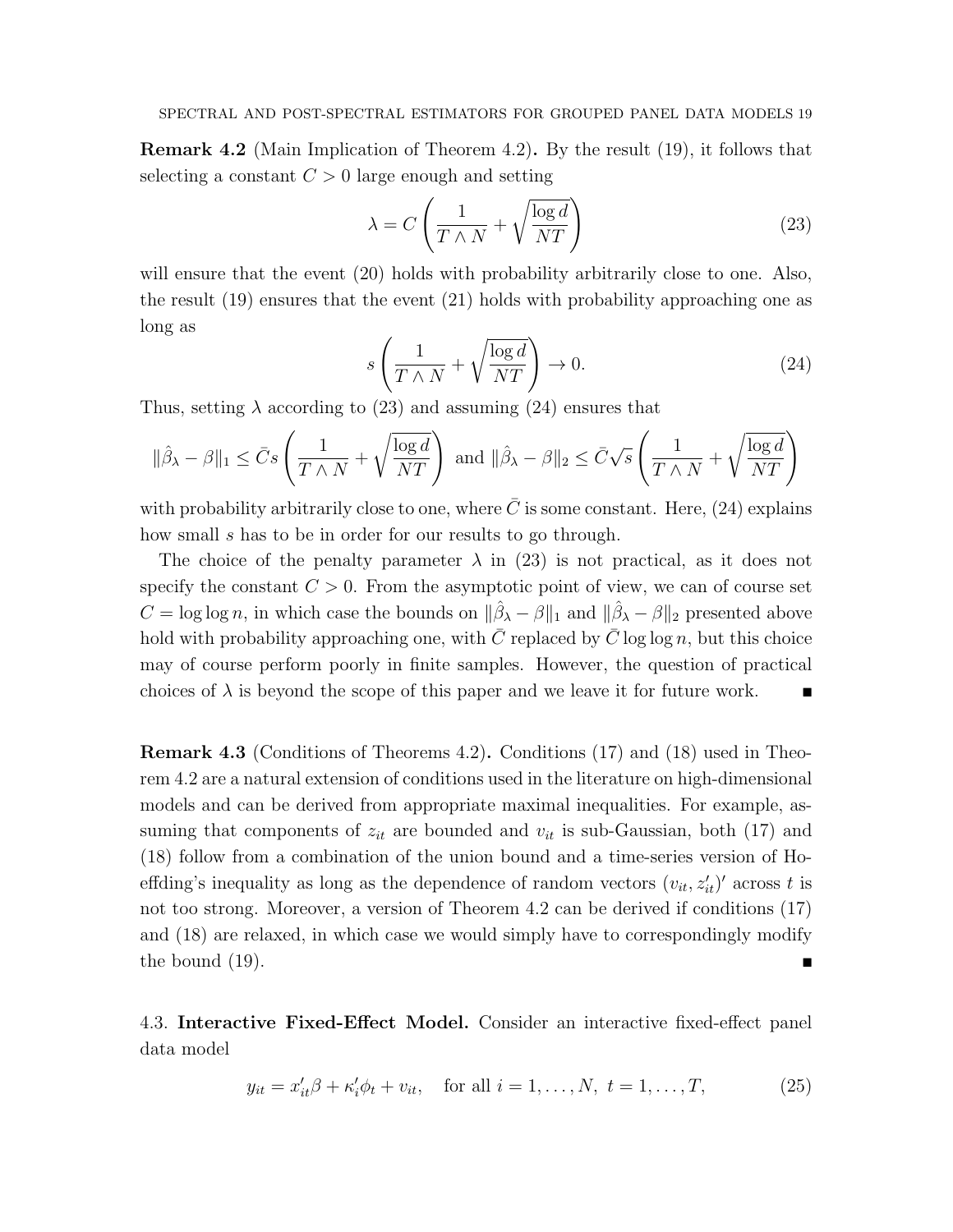where  $\phi_t$  is a  $J \times 1$  vector of factors and  $\kappa_i$  is a  $J \times 1$  vector of factor loadings. [7] developed an OLS-type interactive fixed-effect estimator of  $\beta$  in this model. The proposed estimator, however, is a solution to a non-convex optimization problem, and like in the case of the grouped fixed-effect estimator, it may be difficult to find (ensure that we found) the global solution to this optimization problem. To fix this issue, [24] developed an estimator of  $\beta$  based on the nuclear-norm minimization. Their estimator solves a convex optimization problem and so is computationally rather simple. However, the convergence rate of their estimator is only  $(T \wedge N)^{-1/2}$ , which can be rather slow, especially if  $T \ll N$  or  $N \ll T$ . It is therefore of interest to look for alternative estimators of  $\beta$  in this model.

In this subsection, we demonstrate that a trivial modification of our spectral estimator can be used to estimate  $\beta$  in this model with the rate  $(T \wedge N)^{-1}$  as long as we assume that the covariates  $x_{it}$  satisfy the factor model as well, namely

$$
x_{it} = \omega_i' \phi_t + z_{it}
$$
, for all  $i = 1, ..., N$ ,  $t = 1, ..., T$ , (26)

where  $\phi_t$  is a  $J \times 1$  vector of factors and  $\omega_i$  is a  $J \times d$  matrix of factor loadings. Note here that it is without loss of generality to assume that the same factors  $\phi_t$  appear both in (25) and in (26) as we can always merge the factors from two equations.

Let  $\tilde{\beta}_J$  be the same spectral estimator  $\tilde{\beta}$  as that defined in Section 2.1 with J replacing GM. We then have the following result.

**Theorem 4.3** (Interactive Fixed-Effect Model). In the setting of this section, suppose that Assumptions  $3.1-3.4$  are satisfied. Then

$$
\tilde{\beta}_J = \beta + O_P\left(\frac{1}{T \wedge N}\right).
$$

**Remark 4.4** (Combining  $\tilde{\beta}_J$  and Interactive Fixed-Effect Estimator). Although the convergence rate of our estimator  $\tilde{\beta}_J$  is faster than the convergence rate of the estimator proposed in [24], it is still slower than the convergence rate of the interactive fixed-effect estimator proposed in [7], which is  $(NT)^{-1/2}$ . Like in [24], we therefore consider our estimator as a starting point in the problem of finding a local minimum of the optimization problem used to define the interactive fixed-effect estimator. The resulting estimator will be asymptotically equivalent to the interactive fixed-effect estimator under certain conditions.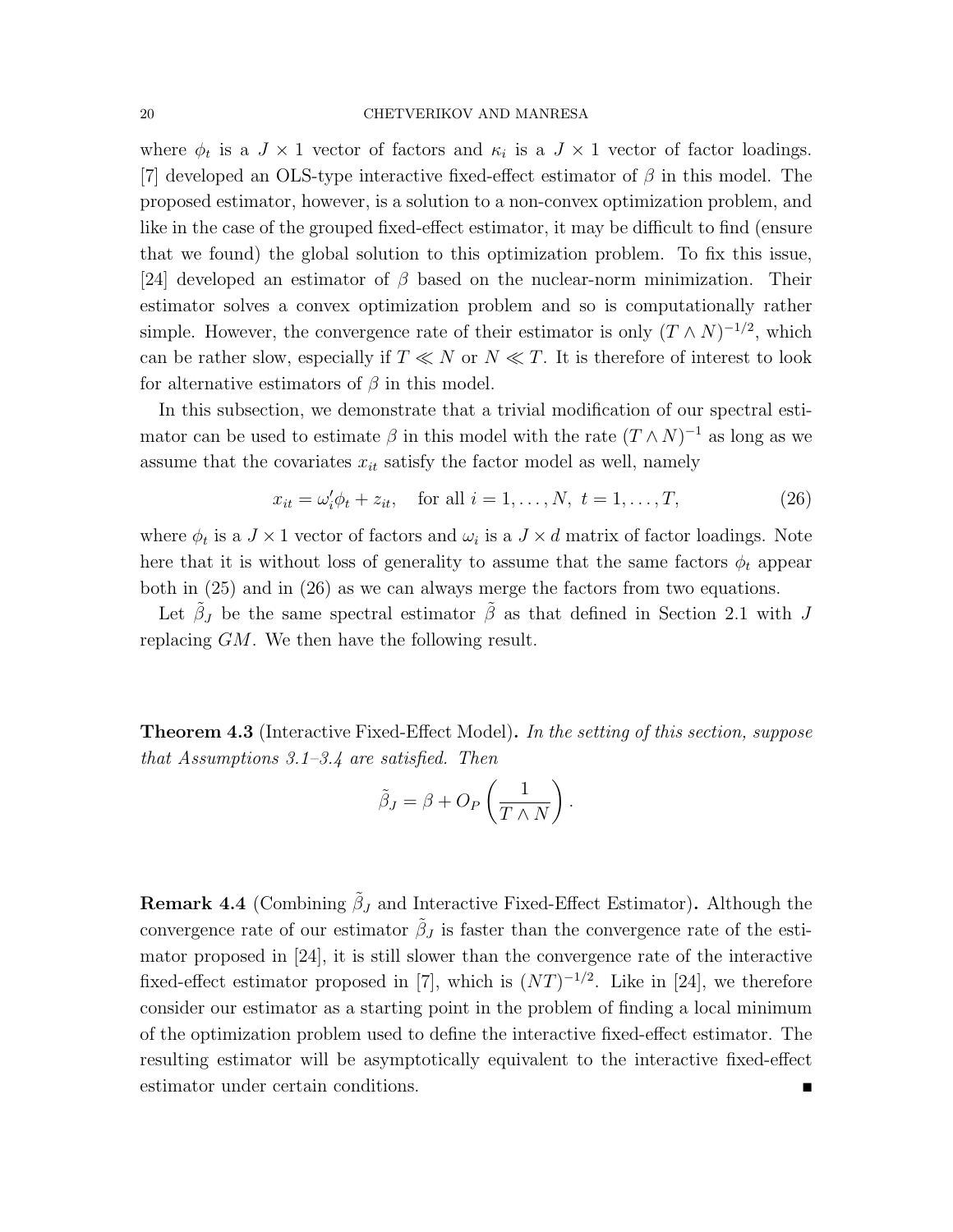### 5. Monte Carlo Simulation Study

In this section, we present results of a Monte Carlo simulation study. The study consists of two parts. In the first part, we demonstrate that the finite sample performance of the post-spectral estimator is comparable to that of the grouped fixed-effect estimator and also compare the performance of the post-spectral estimator to that of the spectral estimator. To be upfront, we do not expect the post-spectral estimator to outperform the grouped fixed-effect estimator if the latter is computed as the *global* minimum of the grouped fixed-effect optimization problem, and we do make effort to find the global minimum, as described below. In the second part, we quantify potential issues with the grouped fixed-effect estimator if we fail to find the global minimum of the grouped fixed-effect optimization problem. Specifically, we demonstrate that there exist data-generating processes where finding the global minimum of this optimization problem is difficult and using local minima instead may substantially undermine the performance of the grouped fixed-effect estimator. Throughout the study, for all data-generating processes considered, we also report results for the oracle estimator, which is the pooled OLS estimator based on the true partition of units into groups. Although we do not discuss these results, an interested reader can use them as a benchmark for the results on the spectral, post-spectral, and grouped fixed effect estimators.

For the first part of the simulation study, we generate the data  $(x'_{it}, y_{it})'$ ,  $i =$  $1, \ldots, N$  and  $t = 1, \ldots, T$ , according to equations (1) and (3), where we set  $d = 2$ , so that the model contains two covariates. Depending on the experiment, we set  $N = 100, 200, \text{ or } 300 \text{ and } T = 20, 50, \text{ or } 100.$  We also set  $G = 2, 4, \text{ or } 7 \text{ and } M = 1$ or 2. The random variables  $z_{it}$ ,  $v_{it}$ , and  $\alpha_{\gamma t}^{m}$  are generated from a truncated standard normal distribution,  $Z1\{|Z|\leq C\}$ , where  $Z \sim N(0, 1)$  and  $C = 5$ , independently of each other and across indices. We have checked that results are robust with respect to different specifications of the truncation constant  $C$ . Further, we set the number of observations i within each group  $\gamma$  to be the same, except for the last group, which contains more observations if G does not divide N.

Throughout all experiments, we set  $\beta = (\beta_1, \beta_2)'$ , where  $\beta_1 = -1$  and  $\beta_2 = 0.8$ but we note that the particular choice of these values does not seem to matter much for the simulation results. Also, when  $M = 1$ , we set  $\rho_{i1} = (\rho_{i11}, \rho_{i12})'$  with  $\rho_{i11} =$  $\varrho + Z_{i1}1\{|Z_{i1} \leq C\}$  and  $\rho_{i12} = Z_{i2}1\{|Z_{i2}| \leq C\}$ , where  $Z_{i1}$  and  $Z_{i2}$  are independent of each other, across  $i$ , and of all other random variables in the data-generating process. Depending on the experiment, we set  $\rho = 1$  or 3. Here,  $\rho$  can be understood as a measure of endogeneity in the model as it govern the correlation between covariates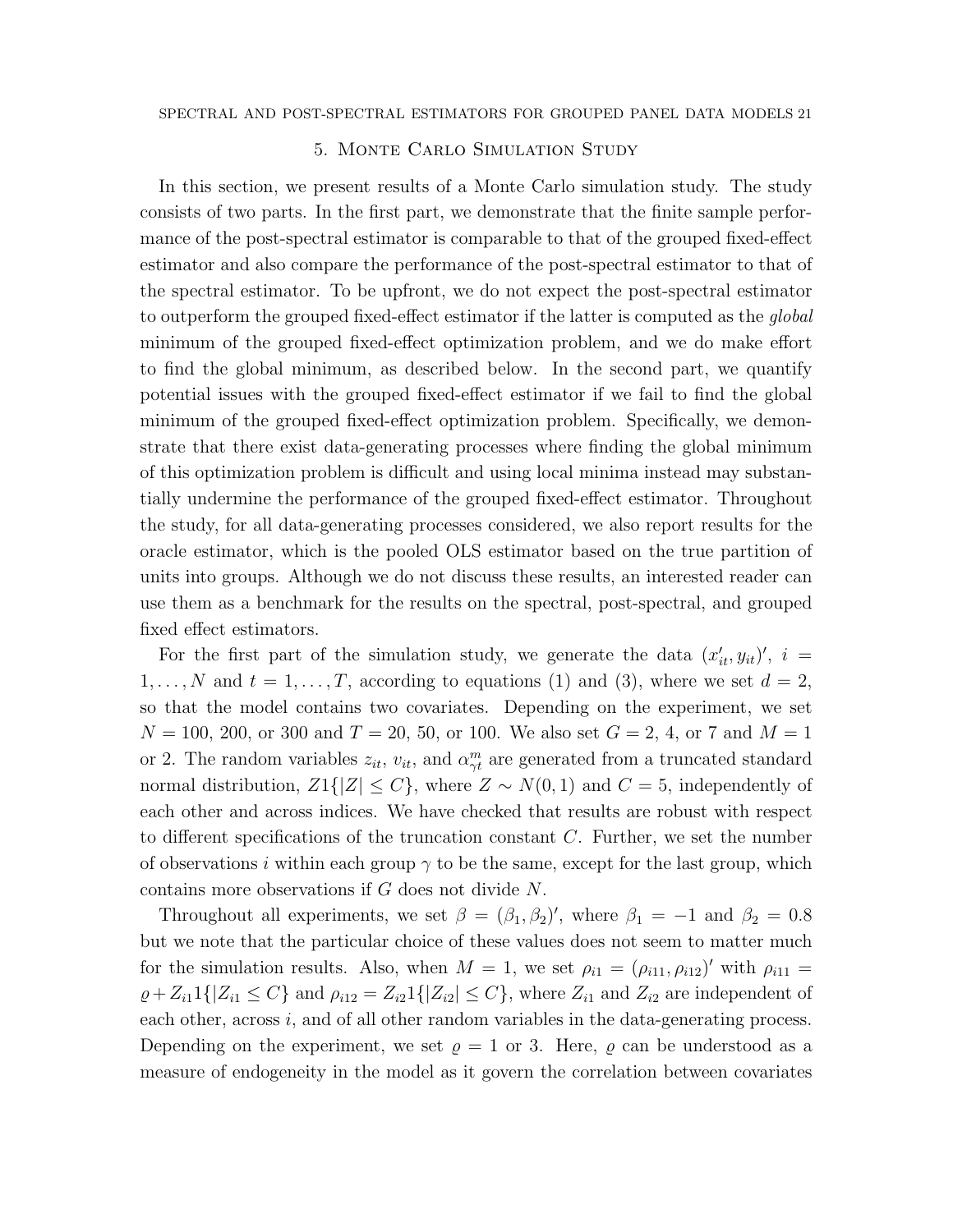and grouped-specific time effects. Finally, when  $M = 2$ , we set  $\rho_{i11} = \rho + Z_{i11}1\{Z_{i11} \leq$ C},  $\rho_{i21} = 1 + Z_{i21}1\{|Z_{i21} \leq C\}$ , and  $\rho_{im2} = Z_{im2}1\{|Z_{im2} \leq C\}$  for  $m = 1$  and 2, where random variables  $Z_{imj}$  have standard normal distribution and are independent of each other, across indices, and of all other random variables in the data-generating process. Like above, we set  $\rho = 1$  or 3 depending on the experiment.

Next, we note that calculating spectral and post-spectral estimators is straightforward but calculating the grouped fixed-effect estimator is not. The later is so because even with  $N = 100$  and  $G = 2$ , it is never possible to be sure that any given algorithm produces the global minimum of the grouped fixed-effect optimization problem since this would require separately considering  $G^N$  partitions of units  $i = 1, ..., N$  into G groups. Having in mind this potential issue, which we elaborate on more in the second part of our simulation study, we calculate the grouped fixed-effect estimator repeating Algorithm 1 in [9] with 30 different initial values of parameters and taking the result of the algorithm corresponding to the lowest value of the criterion function to be the grouped fixed-effect estimator. We generate the first 29 initial values from the standard normal distribution in  $\mathbb{R}^{2+G\times T}$  (here, the first two components correspond to  $\beta = (\beta_1, \beta_2)'$  and the last  $G \times T$  components correspond to  $\{\alpha_{\gamma t}\}_{\gamma, t=1}^{G,T}$ . The 30th initial value is taken to be the oracle estimator, i.e. the pooled OLS estimator based on the true partition of units into groups. This value would of course be infeasible in estimation based on a real dataset but using this value substantially increases our chances to find the global minimum of the grouped fixed-effect optimization problem as we expect the solution to be near the oracle estimator. We use a relatively small number of initial values because even with this number calculating the grouped fixed-effect estimator takes non-trivial time.

We present results of the first part of the simulation study in Tables 1–4. These tables give the mean absolute error (MAE) for spectral, post-spectral, grouped fixedeffect, and oracle estimators. In addition, the tables give the fraction of misclassified units based on our classification algorithm (which is based on the spectral estimator, and which is the second step in constructing our post-spectral estimator) and the fraction of misclassified units in the construction of the grouped fixed-effect estimator. Tables 1 and 2 correspond to  $M = 1$  and Tables 3 and 4 correspond to  $M = 2$ . Both the MAE and the fraction of misclassified units are calculated as the average over 50 simulations.

Tables 1–4 reveal the following patterns. First, post-spectral and grouped fixedeffect estimators do not dominate each other. For example, when  $M = 1$ ,  $\rho = 1$ ,  $G = 7, N = 100$  and  $T = 20$  (Table 1), the MAE of the grouped fixed-effect estimator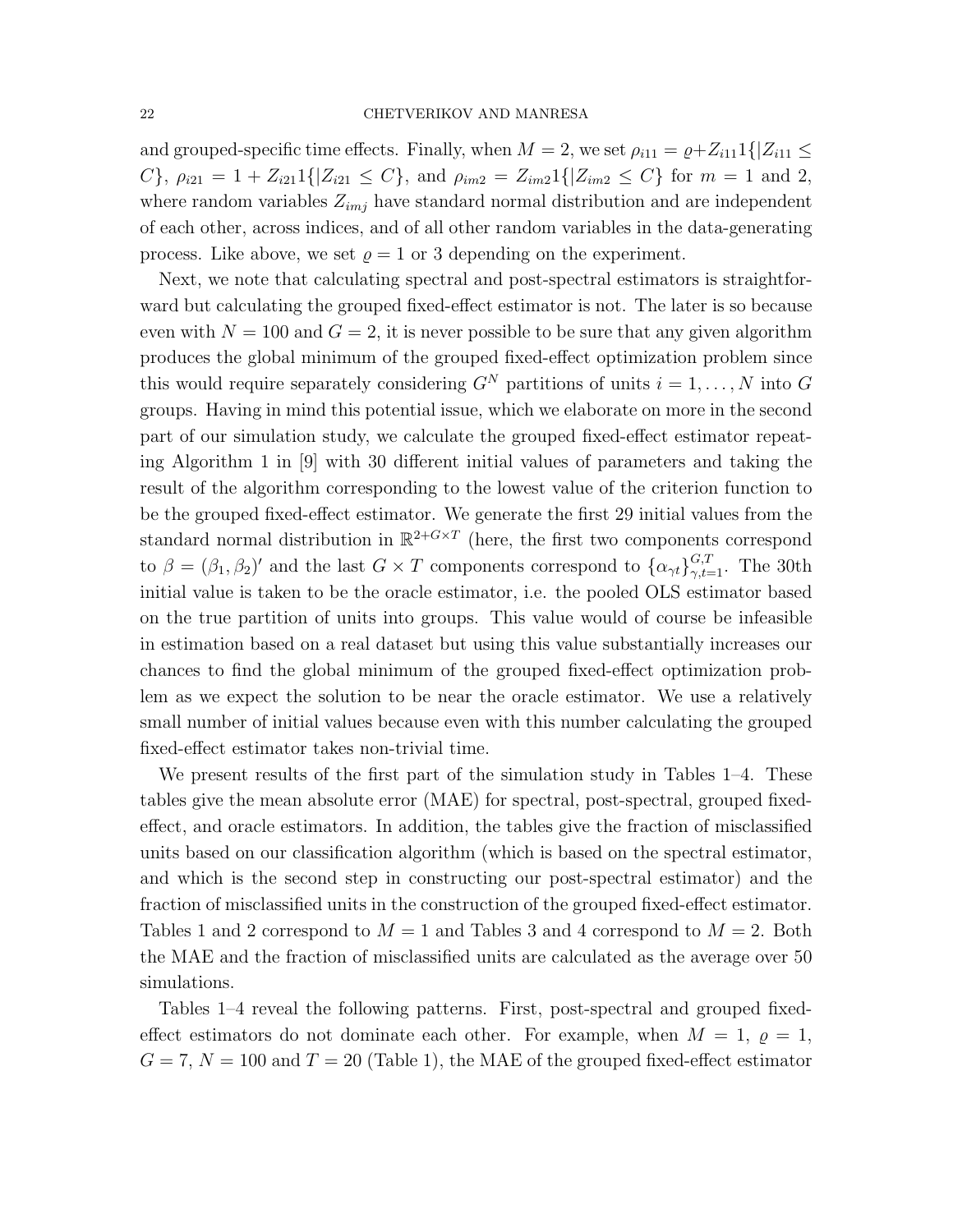is 6.5 times smaller than the MAE of the post-spectral estimator, whereas when  $\rho = 3$ ,  $M = 1, G = 7, N = 200,$  and  $T = 20$  (Table 2), the MAE of the grouped fixed-effect estimator is 3.3 times larger than the MAE of the post-spectral estimator. However, it seems fair to say that the performance of the grouped fixed-effect estimator is better than that of the post-spectral estimator when  $M = 2$  (Tables 3 and 4). On the other hand, two estimators perform equally well when good classification of units into groups is possible. Second, the post-spectral estimator tends to outperform the spectral estimator when G is small and/or T is large, which is expected from the theory because this is exactly the case when good classification of units into groups is possible. On the other hand, two estimators do not dominate each other when G is large or T is small, so that good classification of units into groups is not possible.

Next, we turn to the second part of the simulation study. For this part, we use the same data-generating processes as those in the first part corresponding to  $M =$ 1 (Tables 1 and 2) with the following changes. First, we set  $\rho = 6$  and  $G = 5$ . Second, depending on the experiment, we consider  $N = 100$ , 250, or 500 and  $T = 20$ , 40, 80, or 160. Third, we change the distribution of group-specific time effects  $\alpha_{\gamma t}$ (remember that  $M = 1$ , and  $\alpha_{\gamma t}^1 = \alpha_{\gamma t}$ . To describe the new distributions, let  $Z_{\gamma t}$ for  $\gamma = 1, \ldots, G$  and  $t = 1, \ldots, T$  be independent standard normal random variables and let  $s = 0.5$ . We set  $\alpha_{1t} = Z_{1t} 1\{|Z_{1t} \leq C\}$  and  $\alpha_{\gamma t} = \tilde{Z}_{\gamma t} 1\{\tilde{Z}_{\gamma t} \leq C\}$  for all  $\gamma = 2, \ldots G$ , where  $\tilde{Z}_{\gamma t} = s Z_{\gamma t} + \sqrt{1 - s^2} Z_{1t}$ . This allows us to generate correlated over groups time effects. For the described data-generating processes, we compute spectral, post-spectral, oracle, and two types of group fixed-effect estimators, GFE1 and GFE2. The GFE1 estimator is computed using the same algorithm as in the first part of the study but with 50 initial values, where 49 initial values are random and the 50th initial value is the oracle estimator. The GFE2 estimator is computed by the same algorithm but all 50 initial values are random. We now use 50 instead of 30 initial values because we would like to demonstrate that even 50 initial values may not be sufficient to find the global minimum of the grouped fixed-effect optimization problem. Note that the GFE2 estimator is feasible but GFE1 is not. In Table 5, we present the mean absolute error (MAE) for these five estimators calculated as the average over 50 simulations.

The key observation following from Table 5 is that the performance of the *infeasible* GFE1 estimator is comparable to that of the post-spectral estimator but the performance of the *feasible* GFE2 estimator is substantially worse. In the most extreme case,  $N = 500$  and  $T = 160$ , the performance of the GFE2 estimator is 41 times worse than that of the post-spectral estimator. This is because the GFE2 estimator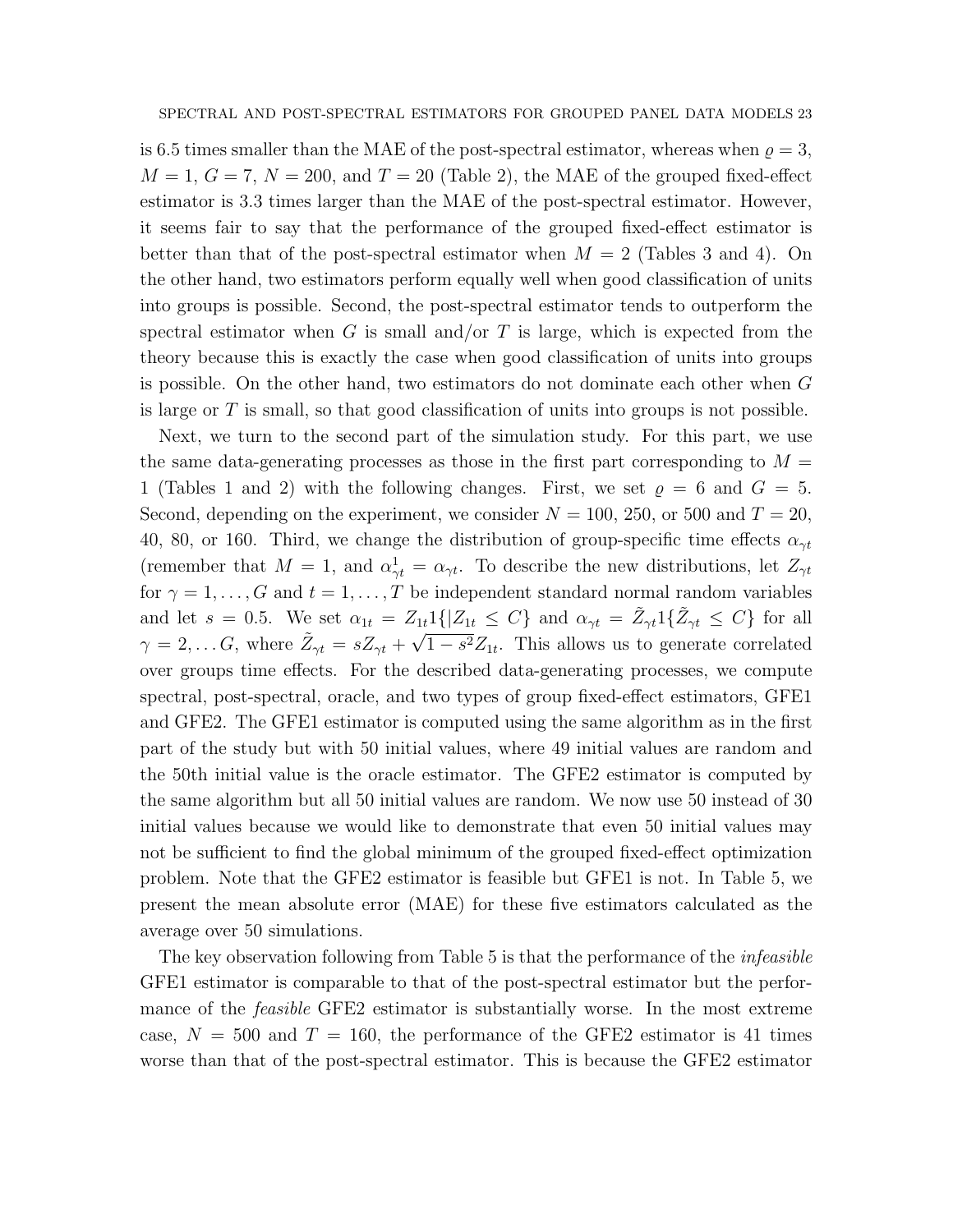#### 24 CHETVERIKOV AND MANRESA

fails to find the global minimum of the grouped fixed-effect optimization problem. In fact, we find that in all 50 repetitions and for all data-generating processes, i.e. in  $50 \times 4 \times 3 = 600$  simulations, the GFE2 estimator chooses the minimum that is much further away from the true values of parameters than the minimum chosen by the GFE1 estimator. This suggests that using even more initial values for implementation of the GFE2 estimator will not help its performance.

The second part of the simulation study thus illustrates the main motivation for the post-spectral estimator as an alternative to the grouped fixed-effect estimator: finding the global minimum of the grouped fixed-effect optimization problem may sometimes be difficult, and if we fail to find the global minimum, the post-spectral estimator can substantially outperform the grouped fixed-effect estimator.

#### 6. Proofs of Main Results

*Proof of Theorem 3.1.* Throughout this proof, we use c and C to denote strictly positive constants that can change from place to place but can be chosen to depend on  $C_1$  and  $C_2$  only.

We will prove that

$$
\lambda_1^b + \dots + \lambda_{2GM+2}^b = b'\Sigma b + S'b + L + O_P\left(\frac{1}{T \wedge N}\right), \quad \text{for all } b \in \mathbb{R}^d,
$$
 (27)

where  $\Sigma$  is a positive definite matrix appearing in Assumption 3.4,  $S = -2\Sigma\beta$ , and  $L = L_N = \beta' \Sigma \beta + 2(NT)^{-1} \sum_{i=1}^{N} \sum_{t=1}^{T} v_{it}^2$ . Then  $\beta = -\Sigma^{-1} S/2$ , and so  $\tilde{\beta} = -\hat{\Sigma}^{-1} \hat{S}/2$ satisfies (14) by the delta method since (27) implies that

$$
\|\hat{S} - S\| \vee \|\hat{\Sigma} - \Sigma\| = O_P\left(\frac{1}{T \wedge N}\right)
$$

by construction in Section 2.1.

To prove (27), fix any  $b \in \mathbb{R}^d$ . For brevity of notation, we will write A instead of  $A^b$ . Then

$$
A_{ij} = \frac{1}{NT} \sum_{t=1}^{T} \left\{ f_{it} - f_{jt} + z'_{it}(\beta - b) - z'_{jt}(\beta - b) + v_{it} - v_{jt} \right\}^{2}, \quad i, j = 1, ..., N,
$$

where

$$
f_{it} = \alpha_{g_{it}}^1(1 + \rho'_{i1}(\beta - b)) + \sum_{m=2}^M \alpha_{g_{it}}^m \rho'_{im}(\beta - b), \quad i = 1, \dots, N, t = 1, \dots, T.
$$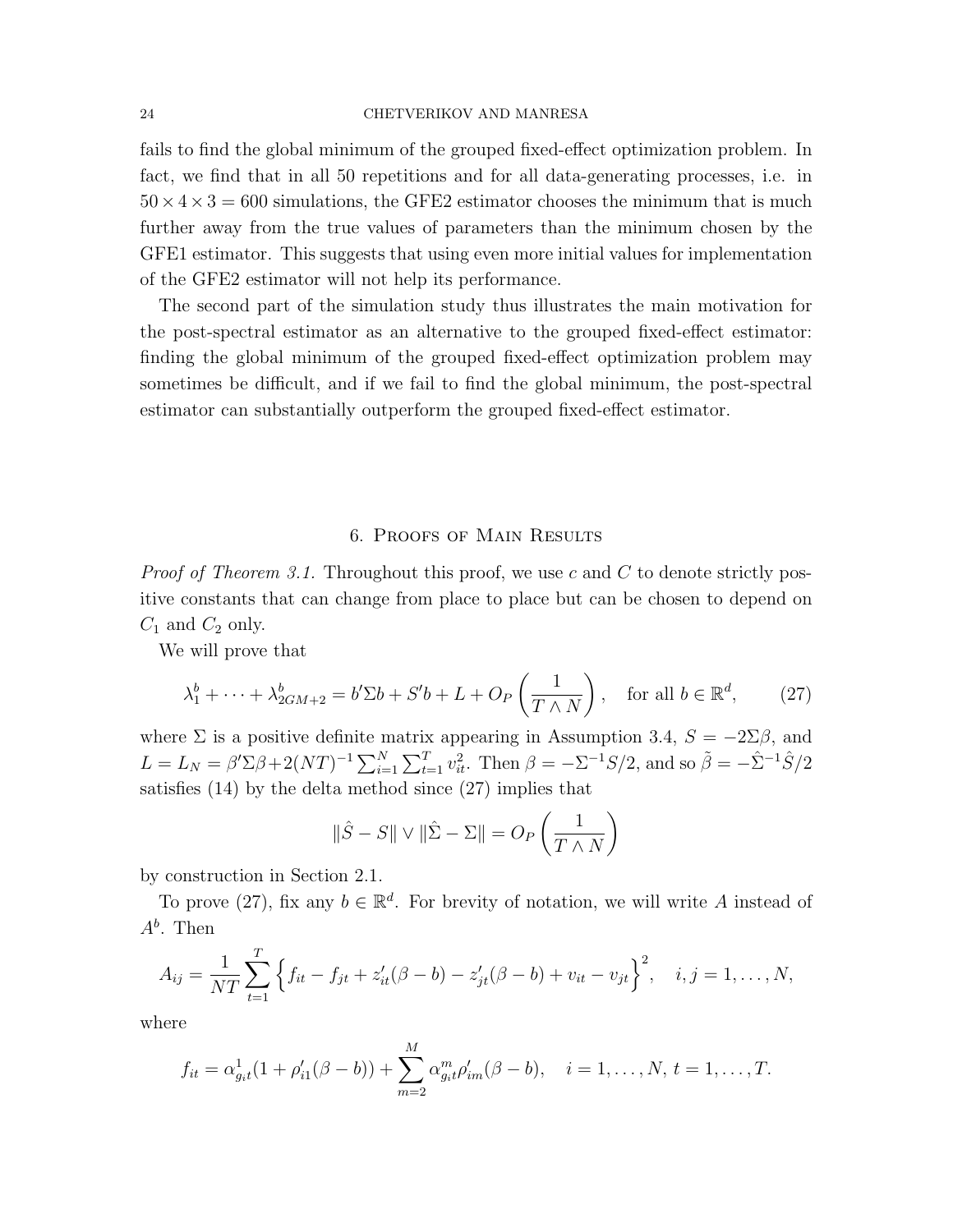Also, let R be an  $N \times N$  matrix whose  $(i, j)$ -th element is

$$
R_{ij} = -\frac{2}{NT} \sum_{t=1}^{T} \left\{ (\beta - b)' z_{it} z_{jt} (\beta - b) + v_{it} v_{jt} + v_{it} z'_{jt} (\beta - b) + v_{jt} z'_{it} (\beta - b) \right\}, i, j = 1, ..., N.
$$

As we will see below, this matrix represents the asymptotically negligible component of A in the sense that

$$
||R|| = O_P\left(\frac{1}{T \wedge N}\right). \tag{28}
$$

On the other hand,

$$
\text{tr}(R) = -\frac{2}{NT} \sum_{i=1}^{N} \sum_{t=1}^{T} \left\{ (\beta - b)' z_{it} z_{it} (\beta - b) + v_{it}^2 + 2v_{it} z'_{it} (\beta - b) \right\}
$$

$$
= -\frac{2}{NT} \sum_{i=1}^{N} \sum_{t=1}^{T} \left\{ (\beta - b)' z_{it} z_{it} (\beta - b) + v_{it}^2 \right\} + O_P \left( \frac{1}{\sqrt{NT}} \right)
$$

by Assumption 3.3. Thus, given that  $tr(A) = 0$ , the matrix  $A_0 = A - R$  satisfies

$$
\text{tr}(A_0) = \frac{2}{NT} \sum_{i=1}^{N} \sum_{t=1}^{T} \left\{ (\beta - b)' z_{it} z_{it} (\beta - b) + v_{it}^2 \right\} + O_P \left( \frac{1}{\sqrt{NT}} \right)
$$
  
=  $b' \Sigma b + S' b + L + O_P \left( \frac{1}{\sqrt{NT}} \right)$ 

by Assumption 3.4. In addition, we will show below that  $A_0$  has at most  $2GM + 2$ non-zero eigenvalues. Hence,

$$
\lambda_1 + \dots + \lambda_{2GM+2} = b'\Sigma b + S'b + L + O_P\left(\frac{1}{\sqrt{NT}}\right) + O_P\left(\frac{1}{T\wedge N}\right)
$$

by Lemma 7.1 and (28). This gives (27) since  $\sqrt{NT} \geq T \wedge N$ . Therefore, it remains to prove (28) and to show that  $A_0$  has at most  $2GM + 2$  non-zero eigenvalues.

To derive the bound on the number of non-zero eigenvalues of  $A_0$ , let us first introduce some notation. For all  $t = 1, \ldots, T$ , denote

$$
F_t = (f_{1t},..., f_{Nt})', V_t = (v_{1t},..., v_{Nt})', Z_t = (z'_{1t}(\beta - b),..., z'_{Nt}(\beta - b))'.
$$

Also, denote  $1_N = (1, \ldots, 1) \in \mathbb{R}^N$ . In addition, for any vectors  $a = (a_1, \ldots, a_N)$ and  $b = (b_1, \ldots, b_N)'$ , write  $(ab) = (a_1b_1, \ldots, a_Nb_N)'$  and  $a^2 = (a_1^2, \ldots, a_N^2)'$ . Then

$$
A = \frac{1}{NT} \sum_{t=1}^{T} \left( F_t^2 1_N' + 1_N (F_t^2)' + Z_t^2 1_N' + 1_N (Z_t^2)' + V_t^2 1_N' + 1_N (V_t^2)'\right)
$$
  
+ 
$$
\frac{2}{NT} \sum_{t=1}^{T} \left( (F_t Z_t) 1_N' + 1_N (F_t Z_t)' + (F_t V_t) 1_N' + 1_N (F_t V_t)' + (Z_t V_t) 1_N' + 1_N (Z_t V_t)'\right)
$$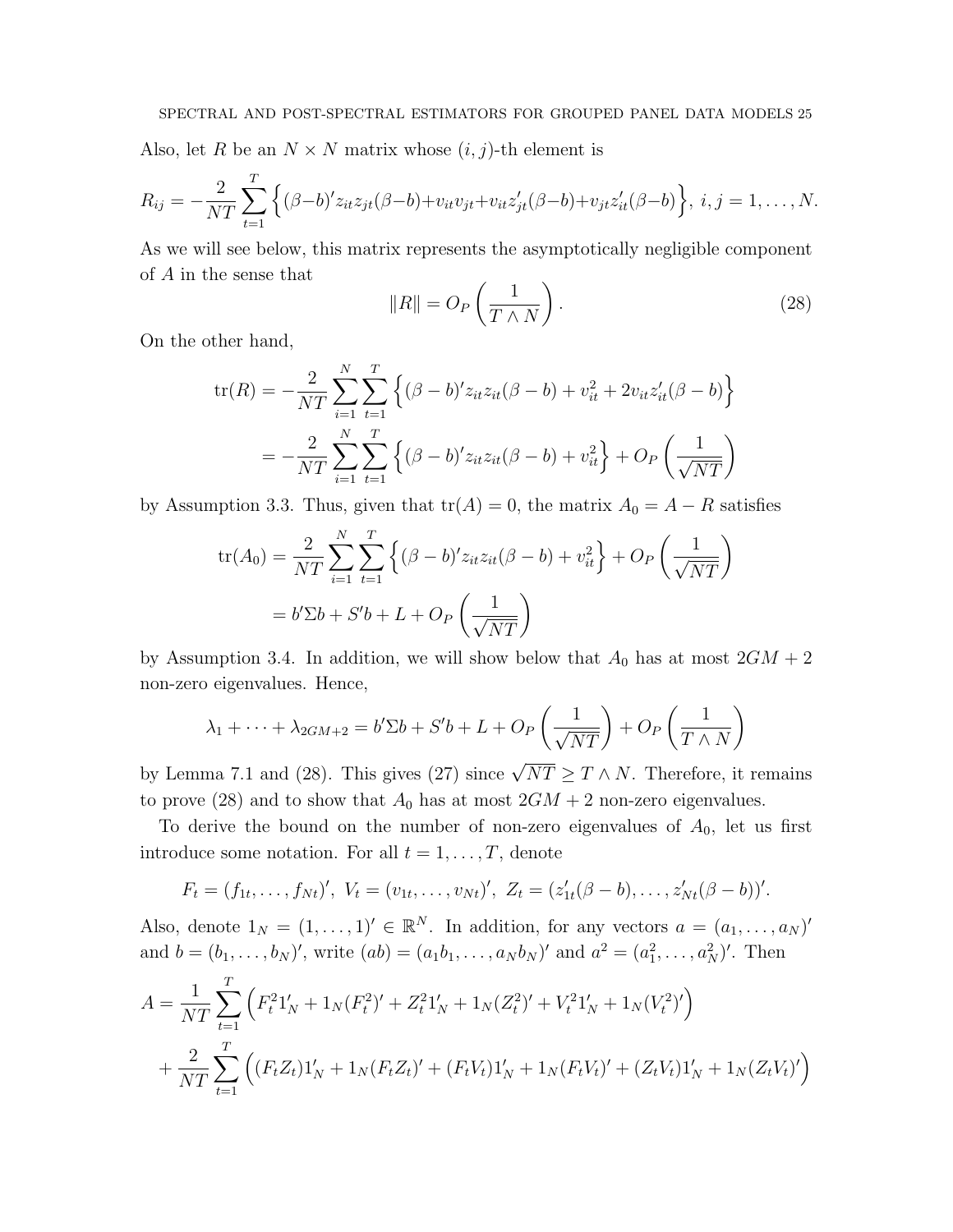$$
-\frac{2}{NT}\sum_{t=1}^T\Big(F_tZ_t' + Z_tF_t' + F_tV_t' + V_tF_t' + Z_tV_t' + V_tZ_t' + F_tF_t' + Z_tZ_t' + V_tV_t'\Big).
$$

Also,

$$
R = -\frac{2}{NT} \sum_{t=1}^{T} \left( Z_t Z_t' + V_t V_t' + V_t Z_t' + Z_t V_t' \right).
$$

Hence, denoting

$$
Q = \frac{1}{NT} \sum_{t=1}^{T} \left( F_t^2 + Z_t^2 + V_t^2 + 2(F_t Z_t) + 2(F_t V_t) + 2(Z_t V_t) \right)
$$

and recalling  $A_0 = A - R$ , we have

$$
A_0 = Q1'_N + 1_NQ' - \frac{2}{NT} \sum_{t=1}^T \left( F_t F_t' + F_t Z_t' + Z_t F_t' + F_t V_t' + V_t F_t' \right)
$$
  
=  $Q1'_N + 1_NQ' - \frac{2}{NT} \sum_{t=1}^T F_t (F_t + Z_t + V_t)' - \frac{2}{NT} \sum_{t=1}^T (Z_t + V_t) F_t'.$ 

The last expression makes bounding the number of non-zero eigenvalues of the matrix  $A_0$  straightforward. Indeed,  $rank(Q1'_N) = rank(1_NQ') = 1$ . Also, for each  $m =$  $1, \ldots, M$  and  $\gamma = 1, \ldots, G$ , define an  $N \times 1$  vector  $\varrho_{m\gamma}$  whose *i*-th element is

$$
\varrho_{m\gamma i} = \begin{cases} \mathbb{I}\{m=1\} + \rho'_{im}(\beta - b) & \text{if } g_i = \gamma, \\ 0 & \text{if } g_i \neq \gamma, \end{cases} \quad i = 1, \dots, N.
$$

Then

$$
F_t = \sum_{m=1}^{M} \sum_{\gamma=1}^{G} \alpha_{\gamma t}^m \varrho_{m\gamma}, \quad t = 1, \dots, T,
$$

and so, for any vector  $a = (a_1, \ldots, a_N)'$ , the vector

$$
\sum_{t=1}^{T} F_t (F_t + Z_t + V_t)' a = \sum_{m=1}^{M} \sum_{\gamma=1}^{G} \sum_{t=1}^{T} \alpha_{\gamma t}^{m} \varrho_{m\gamma} (F_t + Z_t + V_t)' a
$$

$$
= \sum_{m=1}^{M} \sum_{\gamma=1}^{G} \varrho_{m\gamma} \sum_{t=1}^{T} \alpha_{\gamma t}^{m} (F_t + Z_t + V_t)' a
$$

belongs to the linear subspace of  $\mathbb{R}^N$  spanned by the vectors  $\varrho_{11}, \ldots, \varrho_{MG}$ . Hence,

$$
\operatorname{rank}\left(\sum_{t=1}^T F_t(F_t + Z_t + V_t)'\right) \leq MG.
$$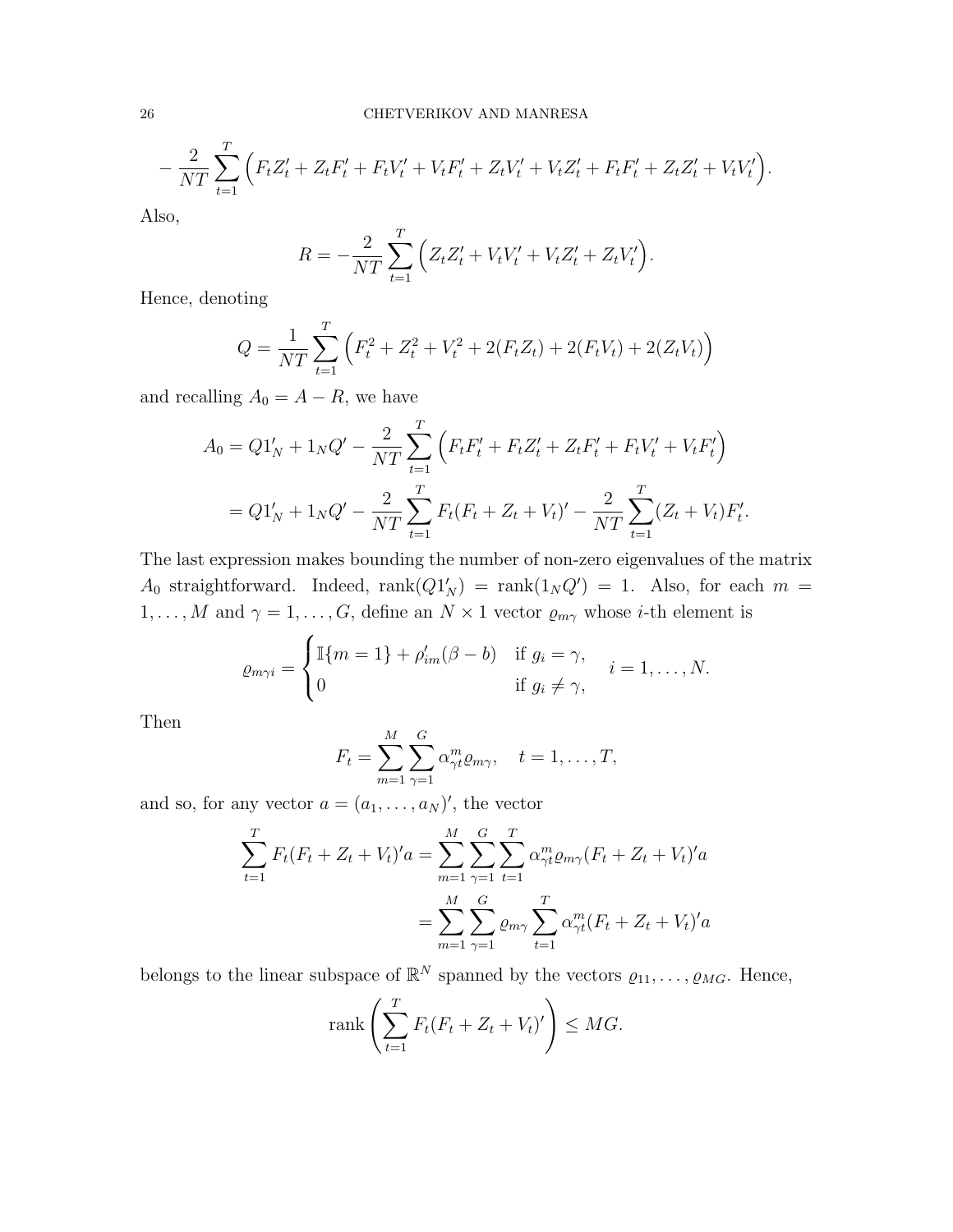Similarly, using the fact that the row rank is equal to the column rank,

$$
\operatorname{rank}\left(\sum_{t=1}^T (Z_t + V_t)F'_t\right) \le MG.
$$

Thus, given that the rank operator is sub-additive, we conclude that

$$
rank(A_0) \le 2MG + 2,
$$

and so  $A_0$  has at most  $2MG + 2$  non-zero eigenvalues, as claimed.

It remains to prove (28). To do so, we will show that

$$
\left\| \frac{1}{NT} \sum_{t=1}^{T} V_t V_t' \right\| = O_P\left(\frac{1}{T \wedge N}\right)
$$
\n(29)

and note that  $||(NT)^{-1}\sum_{t=1}^{T} Z_t Z_t'|| = O_P(1/(T \wedge N))$  follows from the exactly same argument (the former is obtained from Assumption 3.1 whereas the latter is from Assumption 3.2). Then

$$
\left\| \frac{1}{NT} \sum_{t=1}^T V_t Z_t' \right\| \le \sqrt{\left\| \frac{1}{NT} \sum_{t=1}^T V_t V_t' \right\|} \sqrt{\left\| \frac{1}{NT} \sum_{t=1}^T Z_t Z_t' \right\|} = O_P\left(\frac{1}{T \wedge N}\right)
$$

by Lemma 7.2. This gives (28).

To prove (29), we proceed by appropriately modifying the proof of Theorem 4.7.1 in [32]. Denote  $\mathcal{V} = (v_1, \ldots, v_N)'$ , where  $v_i = (v_{i1}, \ldots, v_{iT})'$  for all  $i = 1, \ldots, N$ . Then uniformly over  $u \in \mathcal{S}^T$ ,

$$
u'\mathbb{E}\left[\frac{\mathcal{V}'\mathcal{V}}{N}\right]u = \frac{1}{N}\sum_{i=1}^{N}\mathbb{E}\left[u'v_iv_i'u\right] = \frac{1}{N}\sum_{i=1}^{N}\mathbb{E}\left[(v_i'u)^2\right] \leq C
$$

by Assumption 3.1. Thus,

$$
\left\| \mathbb{E}\left[\frac{\mathcal{V}'\mathcal{V}}{N} \right] \right\| \le C. \tag{30}
$$

Further, by Exercise 4.4.3, part 2, in [32],

$$
\left\| \frac{\mathcal{V}' \mathcal{V}}{N} - \mathbb{E} \left[ \frac{\mathcal{V}' \mathcal{V}}{N} \right] \right\| \le 2 \max_{u \in \mathcal{N}} \left| u' \left( \frac{\mathcal{V}' \mathcal{V}}{N} - \mathbb{E} \left[ \frac{\mathcal{V}' \mathcal{V}}{N} \right] \right) u \right|,
$$
(31)

where N is any  $(1/4)$ -net in  $S<sup>T</sup>$ . Moreover, by Corollary 4.2.13 in [32], the net N can be chosen so that  $|\mathcal{N}_{\epsilon}| \leq 9^T$ , which we are going to use below.

Next, fix any  $u \in \mathcal{N}$ . Then by Assumption 3.1 and Lemma 2.7.6 in [32], for all  $i = 1, ..., N$ , we have  $\|(u'v_i)^2\|_{\psi_1} \leq C$ , and so by Exercise 2.7.10 in [32],  $\|(u'v_i)^2 \mathbb{E}[(u'v_i)^2] \|_{\psi_1} \leq C$ . Hence, by Bernstein's inequality (Corollary 2.8.3 in [32]), for any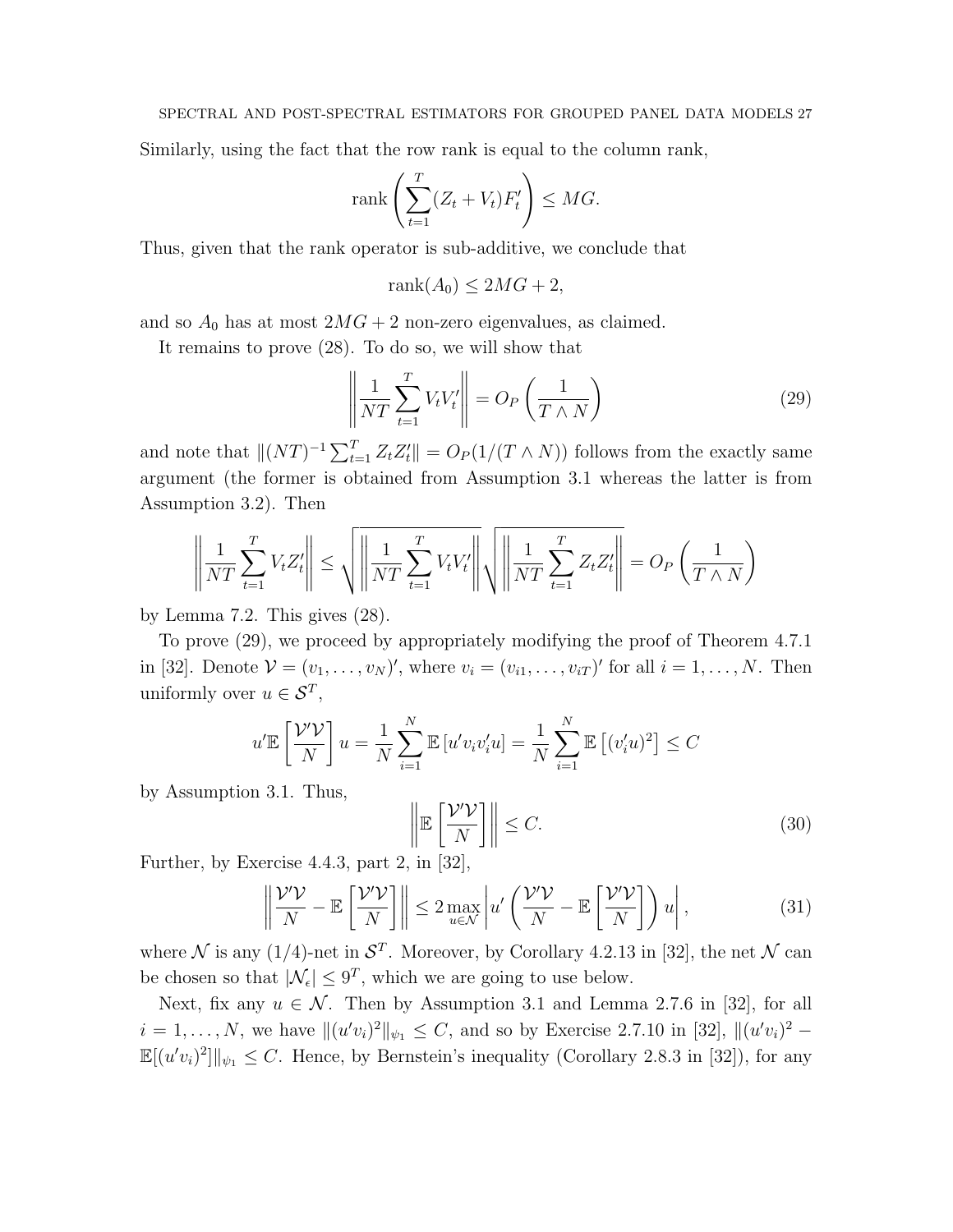$\epsilon > 0$ ,

$$
P\left(\left|u'\left(\frac{\mathcal{V}'\mathcal{V}}{N}-\mathbb{E}\left[\frac{\mathcal{V}'\mathcal{V}}{N}\right]\right)u\right|\geq \epsilon\right)
$$
  
= 
$$
P\left(\left|\frac{1}{N}\sum_{i=1}^{N}\left((v'_i u)^2-\mathbb{E}[(v'_i u)^2]\right)\right|\geq \epsilon\right)\leq 2\exp\left[-c(\epsilon\wedge\epsilon^2)N\right],
$$

and so by the union bound,

$$
\mathbf{P}\left(\max_{u\in\mathcal{N}}\left|u'\left(\frac{\mathcal{V}'\mathcal{V}}{N}-\mathbb{E}\left[\frac{\mathcal{V}'\mathcal{V}}{N}\right]\right)u\right|\geq\epsilon\right)\leq 2\times 9^T\times\exp\left[-c(\epsilon\wedge\epsilon^2)N\right].
$$

Therefore, setting  $\epsilon = c^{-1} (\log 9)(T/N) + 1$ , we obtain

$$
P\left(\max_{u\in\mathcal{N}} \left| u'\left(\frac{\mathcal{V}'\mathcal{V}}{N} - \mathbb{E}\left[\frac{\mathcal{V}'\mathcal{V}}{N}\right]\right)u\right| \ge \frac{CT}{N} + 1\right) \le 2\exp(-cN).
$$

Combining this bound with (30) and (31) gives

$$
\left\| \frac{\mathcal{V}' \mathcal{V}}{N} \right\| = O_P \left( \frac{T}{N} + 1 \right). \tag{32}
$$

Hence,

$$
\|\mathcal{V}\| = O_P\left(\sqrt{T} + \sqrt{N}\right),\,
$$

and so

$$
\left\| \frac{1}{T} \sum_{t=1}^T V_t V_t' \right\| = \left\| \frac{\mathcal{V} \mathcal{V}'}{T} \right\| = \frac{\|\mathcal{V}\|^2}{T} = O_P \left( 1 + \frac{N}{T} \right).
$$

Conclude that

$$
\left\| \frac{1}{NT} \sum_{t=1}^T V_t V_t' \right\| = O_P\left(\frac{1}{T} + \frac{1}{N}\right) = O_P\left(\frac{1}{T \wedge N}\right),
$$

which gives  $(29)$  and completes the proof.

*Proof of Theorem 3.2.* First, we introduce some notations. For all  $i = 1, \ldots, N$ , denote  $v_i = (v_{i1}, \ldots, v_{iT})'$  and for all  $\gamma = 1, \ldots, G$ , denote  $\alpha_{\gamma} = (\alpha_{\gamma_1}, \ldots, \alpha_{\gamma T})'$ . Then the model (1) can be written as

$$
y_i = x_i \beta + \alpha_{g_i} + v_i, \quad i = 1, \dots, N.
$$

Further, let F be a  $T \times G$  matrix whose columns are orthonormal and span the vectors  $\alpha_1, \ldots, \alpha_G$ . Then for each  $\gamma = 1, \ldots, G$ , there exists a  $G \times 1$  vector  $p_\gamma$  such that  $\alpha_{\gamma} =$  $\sqrt{T}F p_{\gamma}$ . Here, without loss of generality, we assume that  $\Lambda = N^{-1} \sum_{i=1}^{N} p_{g_i} p'_{g_i}$ is a diagonal matrix diag( $\lambda_1, \ldots, \lambda_G$ ) with  $\lambda_1 \geq \cdots \geq \lambda_G \geq 0$  since otherwise we can consider the eigenvalue decomposition  $S\Lambda S'$  of the matrix  $N^{-1}\sum_{i=1}^{N}p_{g_i}p'_{g_i}$  and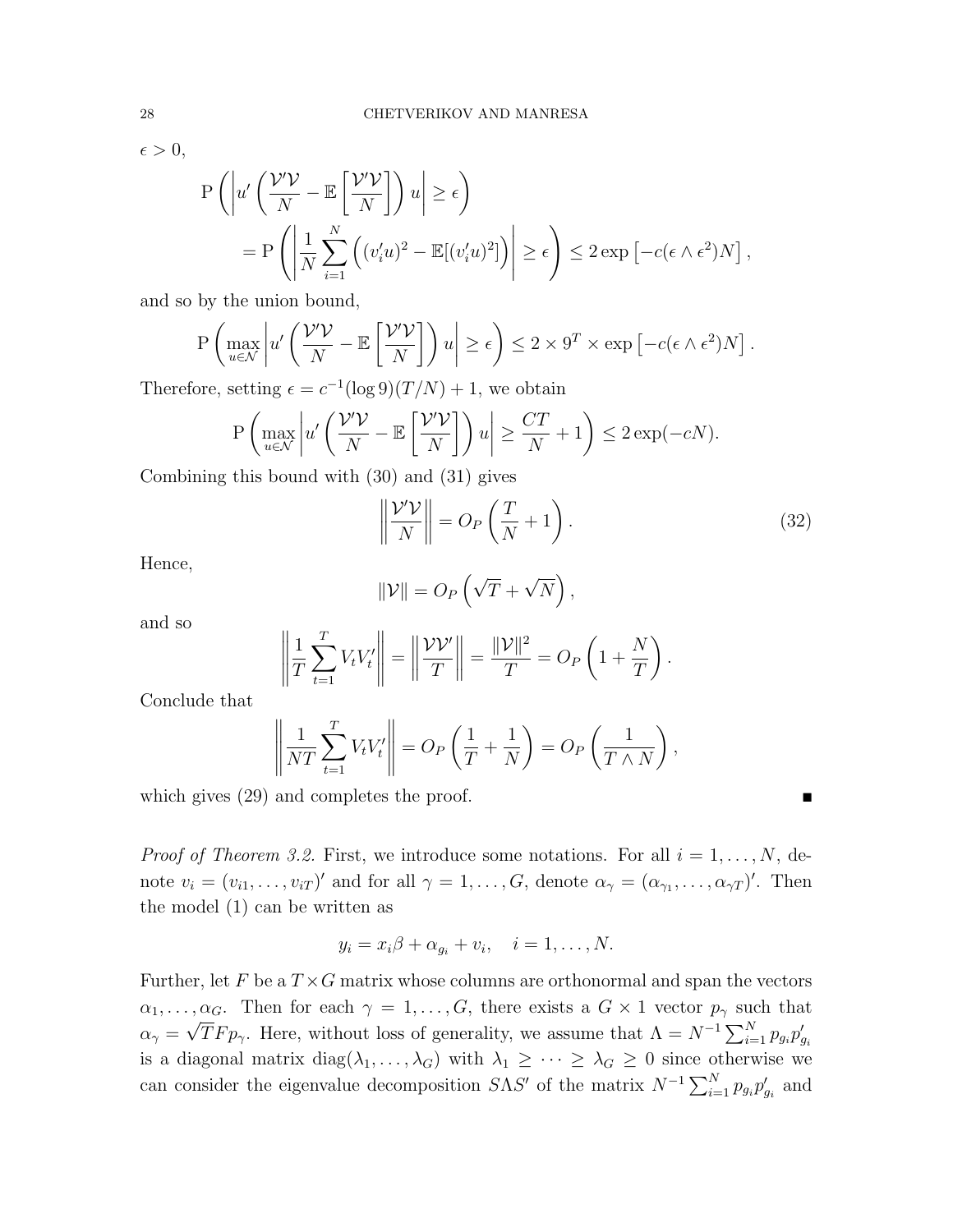replace F and  $p_1, \ldots, p_G$  by  $FS$  and  $S^{-1}p_1, \ldots, S^{-1}p_G$ , respectively. Also, throughout this proof, we use  $c$  and  $C$  to denote strictly positive constants that can change from place to place but can be chosen to depend on  $C_1$ ,  $C_2$ ,  $C_3$ ,  $C_4$ ,  $c_1$ , and  $c_2$  only.

We will show below that

$$
\|\hat{A}_i - \alpha_{g_i}\| = o_P(\sqrt{T}) \quad \text{uniformly over } i = 1, \dots, N. \tag{33}
$$

Therefore, by Assumption 3.7, there exists a constant  $\overline{C} > 0$  such that with probability approaching one,

$$
\|\hat{A}_i - \hat{A}_j\| \le \bar{C}\sqrt{T} \quad \text{for all } i, j = 1, \dots, N \text{ such that } g_i = g_j \tag{34}
$$

and

$$
\|\hat{A}_i - \hat{A}_j\| > 2\bar{C}\sqrt{T} \quad \text{for all } i, j = 1, \dots, N \text{ such that } g_i \neq g_j.
$$
 (35)

Now, assume that (34) and (35) are satisfied and let  $\mathcal{A}_1(\lambda), \ldots, \mathcal{A}_{m(\lambda)}(\lambda)$  be the partition of units generated by the Classification Algorithm from Section 2.2 for any given value of the tuning parameter  $\lambda$  and let  $\tilde{g}(\lambda) = (\tilde{g}_1(\lambda), \ldots, \tilde{g}_N(\lambda))' \in$  $\{1, \ldots, m(\lambda)\}^N$  be the corresponding vector of group assignments, so that  $\hat{g} = \tilde{g}(\hat{\lambda})$ . Then observe that for any  $\lambda \leq \bar{C}\sqrt{T}$ , the vector  $\tilde{g}(\lambda)$  has the following property:

for all 
$$
i, j = 1, ..., N
$$
, we have  $\tilde{g}_i(\lambda) \neq \tilde{g}_j(\lambda)$  if  $g_i \neq g_j$ , 
$$
(36)
$$

i.e. units from different groups can not be classified into the same group. To see why this is so, suppose to the contrary that for some  $\lambda \leq \bar{C}\sqrt{T}$ , there exist  $i, j = 1, \ldots, N$ such that  $g_i \neq g_j$  but  $\tilde{g}_i(\lambda) = \tilde{g}_j(\lambda)$ . In this case, we can consider the first misclassified unit, say unit  $i_0$ , in the Classification Algorithm. This unit satisfies the following inequality for some  $\mathcal{A} \subset \{1, \ldots, N\}$ :

$$
\left\| \hat{A}_{i_0} - \frac{1}{|\mathcal{A}|} \sum_{l \in \mathcal{A}} \hat{A}_l \right\| \le \lambda,
$$
\n(37)

where all units  $l \in \mathcal{A}$  are coming from the same group and  $i_0$  is coming from another group, i.e.  $g_{i_0} \neq \gamma = g_l$  for all  $l \in \mathcal{A}$ . But then, for any  $j \in \mathcal{A}$ ,

$$
\|\hat{A}_{i_0} - \hat{A}_j\| \le \left\|\hat{A}_{i_0} - \frac{1}{|\mathcal{A}|} \sum_{l \in \mathcal{A}} \hat{A}_l\right\| + \left\|\frac{1}{|\mathcal{A}|} \sum_{l \in \mathcal{A}} \hat{A}_l - \hat{A}_j\right\|
$$
  

$$
\le \lambda + \frac{1}{\mathcal{A}} \sum_{l \in \mathcal{A}} \|\hat{A}_l - \hat{A}_j\| \le 2\bar{C}\sqrt{T},
$$

where we used the triangle inequality as well as  $(34)$  and  $(37)$ . This contradicts  $(35)$ , where we used the triangle mequantly as<br>and so (36) indeed holds for all  $\lambda \leq \bar{C}\sqrt{ }$ T.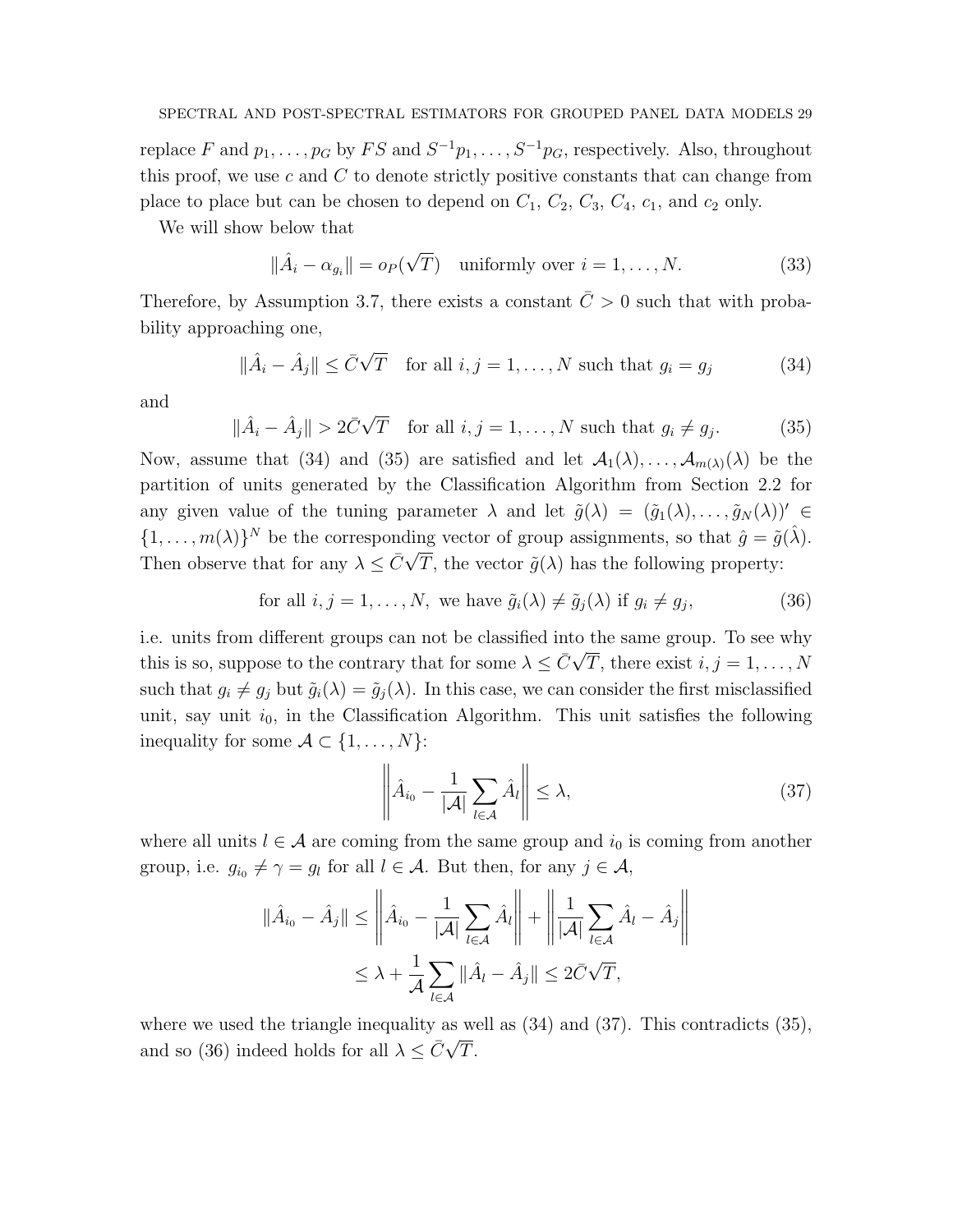In turn, (36) implies that if  $\tilde{g}_i(\lambda) \neq \tilde{g}_j(\lambda)$  for some  $i, j = 1, ..., N$  with  $g_i = g_j$ , then  $m(\lambda) > G$ . Therefore, given than  $m(\hat{\lambda}) = G$ , it follows that if  $\hat{\lambda} \leq \bar{C}\sqrt{T}$ , then the vector  $\hat{g} = \tilde{g}(\hat{\lambda})$  has the following property: for all  $i, j = 1, ..., N$ , we have  $\hat{g}_i = \hat{g}_j$ if and only if  $g_i = g_j$ . But we claim that  $\hat{\lambda}$  indeed satisfies the inequality  $\hat{\lambda} \leq \bar{C}\sqrt{\lambda}$ If  $\lambda$  indeed satisfies the inequality  $\lambda \leq C\sqrt{T}$ . To see why this is so, observe that  $m(\bar{C}\sqrt{T}) \geq G$  by (36) and  $m(\bar{C}\sqrt{T}) \leq G$  by (34). Hence,  $m(\bar{C}\sqrt{T}) = G$ , and so  $\hat{\lambda} \leq \bar{C}\sqrt{T}$ T, as required. Thus, the asserted claim of the theorem follows since (34) and (35) hold with probability approaching one. It thus remains to prove (33). We do so in eight steps.

Step 1. Here we show that

$$
\|\hat{F}_{h_i}' v_i\| = o_P(\sqrt{T}) \quad \text{uniformly over } i = 1, \dots, N.
$$

To do so, note that for all  $i = 1, ..., N$ , the random vectors  $v_i$  and  $\hat{F}_{h_i}$  are independent conditional on  $h_1, \ldots, h_N$ . Therefore, by Assumption 3.1 and (2.14) in [32], for all  $\epsilon > 0, i = 1, \ldots, N$ , and  $\gamma = 1, \ldots, G$ ,

$$
\mathbf{P}(|\hat{F}_{h_i\gamma}'v_i| > \epsilon) \le 2\exp(-c\epsilon^2),
$$

where  $\hat{F}_{h_{\gamma}}$  denotes the  $\gamma$ -th column of the matrix  $\hat{F}_{h_i}$ . Hence, by the union bound,

$$
\mathbf{P}\left(\max_{1\leq i\leq N}|\hat{F}'_{h_i\gamma}v_i|>\epsilon\right)\leq 2\exp(\log N-c\epsilon^2).
$$

Combining this bound with Assumption 3.9 gives the asserted claim of this step.

Step 2. Here we show that

$$
\|\hat{F}_{h_i}' x_i(\tilde{\beta}^{h_i} - \beta)\| = o_P(\sqrt{T}) \text{ uniformly over } i = 1, ..., N.
$$

To do so, for all  $i = 1, ..., N$ , denote  $z_i = (z_{i1}, ..., z_{iT})'$  and

$$
\bar{x}_i = \left(\sum_{m=1}^M \rho_{im} \alpha_{g_i 1}^m, \dots, \sum_{m=1}^M \rho_{im} \alpha_{g_i T}^m\right)',
$$

so that  $x_i = \bar{x}_i + z_i$ . Then observe that

$$
\|\hat{F}_{h_i}^{\prime} z_i\| = o_P(\sqrt{T}) \quad \text{uniformly over } i = 1, \dots, N
$$

by the same argument as that in Step 1, with Assumption 3.2 playing the role of Assumption 3.1. Also,

$$
\|\hat{F}_{h_i}'\bar{x}_i\| = O(\sqrt{T}) \quad \text{uniformly over } i = 1, \dots, N
$$

by Assumptions 3.5 and 3.6. Moreover,  $\|\tilde{\beta}^0 - \beta\| \vee \|\tilde{\beta}^1 - \beta\| = o_P(1)$  by Theorem 3.1. Combining these bounds gives the asserted claim of this step.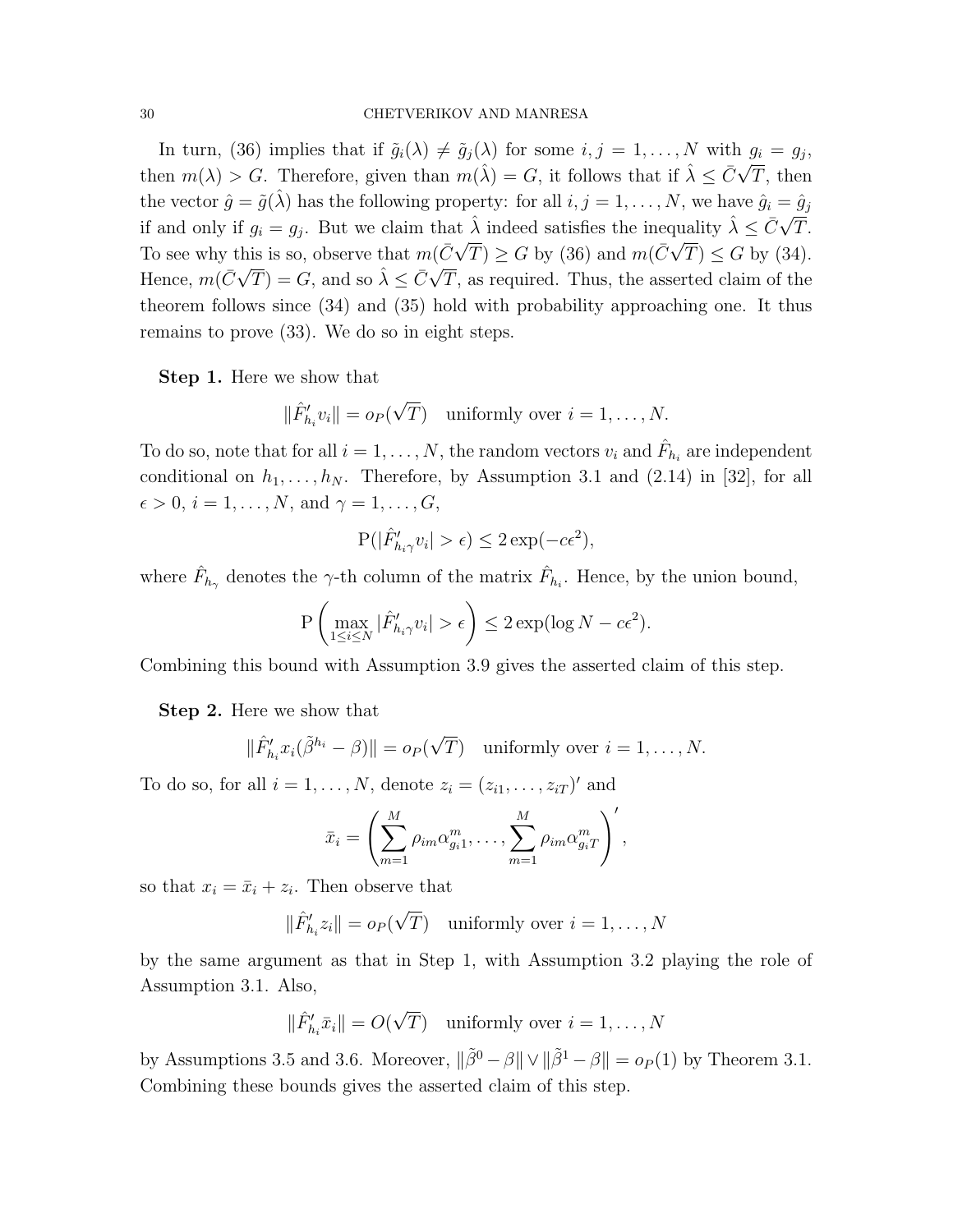Step 3. Here we show that

$$
\left(\frac{1}{N}\sum_{i=1}^N v_{it}^2\right) \vee \left(\frac{1}{N}\sum_{i=1}^N \|z_{it}\|^2\right) = O_P(1) \text{ uniformly over } t = 1,\dots,T.
$$

To do so, note that by Assumption 3.1 and Lemma 2.7.6 in [32], for all  $i = 1, ..., N$ and  $t = 1, \ldots, T$ , we have  $||v_{it}^2||_{\psi_1} \leq C$ , and so by Exercise 2.7.10 in [32],  $||v_{it}^2 \mathbb{E}[v_{it}^2] \|_{\psi_1} \leq C$ . Hence, by Bernstein's inequality (Corollary 2.8.3 in [32]), for any  $\epsilon > 0,$ 

$$
\mathcal{P}\left(\frac{1}{N}\sum_{i=1}^{N}(v_{it}^2 - \mathbb{E}[v_{it}^2]) > \epsilon\right) \le \exp[-c(\epsilon \wedge \epsilon^2)N],
$$

and so by the union bound,

$$
P\left(\max_{1\leq t\leq T}\frac{1}{N}\sum_{i=1}^N(v_{it}^2-\mathbb{E}[v_{it}^2])>\epsilon\right)\leq T\exp[-c(\epsilon\wedge\epsilon^2)N].
$$

Hence, given that  $\mathbb{E}[v_{it}^2] \leq C$  for all  $i = 1, ..., N$  and  $t = 1, ..., T$  by Assumption 3.1, it follows from Assumption 3.9 that

$$
\frac{1}{N} \sum_{i=1}^{N} v_{it}^2 = O_P(1) \quad \text{uniformly over } t = 1, \dots, T.
$$

Thus, given that

$$
\frac{1}{N} \sum_{i=1}^{N} ||z_{it}^2|| = O_P(1) \quad \text{uniformly over } t = 1, \dots, T
$$

can be proven using the same argument, with Assumption 3.1 replaced by 3.2, the asserted claim of this step follows.

Step 4. Here we show that

$$
\|\hat{B}^0 - \bar{B}^0\| \vee \|\hat{B}^1 - \bar{B}^1\| = o_P(1),
$$

where

$$
\bar{B}^h = \frac{2}{NT} \sum_{i \in \mathcal{I}_h} (y_i - x_i \beta)(y_i - x_i \beta)', \quad h = 0, 1.
$$

To do so, fix  $h = 0, 1$ . Then

$$
\hat{B}^h - \bar{B}^h = \frac{2}{NT} \sum_{i \in \mathcal{I}_h} x_i (\tilde{\beta}^h - \beta)(\tilde{\beta}^h - \beta)' x'_i
$$

$$
- \frac{2}{NT} \sum_{i \in \mathcal{I}_h} (y_i - x_i \beta)(\tilde{\beta}^h - \beta)' x'_i
$$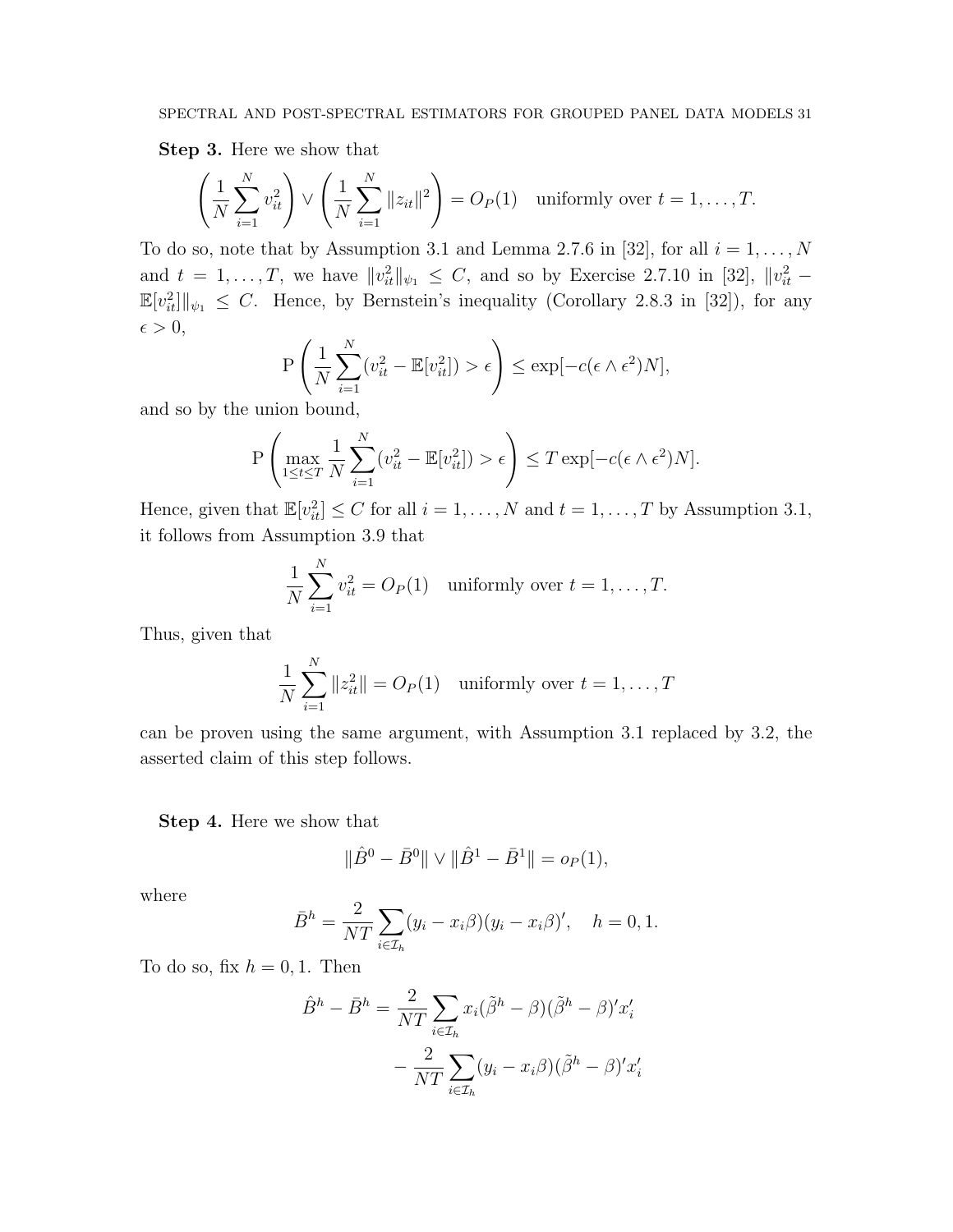$$
-\frac{2}{NT}\sum_{i\in\mathcal{I}_h}x_i(\tilde{\beta}^h-\beta)(y_i-x_i\beta)'
$$

All three terms here have the spectral norm  $o_P(1)$  but for brevity, we only consider the first term, i.e. we prove that

$$
\left\| \frac{1}{NT} \sum_{i \in \mathcal{I}_h} x_i (\tilde{\beta}^h - \beta)(\tilde{\beta}^h - \beta)' x'_i \right\| = o_P(1)
$$
 (38)

and note that the other two terms can be bounded similarly. To prove (38), recall that  $x_i = \bar{x}_i + z_i$  as in Step 2. Therefore, by Lemma 7.2, the left-hand side of (38) is bounded from above by

$$
2\left\|\frac{1}{NT}\sum_{i\in\mathcal{I}_h}\bar{x}_i(\tilde{\beta}^h-\beta)(\tilde{\beta}^h-\beta)'x'_i\right\|+2\left\|\frac{1}{NT}\sum_{i\in\mathcal{I}_h}z_i(\tilde{\beta}^h-\beta)(\tilde{\beta}^h-\beta)'z'_i\right\|.
$$

Here,

$$
\left\| \frac{1}{NT} \sum_{i \in \mathcal{I}_h} \bar{x}_i (\tilde{\beta}^h - \beta)(\tilde{\beta}^h - \beta)' \bar{x}'_i \right\| \leq \frac{1}{NT} \sum_{i \in \mathcal{I}_h} \|\bar{x}_i\|^2 \|\tilde{\beta}^h - \beta\|^2 = o_P(1)
$$

by Theorem 3.1 and Assumptions 3.5 and 3.6. Also, given that  $(NT)^{-1} \sum_{i \in \mathcal{I}_h} z_i (\tilde{\beta}^h \beta$ )( $\tilde{\beta}^h - \beta$ )' $z_i'$  is a positive-definite matrix,

$$
\left\| \frac{1}{NT} \sum_{i \in \mathcal{I}_h} z_i (\tilde{\beta}^h - \beta)(\tilde{\beta}^h - \beta)' z'_i \right\|
$$
  
\n
$$
\leq \text{tr} \left\{ \frac{1}{NT} \sum_{i \in \mathcal{I}_h} z_i (\tilde{\beta}^h - \beta)(\tilde{\beta}^h - \beta)' z'_i \right\} = \frac{1}{NT} \sum_{i \in \mathcal{I}_h} \text{tr} \left\{ (\tilde{\beta}^h - \beta)' z'_i z_i (\tilde{\beta}^h - \beta) \right\}
$$
  
\n
$$
= \frac{1}{NT} \sum_{i \in \mathcal{I}_h} \sum_{t=1}^T |z'_{it} (\tilde{\beta}^h - \beta)|^2 \leq \frac{1}{NT} \sum_{i \in \mathcal{I}_h} \sum_{t=1}^T ||z_{it}||^2 ||\tilde{\beta}^h - \beta||^2 = o_P(1)
$$

by Step 3 and Theorem 3.1. Combining presented bounds, we obtain the asserted claim of this step.

Step 5. Here we show that

$$
\|\hat{B}^0 - F\Lambda F'\| \vee \|\hat{B}^1 - F\Lambda F'\| = o_P(1),
$$

To do so, fix  $h = 0, 1$ . Then, denoting

$$
\check{B} = \frac{1}{NT} \sum_{i=1}^{N} (y_i - x_i \beta)(y_i - x_i \beta)',
$$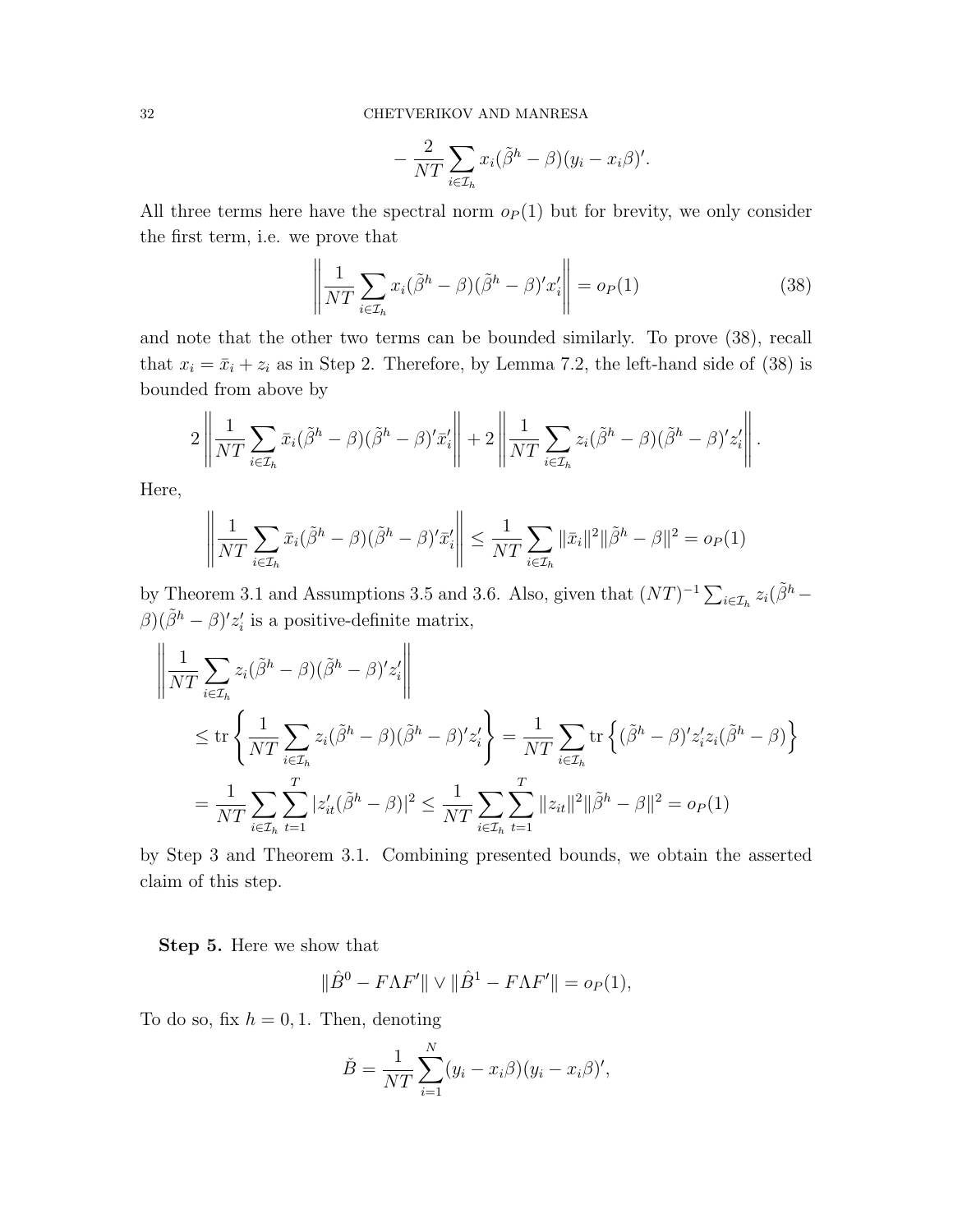we have

$$
\|\bar{B}^h - \check{B}\| = o_P(1),\tag{39}
$$

where the matrix  $B<sup>h</sup>$  is defined in the previous step. To see why this is so, observe that

$$
\bar{B}^h - \check{B} = \frac{2}{NT} \sum_{i=1}^N \left( 1\{h_i = 1 - h\} - \mathbb{E}[1\{h_i = 1 - h\}]\right) (y_i - x_i \beta) (y_i - x_i \beta)'
$$

Thus, recalling that  $y_i = x_i\beta + \alpha_{g_i} + v_i$ , we have

$$
\|\bar{B}^{h} - \check{B}\| \le \left\| \frac{2}{NT} \sum_{i=1}^{N} \left( 1\{h_{i} = 1 - h\} - \mathbb{E}[1\{h_{i} = 1 - h\}] \right) \alpha_{g_{i}} \alpha_{g_{i}}' \right\| + \left\| \frac{2}{NT} \sum_{i=1}^{N} \left( 1\{h_{i} = 1 - h\} - \mathbb{E}[1\{h_{i} = 1 - h\}] \right) v_{i} v_{i}' \right\| + \left\| \frac{4}{NT} \sum_{i=1}^{N} \left( 1\{h_{i} = 1 - h\} - \mathbb{E}[1\{h_{i} = 1 - h\}] \right) \alpha_{g_{i}} v_{i}' \right\|.
$$

Here,  $\|\alpha_{g_i}\alpha_{g_i}'\| = \|\alpha_{g_i}\|^2 \le CT$  for all  $i = 1, ..., N$ , and so applying the expectation version of Bernstein's matrix inequality (Exercise 5.4.11 in [32]) conditionally on  $(x_1, y_1), \ldots, (x_N, y_N),$ 

$$
\mathbb{E}\left[\left\|\frac{1}{NT}\sum_{i=1}^{N}\left(1\{h_i=1-h\}-\mathbb{E}[1\{h_i=1-h\}]\right)\alpha_{g_i}\alpha'_{g_i}\right\|\right] \leq C\left(\frac{\sqrt{NT^2\log T}}{NT}+\frac{T\log T}{NT}\right) = o(1),
$$

where the last bound follows from Assumption 3.9. Hence,

$$
\left\| \frac{1}{NT} \sum_{i=1}^{N} \left( 1\{ h_i = 1 - h \} - \mathbb{E}[1\{ h_i = 1 - h \}] \right) \alpha_{g_i} \alpha'_{g_i} \right\| = o_P(1)
$$

by Markov's inequality. In addition,

$$
\left\| \frac{1}{NT} \sum_{i=1}^{N} \left( 1\{ h_i = 1 - h \} - \mathbb{E}[1\{ h_i = 1 - h \}] \right) v_i v_i' \right\| \le \left\| \frac{1}{NT} \sum_{i=1}^{N} v_i v_i' \right\| = o_P(1)
$$

by (32) in the proof of Theorem 3.1. Moreover, by Lemma 7.2,

$$
\left\| \frac{1}{NT} \sum_{i=1}^{N} \left( 1\{h_i = 1 - h\} - \mathbb{E}[1\{h_i = 1 - h\}] \right) \alpha_{g_i} v_i' \right\|
$$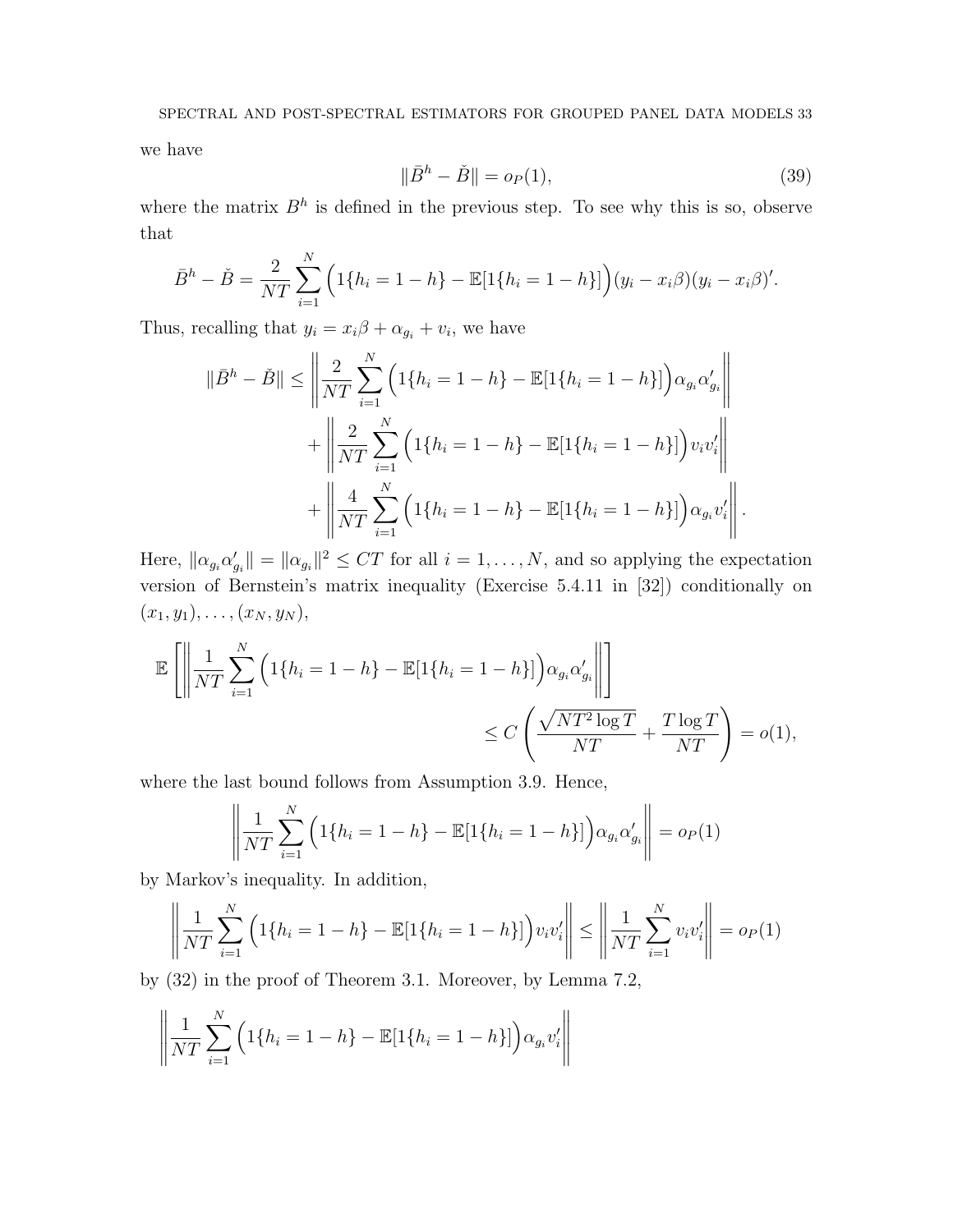$$
\leq \sqrt{\left\| \frac{1}{NT} \sum_{i=1}^{N} \alpha_{g_i} \alpha'_{g_i} \right\|} \sqrt{\left\| \frac{1}{NT} \sum_{i=1}^{N} v_i v'_i \right\|} = o_P(1).
$$

Combining these bounds, we obtain (39).

Now, given that  $\check{B} = (NT)^{-1} \sum_{i=1}^{N} (\alpha_{g_i} + v_i)(\alpha_{g_i} + v_i)'$ ,  $\alpha_{g_i} =$ √  $TFp_{g_i}$ , and  $N^{-1} \sum_{i=1}^{N} p_{g_i} p'_{g_i} = \Lambda$ , we have

$$
\|\check{B} - F\Lambda F'\| \le \left\|\frac{2}{NT}\sum_{i=1}^{N} \alpha_{g_i} v_i'\right\| + \left\|\frac{1}{NT}\sum_{i=1}^{N} v_i v_i'\right\| = o_P(1)
$$

by the arguments above. Combining this bound with (39) and Step 4 and using the triangle inequality gives the asserted claim of this step.

**Step 6.** Here we show that there exist orthogonal  $G \times G$  matrices  $O_0$  and  $O_1$  such that for all  $\gamma = 1, \ldots, G$  and  $h = 0, 1$ ,

$$
\|(\hat{F}_h O_h - F)'F p_\gamma\| = o_P(1).
$$

To do so, fix  $h = 0, 1$  and note that by Step 5, there exists a sequence  $\{\psi_n\}_{n\geq 1}$  of positive numbers such that  $\psi_n \to 0$  as  $n \to \infty$  and

$$
P(||\hat{B}^h - F\Lambda F'|| > \psi_n) \le \psi_n.
$$
\n(40)

Also, recall that  $\Lambda = \text{diag}(\lambda_1, \ldots, \lambda_G)$ , where  $\lambda_1 \geq \ldots \lambda_G \geq 0$ . In addition, set  $\lambda_0 = +\infty$  and  $\lambda_{G+1} = 0$  and let  $\overline{G}$  be the largest integer  $\gamma = 0, \ldots, G$  such that  $\lambda_\gamma - \lambda_{\gamma+1} >$ √  $\overline{\psi_n}$ . Then  $\lambda_{\bar{G}+1} \leq G$ √  $\overline{\psi_n}$ . In addition, by the Davis-Kahan theorem (see Theorem 2 in [35]), there exists an orthogonal  $G \times G$  matrix  $O_h$  such that, denoting  $\tilde{F} = \hat{F}_h O_h$  and letting  $\tilde{F}_\gamma$  and  $F_\gamma$  denote the  $\gamma$ -th columns of  $\tilde{F}$  and  $F$ , respectively, we have

$$
\max_{1 \le \gamma \le \bar{G}} \|\tilde{F}_{\gamma} - F_{\gamma}\| \le 4\sqrt{G} \|\hat{B}^{h} - F\Lambda F'\| / \sqrt{\psi_n},
$$

and so by  $(40)$ ,

$$
\max_{1 \le \gamma \le \bar{G}} \|\tilde{F}_{\gamma} - F_{\gamma}\| \le 4\sqrt{G}\sqrt{\psi_n}
$$

with probability at least  $1 - \psi_n$ . Therefore,

$$
\frac{1}{N} \sum_{i=1}^{N} \| (\tilde{F} - F)' F p_{g_i} \|^2 = \text{tr} \left( \frac{1}{N} \sum_{i=1}^{N} (\tilde{F} - F)' F p_{g_i} p'_{g_i} F' (\tilde{F} - F) \right)
$$
  
= 
$$
\text{tr} \left( (\tilde{F} - F)' F \Lambda F' (\tilde{F} - F) \right) = \text{tr} \left( (\tilde{F} - F)' \sum_{\gamma_1=1}^{G} \lambda_{\gamma_1} f_{\gamma_1} f'_{\gamma_1} (\tilde{F} - F) \right)
$$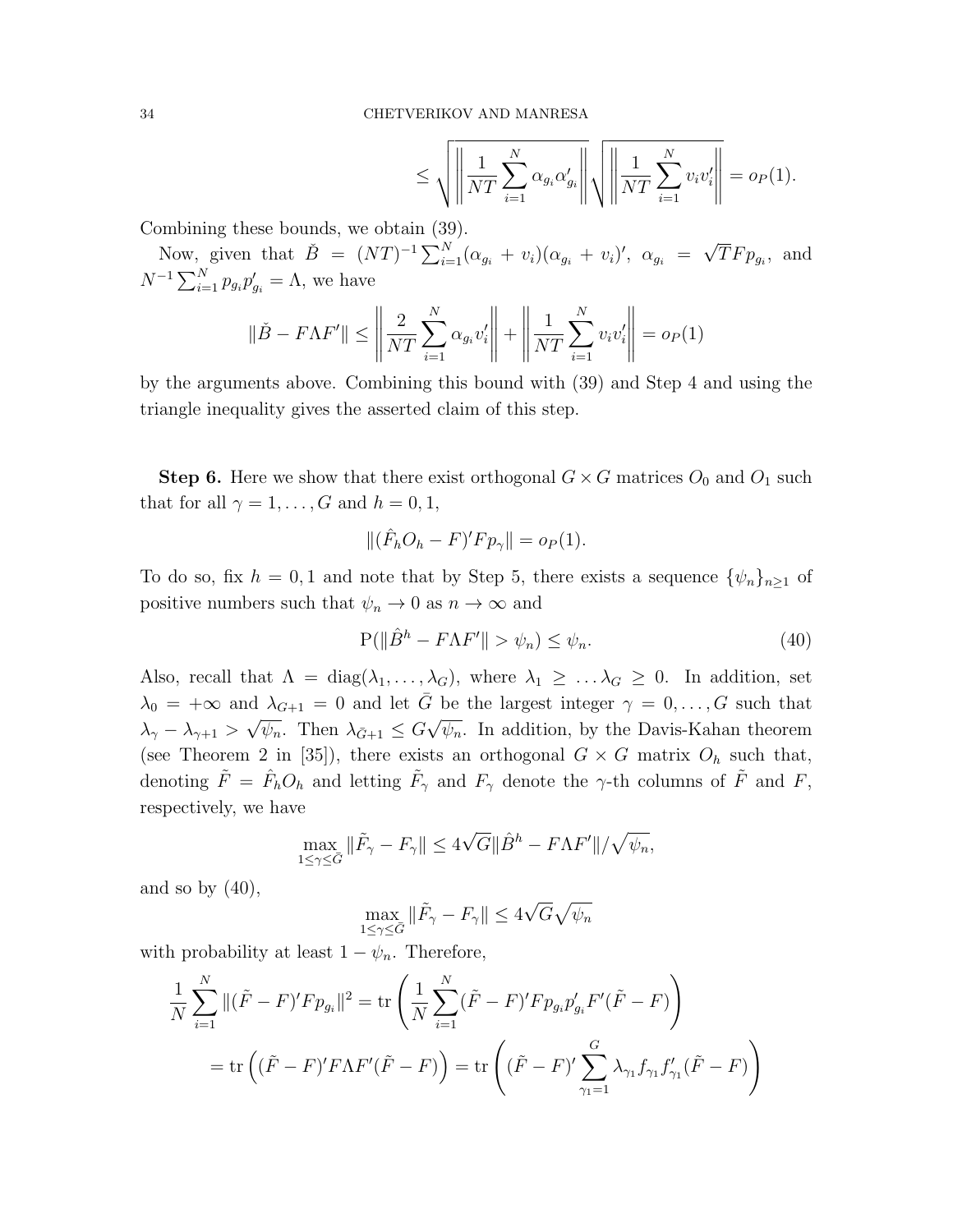$$
= \sum_{\gamma_1,\gamma_2=1}^G \lambda_{\gamma_1} \{F'_{\gamma_1}(\tilde{F}_{\gamma_2} - F_{\gamma_2})\}^2 \le \sum_{\gamma_1=1}^{\bar{G}} \sum_{\gamma_2=1}^G \lambda_{\gamma_1} \{F'_{\gamma_1}(\tilde{F}_{\gamma_2} - F_{\gamma_2})\}^2 + G^3 \sqrt{\psi_n}
$$
  

$$
\le \sum_{\gamma_1=1}^{\bar{G}} \lambda_{\gamma_1} \{F'_{\gamma_1}(\tilde{F}_{\gamma_1} - F_{\gamma_1})\}^2 + \sum_{\gamma_1=1}^{\bar{G}} \sum_{\gamma_2 \neq \gamma_1} \lambda_{\gamma_1} \{F'_{\gamma_1} \tilde{F}_{\gamma_2}\}^2 + G^3 \sqrt{\psi_n} = o_P(1),
$$

where the middle term is bounded by Lemma 7.3 and all  $\lambda_{\gamma}$  are bounded by

$$
\max_{1 \le \gamma \le G} \lambda_{\gamma} = \|\Lambda\| = \|F\Lambda F'\| = \left\| \frac{1}{NT} \sum_{i=1}^{N} \alpha_{g_i} \alpha'_{g_i} \right\| \le C,
$$

where the last inequality follows from Assumption 3.6. Combining this bound with Assumption 3.8, we conclude that for all  $\gamma = 1, \ldots, G$ ,

$$
\begin{aligned} \|(\hat{F}_h O_h - F)' F p_\gamma \|^2 &\leq \frac{C}{N} \sum_{i=1}^N \|(\hat{F}_h O_h - F)' F p_{g_i} \|^2 \\ &= \frac{C}{N} \sum_{i=1}^N \|(\tilde{F} - F)' F p_{g_i} \|^2 = o_P(1), \end{aligned}
$$

which gives the asserted claim of this step. By Lemma 7.3.

**Step 7.** Here we show that for all  $\gamma = 1, \ldots, G$  and  $h = 0, 1$ ,

$$
\|(\hat{F}_h O_h - F)p_\gamma\| = o_P(1).
$$

To do so, fix  $h = 0, 1$  and note that

$$
\frac{1}{N} \sum_{i=1}^{N} ||(\hat{F}_h O_h - F) p_{g_i}||^2 = \text{tr} \left( \frac{1}{N} \sum_{i=1}^{N} (\hat{F}_h O_h - F) p_{g_i} p'_{g_i} (\hat{F}_h O_h - F)'\right)
$$

$$
= \text{tr} \left( (\hat{F}_h O_h - F) \Lambda (\hat{F}_h O_h - F)'\right)
$$

$$
= \text{tr} \left( \Lambda (\hat{F}_h O_h - F)' (\hat{F}_h O_h - F) \right)
$$

$$
= \sum_{\gamma=1}^{G} \lambda_{\gamma} ||(\hat{F}_h O_h - F)_{\gamma}||^2 = o_P(1)
$$

by the same argument as that used in Step 6. Combining this bound with Assumption 3.8, we conclude that for all  $\gamma = 1, \ldots, G$ ,

$$
\|(\hat{F}_h O_h - F)p_\gamma\|^2 \le \frac{C}{N} \sum_{i=1}^N \|(\hat{F}_h O_h - F)p_{g_i}\|^2 = o_P(1),
$$

which gives the asserted claim of this step.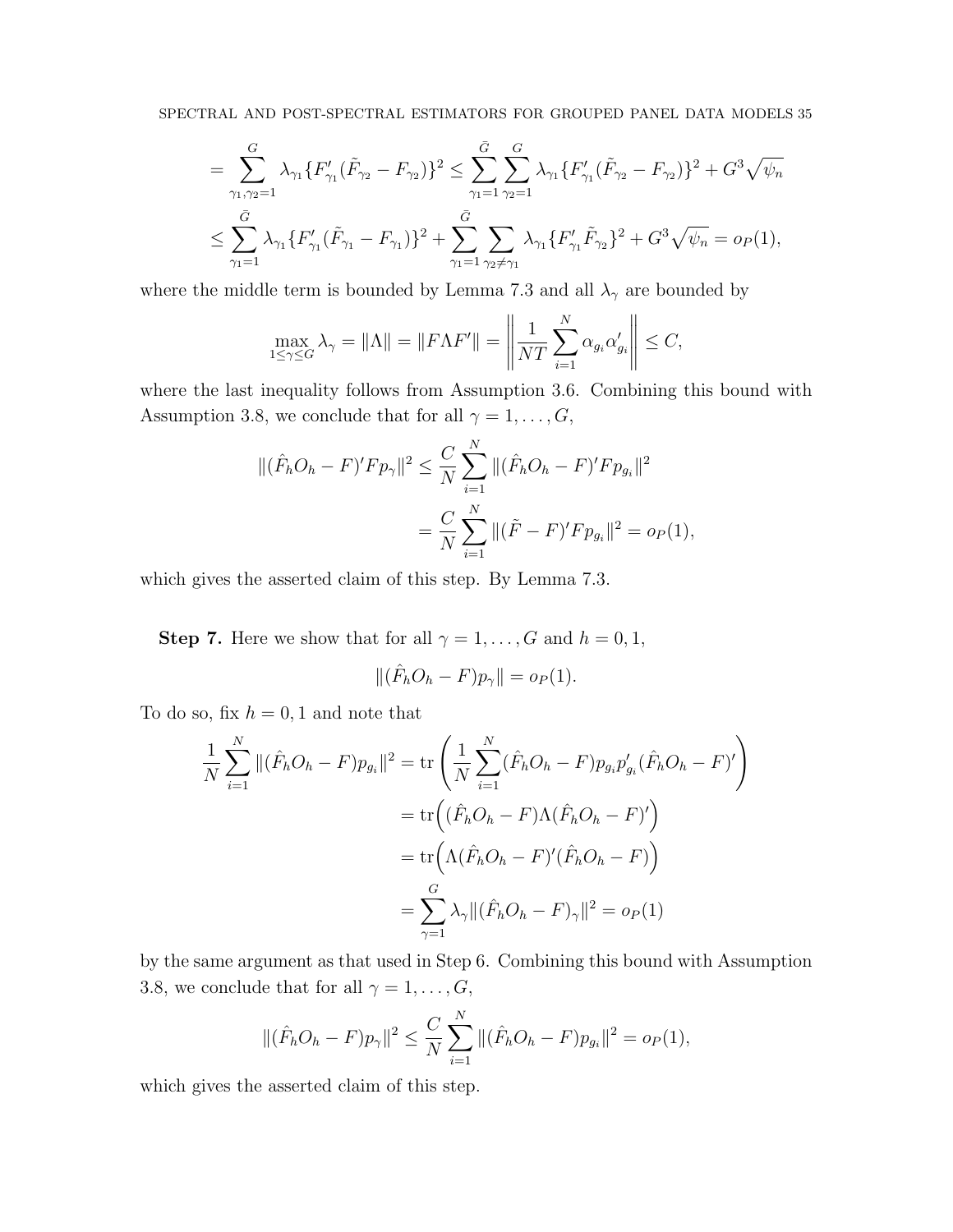Step 8. Here we complete the proof. To do so, we have

$$
\|\hat{A}_i - \alpha_{g_i}\| = \|\hat{F}_{h_i}\hat{F}'_{h_i}(y_i - x_i\tilde{\beta}^{h_i}) - \sqrt{T}Fp_{g_i}\|
$$
  
\n
$$
= \sqrt{T}\|\hat{F}_{h_i}\hat{F}'_{h_i}Fp_{g_i} - Fp_{g_i}\| + op(\sqrt{T})
$$
  
\n
$$
= \sqrt{T}\|\hat{F}_{h_i}O_{h_i}(\hat{F}_{h_i}O_{h_i})'Fp_{g_i} - Fp_{g_i}\| + op(\sqrt{T})
$$
  
\n
$$
= \sqrt{T}\|\hat{F}_{h_i}O_{h_i}p_{g_i} - Fp_{g_i}\| + op(\sqrt{T}) = op(\sqrt{T})
$$

uniformly over  $i = 1, ..., N$ , where the second line follows from Steps 1 and 2, the third from  $O_{h_i}$  being orthogonal, and the fourth from Steps 6 and 7. This gives the asserted claim of this step and completes the proof of the theorem.

*Proof of Theorem 3.3.* Throughout the proof, for any  $a \in \mathbb{R}^T$  and  $R > 0$ , we use  $B(a, R)$  to denote the ball in  $\mathbb{R}^T$  with center a and radius R, i.e.  $B(a, R) = \{u \in$  $\mathbb{R}^T: ||u - a|| \leq R$ . Also, we use c and C to denote strictly positive constants that can change from place to place but can be chosen to depend on  $C_1$ ,  $C_2$ ,  $C_3$ ,  $C_4$ ,  $C_5$ ,  $c_1, c_2,$  and  $c_3$  only.

We proceed in five steps. The second and third steps follow closely the arguments in the proof of Theorem 1 in [9] but we provide all the details for reader's convenience.

Step 1. Here we show that

$$
\max_{1 \le i \le N} \mathbb{E}\left[\sum_{t=1}^{T} v_{it}^2\right] \le CT \quad \text{and} \quad \max_{1 \le i \le N} \max_{j \ne i} \mathbb{E}\left[\left|\sum_{t=1}^{T} v_{it} v_{jt}\right|\right] \le C\sqrt{T}.\tag{41}
$$

To prove the first inequality, note that for all  $i = 1, \ldots, N$ , we have  $\mathbb{E}[v_{it}^2] \leq C ||v_{it}||_{\psi_2}^2 \leq$  $C$  by  $(2.15)$  in  $[32]$  and Assumption 3.1. To prove the second inequality note that for all  $i, j = 1, ..., N$  with  $i \neq j$ , we have

$$
P\left(\left|\sum_{t=1}^T v_{it}v_{jt}\right| > \epsilon \mid v_{j1}, \dots, v_{jT}\right) \leq 2 \exp\left(-\frac{c\epsilon^2}{\sum_{t=1}^T v_{jt}^2}\right)
$$

for all  $\epsilon > 0$  by (2.14) in [32] and Assumption 3.1. Therefore, given that the function  $r \mapsto \exp(-c/r)$  is concave on  $\mathbb{R}_+$  for any  $c > 0$ , we have

$$
P\left(\left|\sum_{t=1}^T v_{it}v_{jt}\right| > \epsilon\right) \le 2 \exp\left(-\frac{c\epsilon^2}{\sum_{t=1}^T \mathbb{E}[v_{jt}^2]}\right) \le 2 \exp\left(-\frac{c\epsilon^2}{T}\right)
$$

by Jensen's inequality and the first inequality in (41). Hence,

$$
\mathbb{E}\left[\left|\sum_{t=1}^T v_{it}v_{jt}\right|\right] = \int_0^\infty P\left(\left|\sum_{t=1}^T v_{it}v_{jt}\right| > \epsilon\right) d\epsilon \le C\sqrt{T},
$$

which gives the second inequality in (41).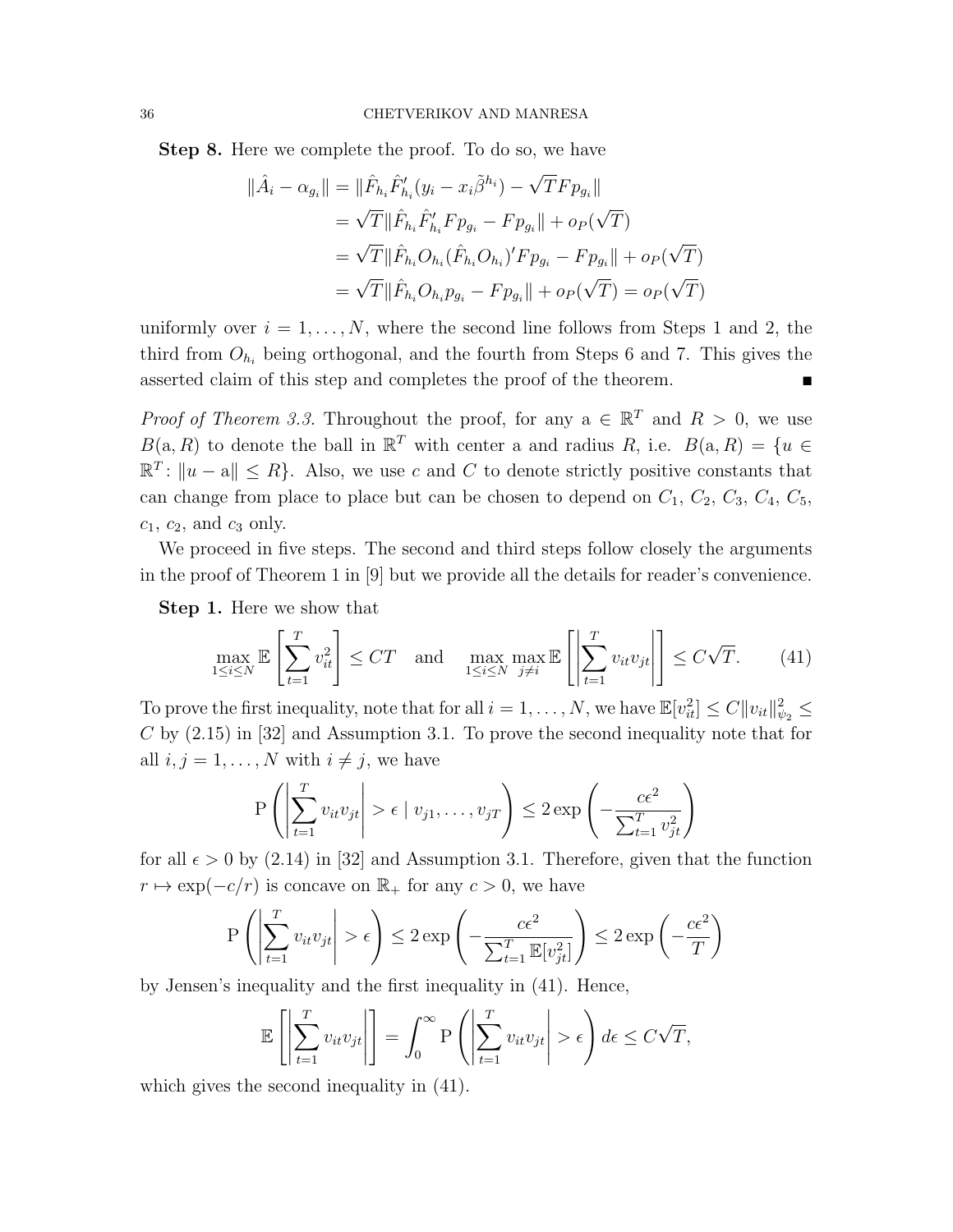**Step 2.** For all  $b \in \mathcal{B}$ ,  $a = \{a_{\gamma t}\}_{\gamma,t=1}^{G,T} \in \mathcal{A}_{G,T}$ , and  $\nu = \{\nu_i\}_{i=1}^N \in \{1, \ldots, G\}^N$ , denote

$$
Q(b, a, \nu) = \frac{1}{NT} \sum_{i=1}^{N} \sum_{t=1}^{T} (y_{it} - x'_{it}b - a_{\nu_i t})^2
$$

and

$$
\bar{Q}(b, a, \nu) = \frac{1}{NT} \sum_{i=1}^{N} \sum_{t=1}^{T} (x_{it}'(\beta - b) + \alpha_{g_i t} - a_{\nu_i t})^2 + \frac{1}{NT} \sum_{i=1}^{N} \sum_{t=1}^{T} v_{it}^2.
$$

In this step, we show that

$$
Q(b, a, \nu) - \bar{Q}(b, a, \nu) = o_P(1)
$$

uniformly over  $b \in \mathcal{B}$ ,  $a \in \mathcal{A}_{G,T}$ , and  $\nu \in \{1, \ldots, G\}^N$ . To do so, note that

$$
Q(b, a, \nu) - \bar{Q}(b, a, \nu) = -\frac{2}{NT} \sum_{i=1}^{N} \sum_{t=1}^{T} v_{it} \left( x'_{it}(b - \beta) + a_{\nu_i t} - \alpha_{g_i t} \right).
$$

Here, we have

$$
\mathbb{E}\left[\left(\frac{1}{NT}\sum_{i=1}^N\sum_{t=1}^T v_{it}\alpha_{g_it}\right)^2\right] = \frac{1}{(NT)^2}\sum_{i=1}^N \mathbb{E}\left[\left(\sum_{t=1}^T v_{it}\alpha_{g_it}\right)^2\right] \leq \frac{C}{(NT)^2}\sum_{i=1}^N\sum_{t=1}^T \alpha_{g_it}^2 \leq \frac{C}{NT} \to 0,
$$

where the first inequality follows from Assumption 3.1 and  $(2.15)$  in [32] and the second from Assumption 3.6. Thus, by Markov's inequality,

$$
\frac{1}{NT} \sum_{i=1}^{N} \sum_{t=1}^{T} v_{it} \alpha_{g_i t} = o_P(1).
$$

Further, denoting  $\bar{x}_{it} = \sum_{m=1}^{M} \rho_{im} \alpha_{git}^{m}$ , so that  $x_{it} = \bar{x}_{it} + z_{it}$ , we have

$$
\left\| \frac{1}{NT} \sum_{i=1}^{N} \sum_{t=1}^{T} v_{it} \bar{x}'_{it} (b - \beta) \right\| \le C \left\| \frac{1}{NT} \sum_{i=1}^{N} \sum_{t=1}^{T} v_{it} \bar{x}_{it} \right\| = o_P(1)
$$

uniformly over  $b \in \mathcal{B}$  by the same argument as that we have just used and Assumptions 3.5, 3.6, and 3.11. Moreover,

$$
\left\| \frac{1}{NT} \sum_{i=1}^{N} \sum_{t=1}^{T} v_{it} z_{it}' (b - \beta) \right\| \le C \left\| \frac{1}{NT} \sum_{i=1}^{N} \sum_{t=1}^{T} v_{it} z_{it} \right\| = o_P(1)
$$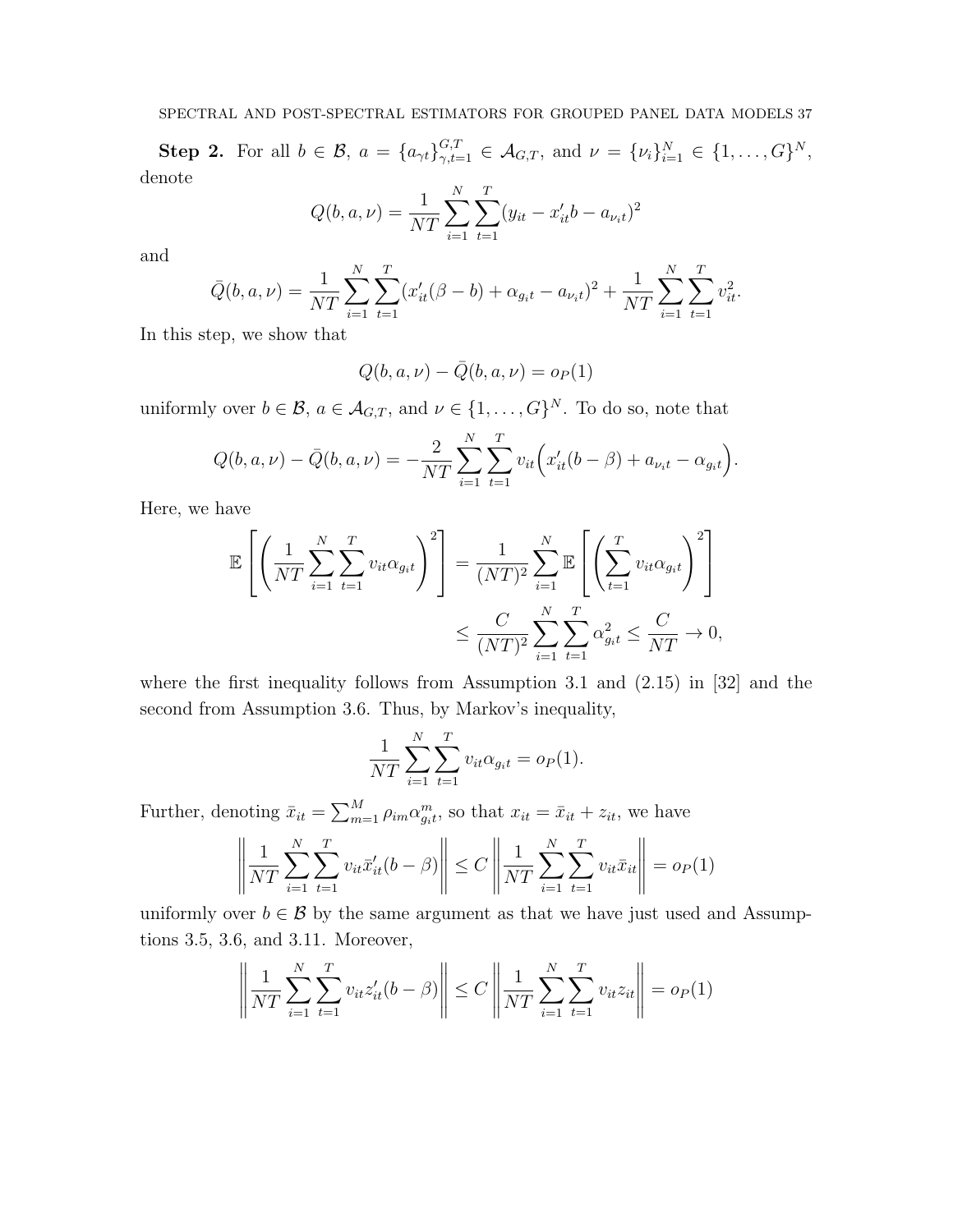uniformly over  $b \in \mathcal{B}$  by Assumptions 3.3 and 3.11. In addition,

$$
\left| \frac{1}{NT} \sum_{i=1}^{N} \sum_{t=1}^{T} v_{it} a_{\nu_i t} \right| = \left| \frac{1}{NT} \sum_{\gamma=1}^{G} \sum_{t=1}^{T} a_{\gamma t} \sum_{i : \nu_i = \gamma} v_{it} \right| \n\leq \frac{1}{NT} \sum_{\gamma=1}^{G} \sqrt{\sum_{t=1}^{T} a_{\gamma t}^{2}} \sqrt{\sum_{t=1}^{T} \left( \sum_{i : \nu_i = \gamma} v_{it} \right)^{2}} \leq \frac{C}{N\sqrt{T}} \sum_{\gamma=1}^{G} \sqrt{\sum_{t=1}^{T} \left( \sum_{i : \nu_i = \gamma} v_{it} \right)^{2}} \n\leq \frac{C}{N\sqrt{T}} \sum_{\gamma=1}^{G} \sqrt{\sum_{i,j=1}^{N} \sum_{t=1}^{T} v_{it} v_{jt}}.
$$

where the second line follows from the Cauchy-Schwarz inequality and Assumption 3.11. In turn,

$$
\mathbb{E}\left[\sum_{i,j=1}^{N}\left|\sum_{t=1}^{T} v_{it}v_{jt}\right|\right] \leq C(N^2\sqrt{T} + NT)
$$

by Step 1. Hence, by Markov's inequality,

$$
\left| \frac{1}{NT} \sum_{i=1}^{N} \sum_{t=1}^{T} v_{it} a_{\nu_i t} \right| = o_P(1)
$$

uniformly over  $a \in \mathcal{A}_{G,T}$  and  $\nu \in \{1,\ldots,G\}^N$  since  $T \to \infty$  as  $N \to \infty$ . Combining presented bounds gives the asserted claim of this step.

Step 3. Here we show that

$$
\overline{Q}(b, a, \nu) - \overline{Q}(\beta, \alpha, g) \ge c \|b - \beta\|^2
$$

with probability  $1 - o(1)$  for some constant  $c > 0$  uniformly over  $b \in \mathcal{B}$ ,  $a \in \mathcal{A}_{G,T}$ , and  $\nu \in \{1, \ldots, G\}^N$ , where  $\alpha = {\{\alpha_{\gamma t}\}}_{\gamma, t=1}^{G,T}$ . To do so, note that

$$
\bar{Q}(b, a, \nu) - \bar{Q}(\beta, \alpha, g) = \frac{1}{NT} \sum_{i=1}^{N} \sum_{t=1}^{T} \left( x'_{it}(b - \beta) + a_{\nu_{it}} - \alpha_{g_{it}} \right)^2
$$
  

$$
\geq \min_{\tilde{a} \in \mathcal{A}_{G,T}} \frac{1}{NT} \sum_{i=1}^{N} \sum_{t=1}^{T} \left( x'_{it}(b - \beta) + \tilde{a}_{\nu_{it}} - \alpha_{g_{it}} \right)^2
$$
  

$$
\geq \frac{1}{NT} \sum_{i=1}^{N} \sum_{t=1}^{T} \left( (x_{it} - \bar{x}_{\nu, \nu_i, g_{i}, t})'(b - \beta) \right)^2 \geq c \|b - \beta\|^2
$$

with probability  $1 - o(1)$  for some constant  $c > 0$  uniformly over  $b \in \mathcal{B}$ ,  $a \in \mathcal{A}_{G,T}$ , and  $\nu \in \{1, \ldots, G\}^N$  by Assumption 3.10. The asserted claim of this step follows.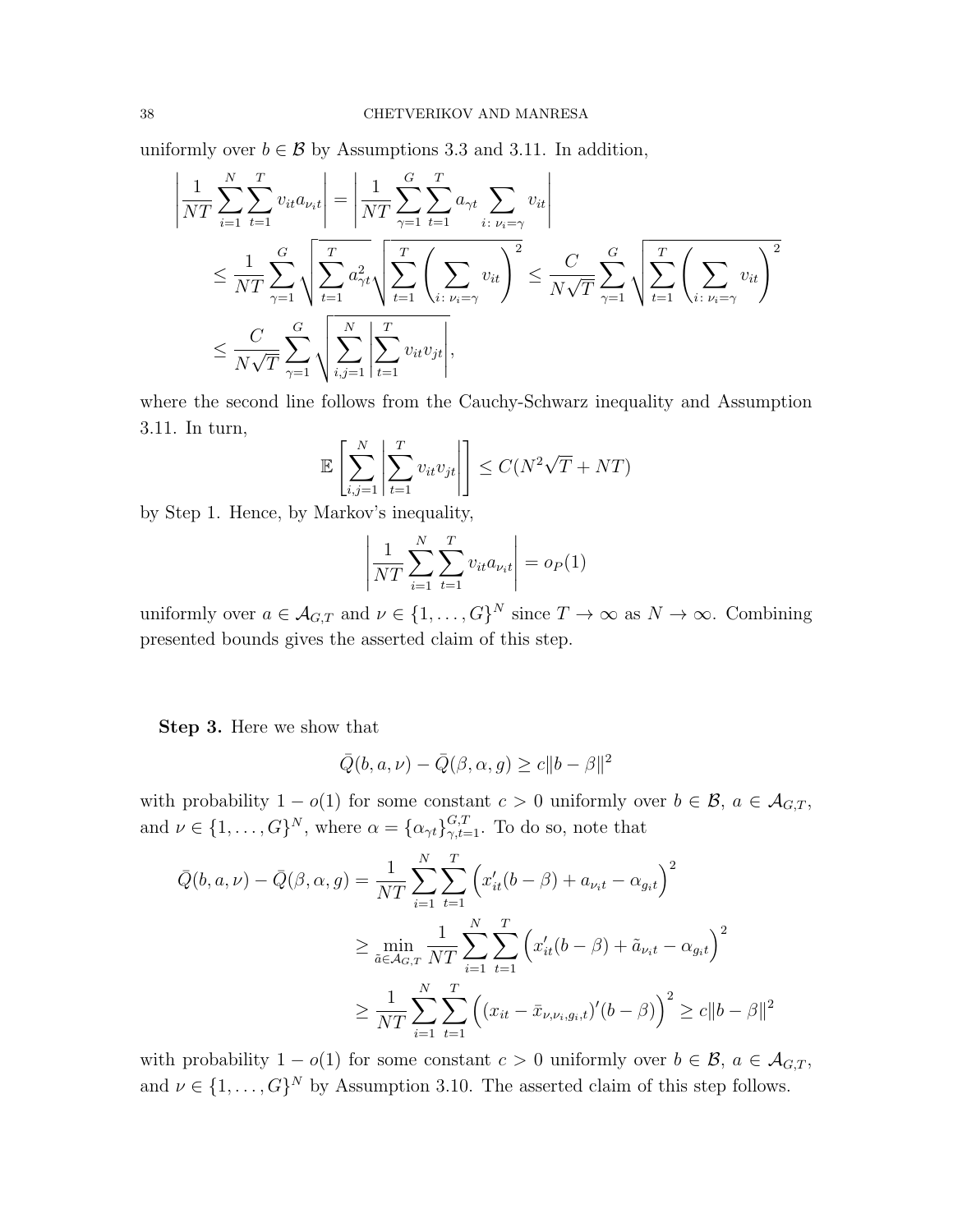Step 4. Denote

$$
\mathcal{G}_{\gamma} = \left\{ i = 1, \dots, N \colon \hat{g}_i = \gamma \right\}, \quad \text{for all } \gamma = 1, \dots, G
$$

and

$$
\check{\alpha}_{\gamma t} = \frac{1}{|\mathcal{G}_{\gamma}|} \sum_{i \in \mathcal{G}_{\gamma}} \alpha_{g_i t}, \quad \text{for all } \gamma = 1, \dots, G, \ t = 1, \dots, T.
$$

In this step, we show that

$$
\frac{1}{NT} \sum_{i=1}^{N} \sum_{t=1}^{T} (\check{\alpha}_{\hat{g}_it} - \alpha_{g_it})^2 = o_P(1).
$$
 (42)

To do so, note that by (33) in the proof of Theorem 3.2, there exist sequences  $\{\lambda_N\}_{N\geq 1}$ and  $\{\delta_N\}_{N\geq 1}$  of positive numbers such that  $\lambda_N/\sqrt{T}\to 0$  and  $\delta_N\to 0$  as  $N\to\infty$  and the event

$$
\max_{1 \le i \le N} |\hat{A}_i - \alpha_{g_i}| \le \lambda_N \tag{43}
$$

holds with probability at least  $1-\delta_N$  (note that the proof of (33) did not use Assumption 3.7, which is not imposed here). We claim that on the event (43),  $\hat{\lambda} \leq C_G \lambda_N$ , where  $C_G > 0$  is a constant depending only on G. To see why this is so, suppose that (43) is satisfied and consider the subset  $A_0$  of the set  $\{\alpha_1, \ldots, \alpha_G\}$  and a constant  $R_0 > 0$  defined by the following algorithm:

Step 1: set 
$$
\gamma = 1
$$
,  $A_1 = \{\alpha_1, ..., \alpha_G\}$ , and  $R_1 = \lambda_N$ ;  
\nStep 2: if  
\n
$$
\left\{ \begin{array}{l} \bigcup_{a \in A_{\gamma}} \left( B(a, 4R_{\gamma} + 4\lambda_N) \setminus B(a, R_{\gamma}) \right) \right\} \cap A_{\gamma} = \emptyset,
$$
\nthen set  $A_0 = A_{\gamma}$  and  $R_0 = R_{\gamma}$  and stop;

Step 3: replace  $\gamma$  by  $\gamma + 1$  and set  $R_{\gamma} = 5R_{\gamma-1} + 4\lambda_N$ ; Step 4: let A<sub>γ</sub> be the smallest subset of  $A_{\gamma-1}$  such that

$$
\{\alpha_1, \ldots, \alpha_G\} \subset \cup_{a \in A_{\gamma}} B(a, R_{\gamma});
$$

Step 5: go to step 2.

Intuitively, this algorithm generate balls in  $\mathbb{R}^T$  of radius  $R_0$  that cover  $\{\alpha_1, \ldots, \alpha_G\}$ and are sufficiently well separated. Formally, we have the following. On Step 4 of this algorithm, we have  $|A_{\gamma}| \leq |A_{\gamma-1}|-1$ . Indeed, if Step 4 is performed for given  $\gamma$ , then it follows from Step 2 that there exist  $a_1, a_2 \in A_{\gamma-1}$  such that  $a_2 \in B(a_1, 4R_{\gamma-1} + 4\lambda_N)$ , and so  $B(a_2, R_{\gamma-1}) \subset B(a_1, R_{\gamma})$ , letting us drop  $a_2$  from  $A_{\gamma-1}$  while constructing  $A_{\gamma}$  and yielding  $|A_{\gamma}| \leq |A_{\gamma-1}| - 1$ . In turn, the latter implies that Step 3 will be performed at most  $G-1$  times. Hence,  $R_0$  satisfies  $R_0 \leq \bar{C}_G \lambda_N$ , where  $\bar{C}_G > 0$  is a constant depending only on  $G$ . In addition, because of the condition on Step 2, we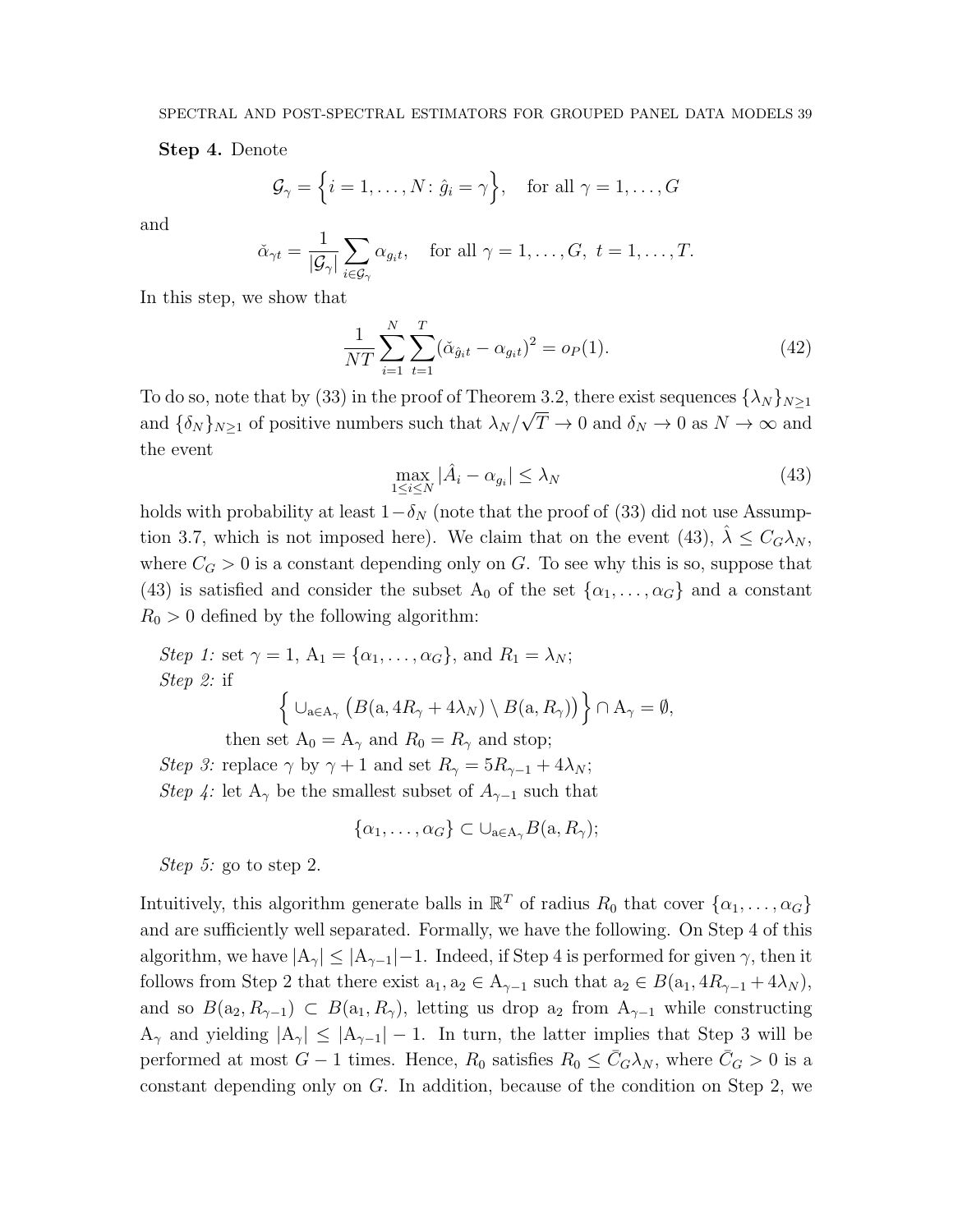have  $m(2R_0 + 2\lambda_N) = |A_0| \leq G$ . But the latter implies that  $\hat{\lambda} \leq 2R_0 + 2\lambda_N \leq C_G\lambda_N$ , as claimed.

Next, we claim that (43) implies even more: it implies that there exists a constant  $\tilde{C}_G > 0$  depending only on G such that for any  $\gamma = 1, \ldots, G$  and any  $i, j \in \mathcal{G}_{\gamma}$ , we have

$$
\|\alpha_{g_i} - \alpha_{g_j}\| \le \tilde{C}_G \lambda_N. \tag{44}
$$

To see why this is so, suppose again that (43) is satisfied and consider any  $\gamma =$  $1, \ldots, G$ . Denote by  $\hat{G}_{\gamma} = |\{g_i : i \in \mathcal{G}_{\gamma}\}|$  the number of groups whose items appear in  $\mathcal{G}_{\gamma}$ . If  $\hat{G}_{\gamma} = 1$ , we trivially get  $\|\alpha_{g_i} - \alpha_{g_j}\| = 0$  for all  $i, j \in \mathcal{G}_{\gamma}$ , yielding (44). If  $\hat{G}_{\gamma} = 2$ , let  $i_1 \to i_2 \to \cdots \to i_{|\mathcal{G}_\gamma|}$  be the order in which units are added to  $\mathcal{G}_\gamma$  according to the Classification Algorithm of Section 2, with  $i_1$  and  $i_{|\mathcal{G}_{\gamma}|}$  being the first and the last units added to  $\mathcal{G}_{\gamma}$ . Let k be the smallest number in the set  $\{2,\ldots,|\mathcal{G}_{\gamma}|\}$  such that  $g_{i_k} \neq g_{i_{k-1}}$ . The unit  $i_k$  then satisfies the following inequality for  $\mathcal{A} = \{i_1, \ldots, i_{k-1}\}$ :

$$
\left\|\hat{A}_{i_k} - \frac{1}{|\mathcal{A}|} \sum_{l \in \mathcal{A}} \hat{A}_l\right\| \leq \hat{\lambda}.
$$

But then, given than  $g_{i_1} = \cdots = g_{i_{k-1}}$ , we have for any  $r = 1, \ldots, k-1$  that

$$
\|\hat{A}_{i_k} - \hat{A}_{i_r}\| \le \left\|\hat{A}_{i_k} - \frac{1}{|\mathcal{A}|} \sum_{l \in \mathcal{A}} \hat{A}_l\right\| + \left\|\frac{1}{|\mathcal{A}|} \sum_{l \in \mathcal{A}} \hat{A}_l - \hat{A}_{i_r}\right\|
$$
  

$$
\le \hat{\lambda} + \frac{1}{\mathcal{A}} \sum_{l,j \in \mathcal{A}} \|\hat{A}_l - \hat{A}_j\| \le \hat{\lambda} + 2\lambda_N \le (C_G + 2)\lambda_N,
$$

where we used the triangle inequality, (43), and the fact that (43) implies  $\hat{\lambda} \leq C_G \lambda_N$ , as proven above. Hence,  $\|\alpha_{g_{i_k}} - \alpha_{g_{i_r}}\| \le (C_G + 4)\lambda_N$ , which in turn yields (44). When  $\hat{G}_{\gamma} = 3$  or larger, we apply the same argument by looking at the first item from the last group to be added to  $\mathcal{G}_{\gamma}$  and note that whenever we increase  $\hat{G}_{\gamma}$  by one, the maximal value of  $\|\alpha_{g_i} - \alpha_{g_j}\|$  increases at most by  $(C_G + 4)\lambda_N$ . Since the largest possible value of  $\hat{G}_{\gamma}$  is G, this implies that (44) holds with  $\tilde{C}_{G} = (G-1)(C_{G}+4)\lambda_{N}$ , as claimed.

We are now ready to finish this step. On  $(43)$ , by the triangle inequality and  $(44)$ , we have

$$
\left(\frac{1}{T}\sum_{t=1}^{T}(\check{\alpha}_{\hat{g}_it} - \alpha_{g_it})^2\right)^{1/2} \le \frac{1}{|\mathcal{G}_{\hat{g}_i}|}\sum_{j\in\mathcal{G}_{\hat{g}_i}}\left(\frac{1}{T}\sum_{t=1}^{T}(\alpha_{g_jt} - \alpha_{g_it})^2\right)^{1/2} \n= \frac{1}{\sqrt{T}|\mathcal{G}_{\hat{g}_i}|}\sum_{j\in\mathcal{G}_{\hat{g}_i}}\|\alpha_{g_j} - \alpha_{g_i}\| \le \frac{1}{\sqrt{T}|\mathcal{G}_{\hat{g}_i}|}\sum_{j\in\mathcal{G}_{\hat{g}_i}}\tilde{C}_G\lambda_N = o(1)
$$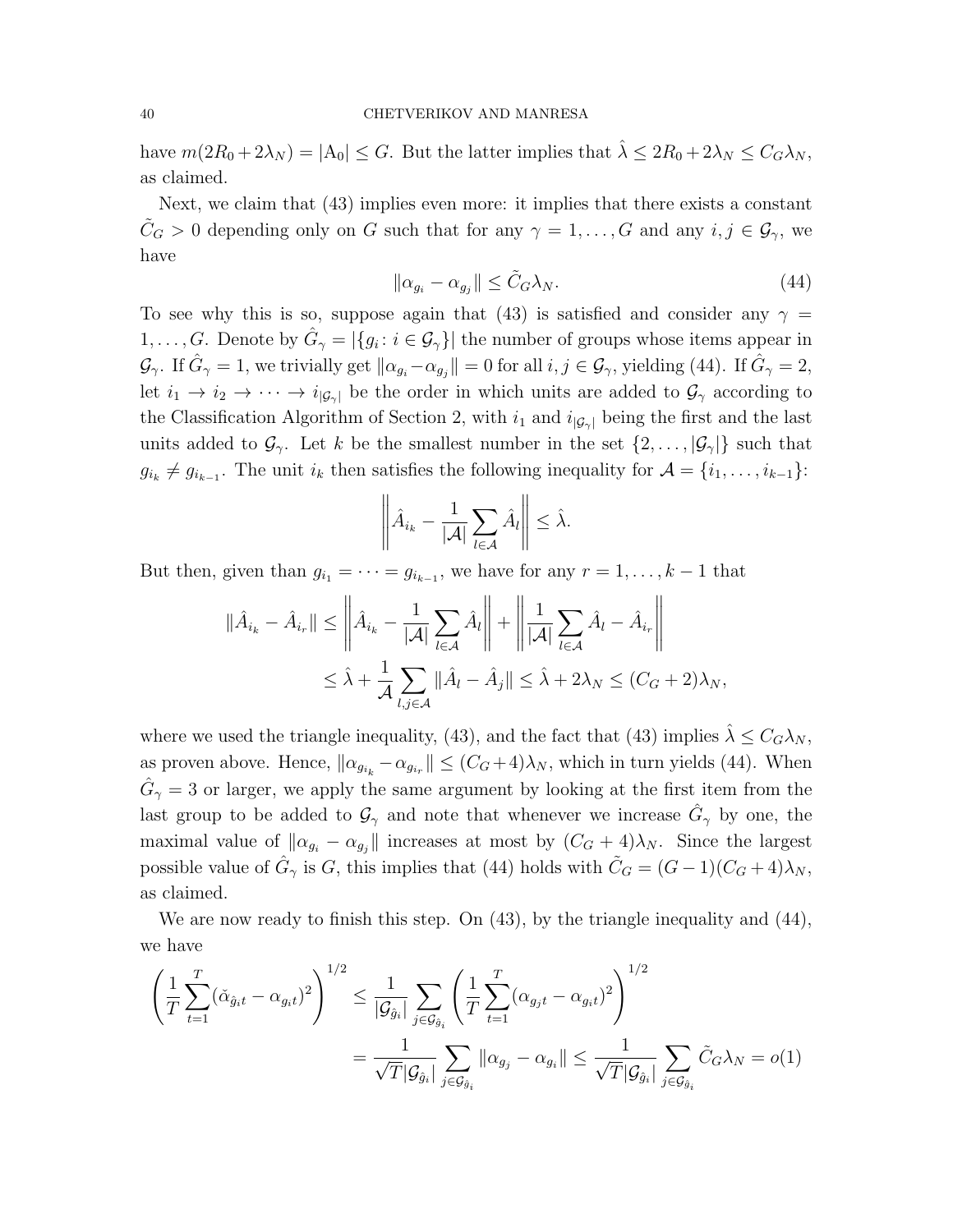uniformly over  $i = 1, ..., N$ . This gives the asserted claim of this step because (43) holds with probability approaching one.

Step 5. Here we finish the proof. We have

$$
\begin{aligned} \bar{Q}(\hat{\beta}, \hat{\alpha}, \hat{g}) &= Q(\hat{\beta}, \hat{\alpha}, \hat{g}) + o_P(1) \\ &\le Q(\beta, \check{\alpha}, \hat{g}) + o_P(1) = \bar{Q}(\beta, \check{\alpha}, \hat{g}) + o_P(1), \end{aligned}
$$

where the equalities follow from Step 2 and the inequality from  $(12)$ . Thus, for some constant  $c > 0$ ,

$$
c||\hat{\beta} - \beta||^2 \leq \bar{Q}(\hat{\beta}, \hat{\alpha}, \hat{g}) - \bar{Q}(\beta, \alpha, g)
$$
  
=  $\bar{Q}(\hat{\beta}, \hat{\alpha}, \hat{g}) - \bar{Q}(\beta, \check{\alpha}, \hat{g}) + \bar{Q}(\beta, \check{\alpha}, \hat{g}) - \bar{Q}(\beta, \alpha, g) \leq o_P(1)$ 

by Steps 3 and 4. The asserted claim of the theorem follows.

*Proof of Theorem 3.4.* By Theorem 3.2,  $\hat{\beta} = \hat{\beta}^0$  with probability  $1 - o(1)$  for  $\hat{\beta}^0$ appearing in (13). In turn, by the Frisch-Waugh-Lovell theorem,

$$
\hat{\beta}^{0} = \left(\sum_{i=1}^{N} \sum_{t=1}^{T} \check{x}_{it} \check{x}'_{it}\right)^{-1} \left(\sum_{i=1}^{N} \sum_{t=1}^{T} \check{x}_{it} y_{it}\right),
$$

and so

$$
\sqrt{NT}(\hat{\beta}^0 - \beta) = \left(\frac{1}{NT} \sum_{i=1}^N \sum_{t=1}^T \check{x}_{it} \check{x}_{it}'\right)^{-1} \left(\frac{1}{\sqrt{NT}} \sum_{i=1}^N \sum_{t=1}^T \check{x}_{it} v_{it}\right) \to_D N(\check{\Sigma}^{-1} \Omega \check{\Sigma}^{-1})
$$

by Slutsky's lemma and Assumption 3.12. The asserted claim follows.

*Proof of Theorem 4.1.* The asserted claim follows from the same arguments as those in the proofs of Theorems 3.1–3.4 as long as we can show that there exists a constant  $C > 0$  such that  $\|\hat{\rho}_{im}\| \vee |\hat{\alpha}_{\gamma t}^{m}| \leq C$  for all  $i = 1, \ldots, N$ ,  $\gamma = 1, \ldots, G$ ,  $t = 1, \ldots, T$ , and  $m = 1, \ldots, 2M$ , which would correspond to Assumptions 3.5 and 3.6 in the context of dynamic model. To do so, observe that

$$
\max_{1 \le m \le 2M} \|\hat{\rho}_{im}\| \le \max_{1 \le m \le M} (\|\rho_{im}\| + |\rho_{im}^y|)
$$
  

$$
\le \max_{1 \le m \le M} (\|\rho_{im}\| + 1 + |\rho_{im}'\beta|) \le 1 + C_3 (1 + \|\beta\|)
$$

for all  $i = 1, \ldots, N$  by Assumption 4.5. Also,

$$
\max_{1 \le m \le 2M} |\mathring{\alpha}_{\gamma t}^m| \le \max_{1 \le m \le M} \left( |\alpha_{\gamma t}^m| + \left| \sum_{r=0}^{t-2} \theta^r \alpha_{\gamma t-r-1}^m \right| \right) \le C_4 \left( 1 + \frac{1}{1-\theta} \right)
$$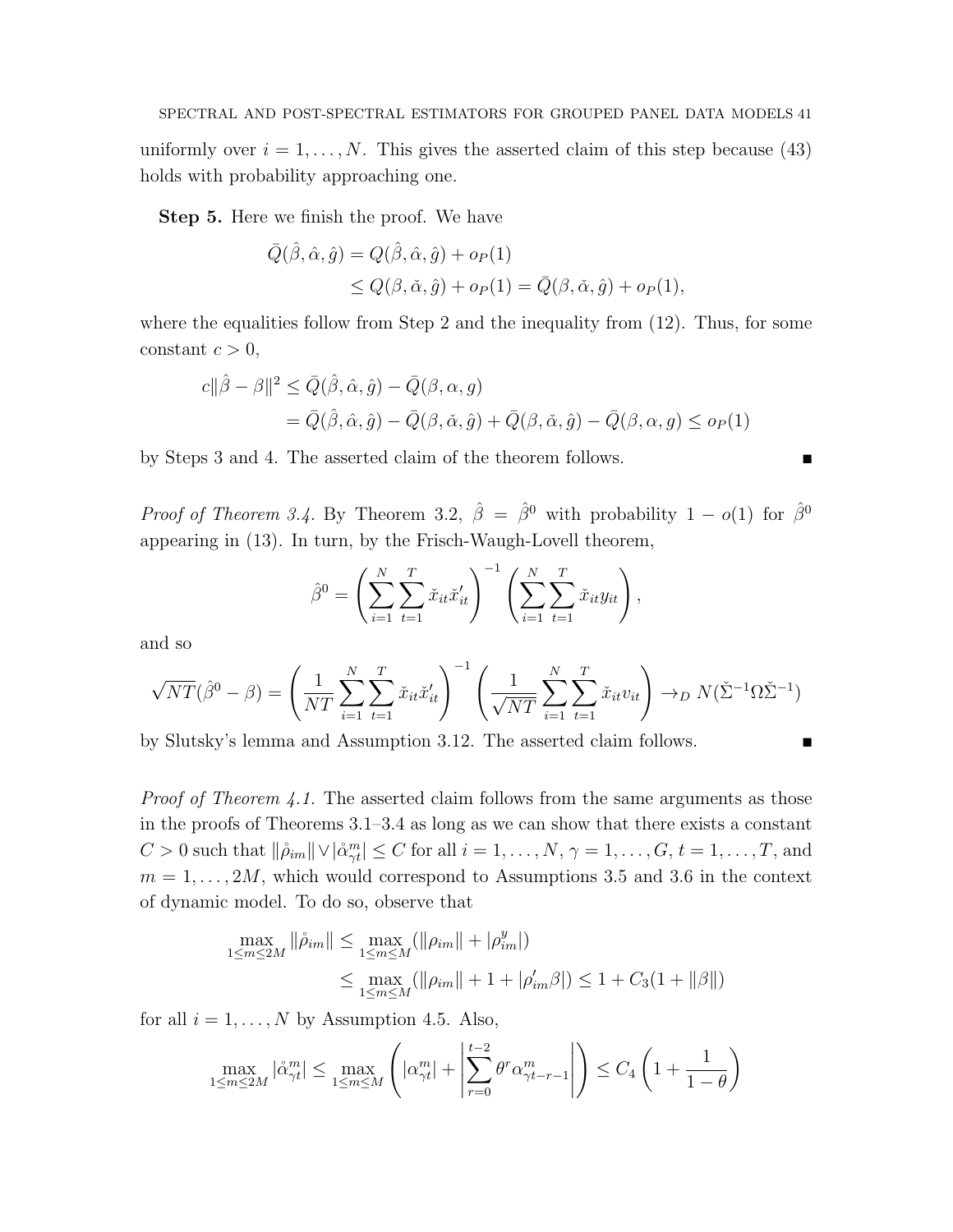by Assumption 4.6. Therefore, the asserted claim follows if we set

$$
C = 1 + C_3(1 + ||\beta||) + C_4\left(1 + \frac{1}{1 - \theta}\right)
$$

.

This completes the proof of the theorem.

*Proof of Theorem 4.2.* We first prove (19). By construction of  $\hat{\Sigma}$  and  $\hat{S}$ , it suffices to show that

$$
\lambda_1^b + \dots + \lambda_{2GM+2}^b = b' \Sigma b + S' b + L + O_P\left(\frac{1}{T \wedge N} + \sqrt{\frac{\log d}{NT}}\right)
$$

uniformly over  $b \in \overline{\mathcal{B}} = \{0_d\} \cup \{e_k : k = 1, \ldots, d\} \cup \{e_k + e_l : k, l = 1, \ldots, d\}$ . To do so, we proceed by appropriately modifying the proof of Theorem 3.1. Throughout, we use the same notations as in the proof of Theorem 3.1. We have

$$
\text{tr}(R) = -\frac{2}{NT} \sum_{i=1}^{N} \sum_{t=1}^{T} \left\{ (\beta - b)' z_{it} z_{it} (\beta - b) + v_{it}^2 + 2v_{it} z_{it}'(\beta - b) \right\}
$$

$$
= -\frac{2}{NT} \sum_{i=1}^{N} \sum_{t=1}^{T} \left\{ (\beta - b)' z_{it} z_{it} (\beta - b) + v_{it}^2 \right\} + O_P\left(\sqrt{\frac{\log d}{NT}}\right)
$$

uniformly over  $b \in \overline{\mathcal{B}}$  since

$$
\left| \frac{1}{NT} \sum_{i=1}^{N} \sum_{t=1}^{T} v_{it} z_{it}'(\beta - b) \right| \le \left\| \frac{1}{NT} \sum_{i=1}^{N} \sum_{t=1}^{T} v_{it} z_{it} \right\|_{\infty} \|\beta - b\|_{1} \le (C_{\beta} + 2)O_{P}\left(\sqrt{\frac{\log d}{NT}}\right)
$$

uniformly over  $b \in \mathcal{B}$ . Thus,

$$
\operatorname{tr}(A_0) = \frac{2}{NT} \sum_{i=1}^N \sum_{t=1}^T \left\{ (\beta - b)' z_{it} z_{it} (\beta - b) + v_{it}^2 \right\} + O_P\left(\sqrt{\frac{\log d}{NT}}\right)
$$

$$
= b' \Sigma b + S' b + L + O_P\left(\sqrt{\frac{\log d}{NT}}\right)
$$

uniformly over  $b \in \overline{\mathcal{B}}$  since

$$
\left| \frac{2}{NT} \sum_{i=1}^{N} \sum_{t=1}^{T} (\beta - b)' z_{it} z'_{it} (\beta - b) - (\beta - b)' \Sigma (\beta - b) \right|
$$
  

$$
\leq \left\| \frac{1}{NT} \sum_{i=1}^{N} \sum_{t=1}^{T} z_{it} z'_{it} - \Sigma \right\|_{\infty} \|\beta - b\|_{1}^{2} \leq (C_{\beta} + 2)^{2} O_{P} \left( \sqrt{\frac{\log d}{NT}} \right)
$$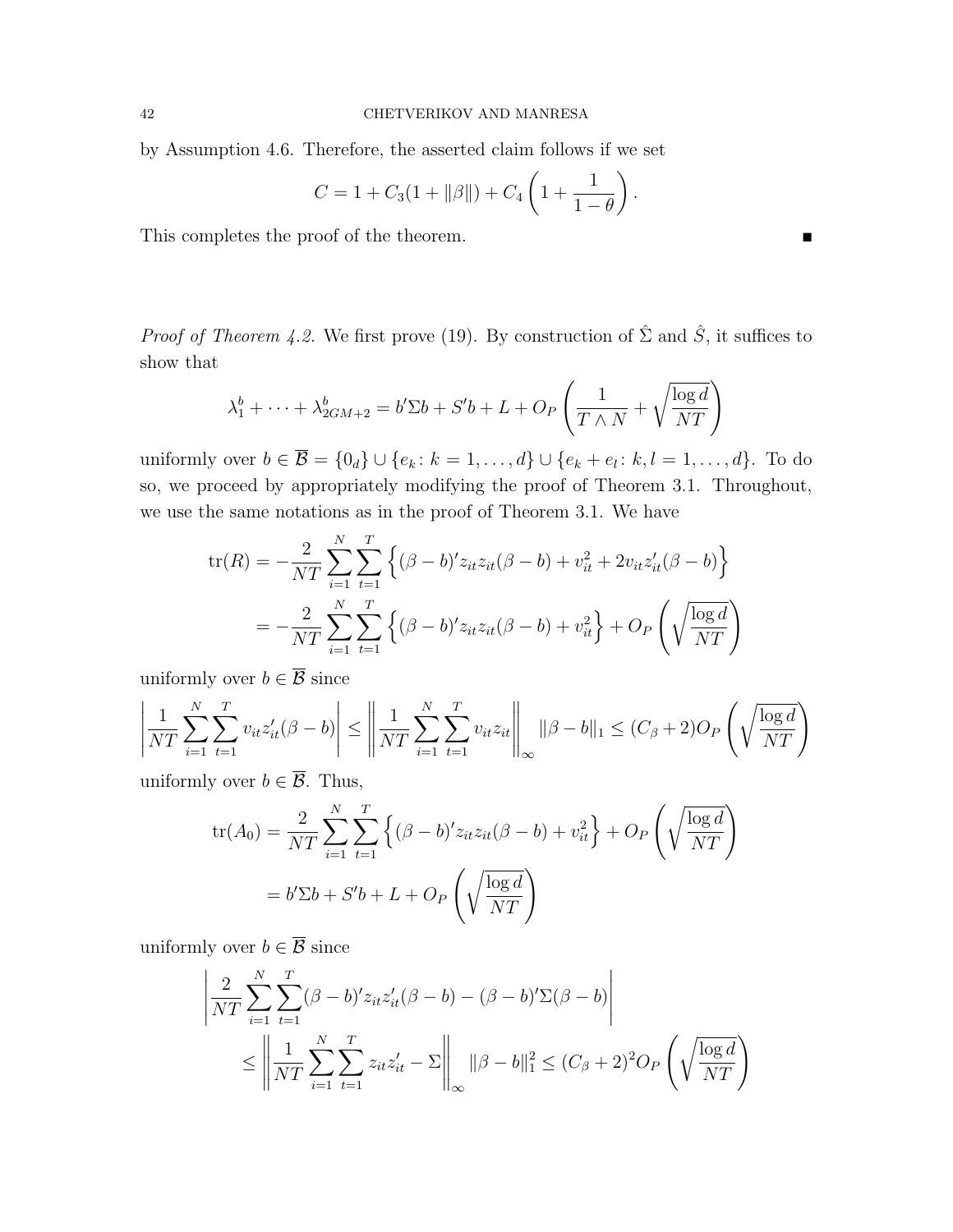uniformly over  $b \in \overline{\mathcal{B}}$ . Also,

$$
\left\| \frac{1}{NT} \sum_{t=1}^{T} V_t V_t' \right\| = O_P\left(\frac{1}{T \wedge N}\right)
$$

as in the proof of Theorem 3.1. Further, to prove that

$$
\left\| \frac{1}{NT} \sum_{t=1}^{T} Z_{bt} Z_{bt}' \right\| = O_P\left(\frac{1}{T \wedge N}\right)
$$
\n(45)

uniformly over  $b \in \overline{\mathcal{B}}$ , where we denoted  $Z_{bt} = (z'_{1t}(\beta - b), \ldots, z'_{Nt}(\beta - b))'$ , we have  $||u'z_i(\beta - b)||_{\psi_2} \le ||u'z_i\beta||_{\psi_2} + ||u'z_ib||_{\psi_2} \le C_z + 2C_2$  uniformly over  $u = (u_1, \dots, u_T)' \in$  $S^T$  and  $b \in \overline{B}$  by our assumptions, where we denoted  $z_i = (z_{i1}, \ldots, z_{iT})'$  for all  $i = 1, \ldots, N$ . Thus, denoting  $\mathcal{Z}_b = (z_1(\beta - b), \ldots, z_N(\beta - b))'$ , we have

$$
\mathbf{P}\left(\max_{u\in\mathcal{N}}\left|u'\left(\frac{\mathcal{Z}_b'\mathcal{Z}_b}{N}-\mathbb{E}\left[\frac{\mathcal{Z}_b'\mathcal{Z}_b}{N}\right]\right)u\right|\geq\epsilon\right)\leq 2\times 9^T\times\exp(-c(\epsilon\wedge\epsilon^2)N)
$$

for all  $b \in \overline{B}$ , where N is the same as in the proof of Theorem 3.1 and c is a constant depending only on  $C_z$  and  $C_2$ . Hence, by the union bound,

$$
\mathbf{P}\left(\max_{b\in\overline{\mathcal{B}}} \max_{u\in\mathcal{N}} \left| u'\left(\frac{\mathcal{Z}_b'\mathcal{Z}_b}{N} - \mathbb{E}\left[\frac{\mathcal{Z}_b'\mathcal{Z}_b}{N}\right]\right)u\right| \geq \epsilon\right) \leq (1+d+d^2)\times 2\times 9^T \times \exp(-c(\epsilon\wedge\epsilon^2)N).
$$

Setting here  $\epsilon = c^{-1} (\log 9)(T/N) + 1$ , we obtain

$$
\mathbf{P}\left(\max_{b\in\overline{\mathcal{B}}} \max_{u\in\mathcal{N}} \left| u'\left(\frac{\mathcal{Z}_b'\mathcal{Z}_b}{N} - \mathbb{E}\left[\frac{\mathcal{Z}_b'\mathcal{Z}_b}{N}\right]\right) u\right| \ge c^{-1}(\log 9)(T/N) + 1\right) \le 2(1+d+d^2)\exp(-cN) \to 0
$$

because  $\log d = o(N)$ . We thus obtain (45) by the same arguments as those in the proof of Theorem 3.1. Repeating the remaining arguments of the proof of Theorem 3.1, we obtain (19).

Next, we prove that (20) and (21) imply (22). To do so, we assume for the rest of the proof that both (20) and (21) are satisfied. Then, by the definition of  $\hat{\beta}_{\lambda}$ ,

$$
\hat{\beta}'_{\lambda}\hat{\Sigma}\hat{\beta}_{\lambda} + \hat{S}'\hat{\beta}_{\lambda} + \lambda \|\hat{\beta}_{\lambda}\|_{1} \leq \beta'\hat{\Sigma}\beta + \hat{S}'\beta + \lambda \|\beta\|_{1}.
$$

Also,

$$
(\hat{\beta}_{\lambda} - \beta)^{\prime} \hat{\Sigma} (\hat{\beta}_{\lambda} - \beta) = \hat{\beta}_{\lambda}^{\prime} \hat{\Sigma} \hat{\beta}_{\lambda} - \beta^{\prime} \hat{\Sigma} \beta + 2(\beta - \hat{\beta}_{\lambda})^{\prime} \hat{\Sigma} \beta.
$$

Taking the sum of these two displays, we obtain

$$
(\hat{\beta}_{\lambda} - \beta)' \hat{\Sigma} (\hat{\beta}_{\lambda} - \beta) = (\hat{S} + 2\hat{\Sigma}\beta)'(\beta - \hat{\beta}_{\lambda}) + \lambda ||\beta||_1 - \lambda ||\hat{\beta}_{\lambda}||_1
$$
  

$$
\leq ||\hat{S} + 2\hat{\Sigma}\beta||_{\infty} ||\hat{\beta}_{\lambda} - \beta||_1 + \lambda ||\beta||_1 - \lambda ||\hat{\beta}_{\lambda}||_1
$$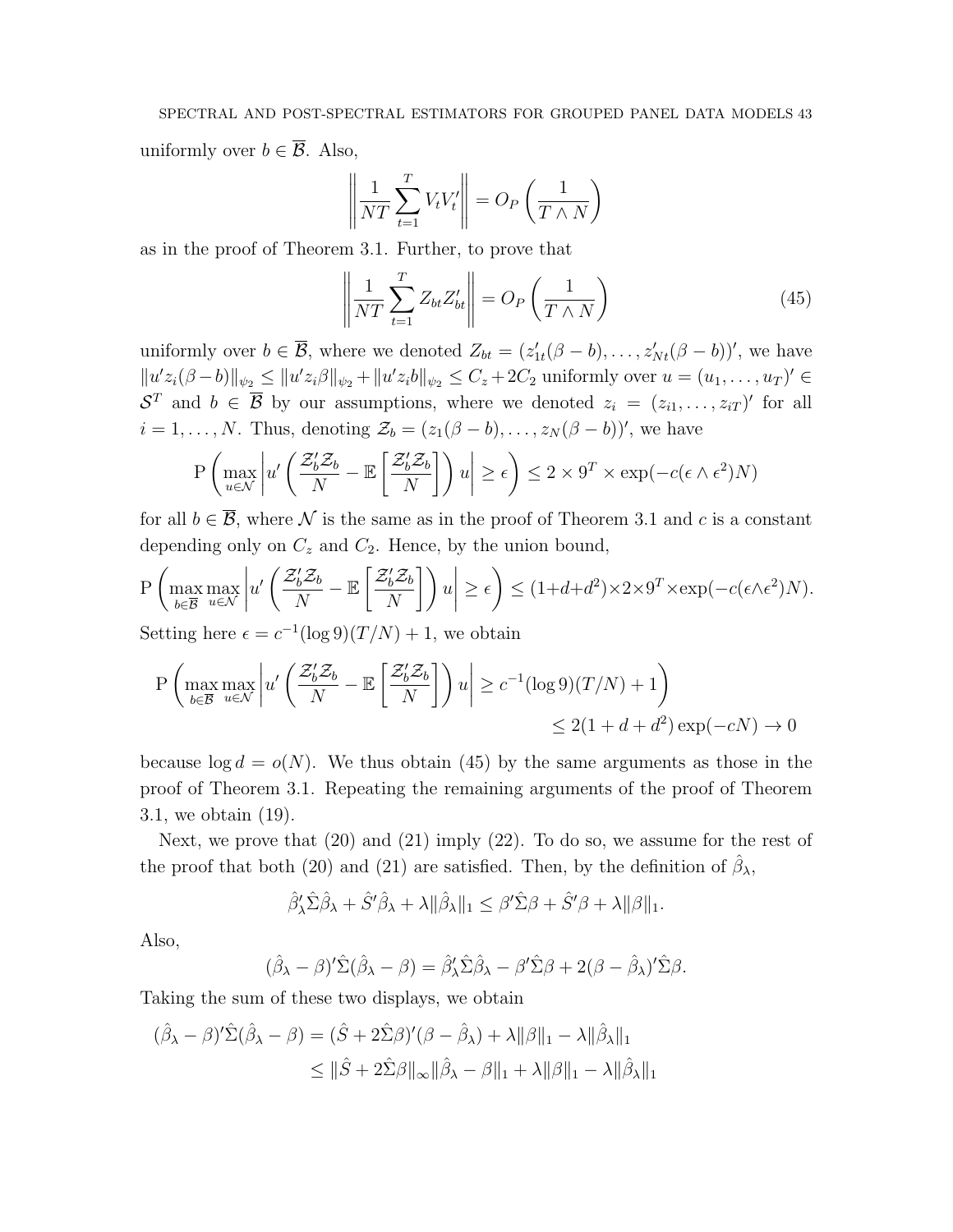$$
\leq \left( \|\hat{S} - S\|_{\infty} + 2C_{\beta} \|\hat{\Sigma} - \Sigma\|_{\infty} \right) \|\hat{\beta}_{\lambda} - \beta\|_{1} + \lambda \|\beta\|_{1} - \lambda \|\hat{\beta}_{\lambda}\|_{1},
$$

where the third line follows by recalling that  $S + 2\Sigma \beta = 0$  and  $\|\beta\|_1 \leq C_{\beta}$ . Therefore, by  $(20)$ , we have

$$
(\hat{\beta}_{\lambda} - \beta)^{\prime} \hat{\Sigma}(\hat{\beta}_{\lambda} - \beta) \le (\lambda/c_{\lambda}) ||\hat{\beta}_{\lambda} - \beta||_{1} + \lambda ||\beta||_{1} - \lambda ||\hat{\beta}_{\lambda}||_{1}.
$$
 (46)

Further, denote  $\delta = \hat{\beta}_{\lambda} - \beta$ ,  $\mathcal{T} = \{k = 1, \ldots, d \colon \beta_k \neq 0\}$ , and  $\mathcal{T}^c = \{1, \ldots, d\} \setminus \mathcal{T}$ . Also, let  $\delta_{\mathcal{T}} = (\delta_{\mathcal{T}1}, \ldots, \delta_{\mathcal{T}d})'$  be a  $d \times 1$  vector such that  $\delta_{\mathcal{T}k} = \delta_k 1\{k \in \mathcal{T}\}\$  and, similarly, let  $\delta_{\mathcal{T}^c} = (\delta_{\mathcal{T}^c 1}, \ldots, \delta_{\mathcal{T}^c d})'$  be a  $d \times 1$  vector such that  $\delta_{\mathcal{T}^c k} = \delta_k 1\{k \in \mathcal{T}^c\}.$ Then, given that  $(\hat{\beta}_{\lambda} - \beta)' \hat{\Sigma} (\hat{\beta}_{\lambda} - \beta) \geq 0$ , it follows from (46) that

$$
0 \le (1/c_{\lambda}) || \hat{\beta}_{\lambda} - \beta ||_1 + ||\beta||_1 - ||\hat{\beta}_{\lambda}||_1
$$
  
 
$$
\le (1/c_{\lambda})(||\delta_{\mathcal{T}}||_1 + ||\delta_{\mathcal{T}^c}||_1) + ||\delta_{\mathcal{T}}||_1 - ||\delta_{\mathcal{T}^c}||_1,
$$

where the second inequality follows from observing that  $\beta_k = \beta_k 1\{k \in \mathcal{T}\}\)$  for all  $k = 1, \ldots, d$ . Therefore,  $(1 - 1/c_{\lambda}) ||\delta_{\mathcal{T}^c}||_1 \le (1 + 1/c_{\lambda}) ||\delta_{\mathcal{T}}||_1$ , and so  $||\delta_{\mathcal{T}^c}||_1 \le \bar{c}_{\lambda} ||\delta_{\mathcal{T}}||_1$ . Thus,

$$
\delta' \hat{\Sigma} \delta = \delta' \Sigma \delta - \delta' (\Sigma - \hat{\Sigma}) \delta \ge c_{\Sigma} \|\delta\|^2 - \|\delta\|^2_{1} \|\hat{\Sigma} - \Sigma\|_{\infty}
$$
  
\n
$$
\ge c_{\Sigma} \|\delta\|^2 - (1 + \bar{c}_{\lambda})^2 \|\delta_{\mathcal{T}}\|^2_{1} \|\hat{\Sigma} - \Sigma\|_{\infty}
$$
  
\n
$$
\ge c_{\Sigma} \|\delta\|^2 - s(1 + \bar{c}_{\lambda})^2 \|\delta\|^2 \|\hat{\Sigma} - \Sigma\|_{\infty} \ge c_{\Sigma} \|\delta\|^2 / 2
$$

by (21). Substituting this bound into (46), we obtain

$$
c_{\Sigma} \|\delta\|^2/2 \leq \lambda (1 + 1/c_{\lambda}) \|\delta_{\mathcal{T}}\|_1 \leq \sqrt{s} \lambda (1 + 1/c_{\lambda}) \|\delta\|.
$$

Rearranging this bound gives gives the second inequality in (22). To obtain the first inequality in (22), observe that

$$
\|\delta\|_{1} = \|\delta_{\mathcal{T}}\|_{1} + \|\delta_{\mathcal{T}^c}\|_{1} \leq (1 + \bar{c}_{\lambda})\|\delta_{\mathcal{T}}\|_{1} \leq \sqrt{s}(1 + \bar{c}_{\lambda})\|\delta\|.
$$

This completes the proof of the theorem.

*Proof of Theorem 4.3.* The proof is closely related to that of Theorem 3.1, with the main difference is that we now have

$$
f_{it} = (\kappa_i + \omega_i(\beta - b))'\phi_t, \quad \text{for all } i = 1, \dots, N, t = 1, \dots, T.
$$

This difference in turn requires us to change the calculation of the bound on the number of non-zero eigenvalues of the matrix  $A_0$ . Recalling that  $F_t = (f_{1t}, \ldots, f_{Nt})'$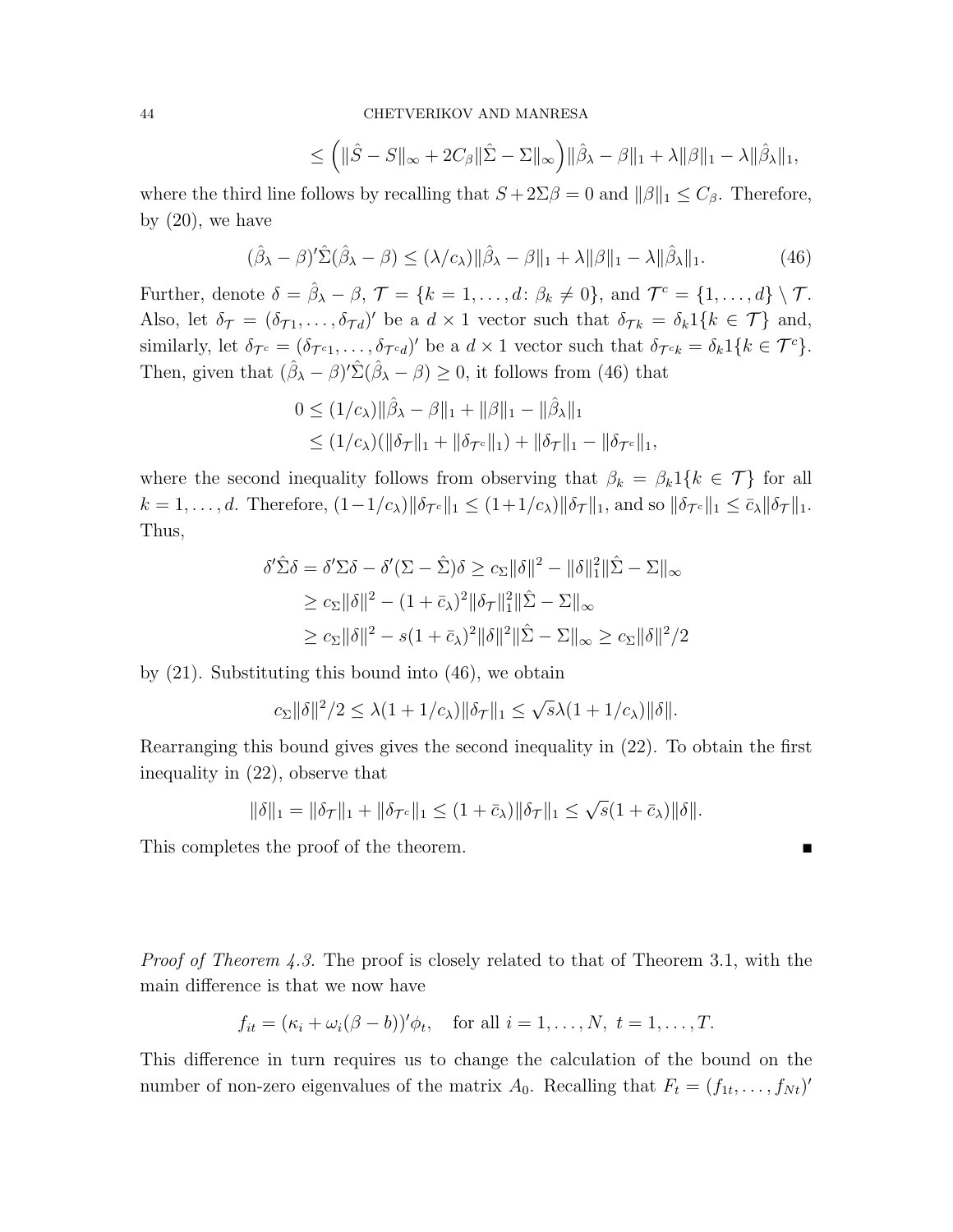for all  $t = 1, \ldots, T$ , we now have

$$
\sum_{t=1}^{T} F_t (F_t + Z_t + V_t)' = \sum_{t=1}^{T} \mathcal{K} \phi_t (F_t + Z_t + V_t)' = \mathcal{K} \sum_{t=1}^{T} \phi_t (F_t + Z_t + V_t)',
$$

where  $\mathcal{K} = (\kappa_1 + \omega_1(\beta - b), \ldots, \kappa_N + \omega_N(\beta - b))'$  and  $Z_t$  and  $V_t$  are the same as in the proof of Theorem 3.1. Thus, given that  $K$  is an  $N \times J$  matrix, it follows that the rank of the matrix  $\sum_{t=1}^{T} F_t(F_t + Z_t + V_t)'$  is at most J. Similarly, the rank of the matrix  $\sum_{t=1}^{T} (Z_t + V_t) F'_t$  is also at most J, as the column rank coincides with the row rank. We have thus replaced  $GM$  in the proof of Theorem 3.1 by  $J$ . The rest of the proof is the same as that of Theorem 3.1.

## 7. Technical Lemmas

**Lemma 7.1.** Let A and B be two symmetric  $N \times N$  matrices, and suppose that the matrix B has only  $K \leq N$  non-zero eigenvalues  $\lambda_1^B, \ldots, \lambda_K^B$ . Further, let  $\lambda_1^A, \ldots, \lambda_K^A$ be the K largest in absolute value eigenvalues of the matrix A. Then

$$
\left|\sum_{k=1}^K \lambda_k^A - \sum_{k=1}^K \lambda_k^B\right| \le 3K \|A - B\|.
$$

Remark 7.1. This lemma does not follow from Weyl's inequality immediately because  $\lambda_1^A, \ldots, \lambda_K^A$  are the largest in absolute value eigenvalues of A.

*Proof.* Let  $\lambda_{K+1}^B, \ldots, \lambda_N^B$  be the remaining eigenvalues of B, so that

$$
\lambda_{K+1}^B = \dots \lambda_N^B = 0,\tag{47}
$$

and let  $\lambda_{K+1}^A, \ldots, \lambda_N^A$  be the remaining eigenvalues of A, so that

$$
\min(|\lambda_1^A|,\ldots,|\lambda_K^A|) \ge \max(|\lambda_{K+1}^A|,\ldots,|\lambda_N^A|). \tag{48}
$$

By Weyl's inequality ([32], Theorem 4.5.3), one can construct a one-to-one function  $f: \{1, ..., N\} \to \{1, ..., N\}$  such that

$$
|\lambda_k^A - \lambda_{f(k)}^B| \le ||A - B||, \text{ for all } k = 1, ..., N. \tag{49}
$$

Using this function, define  $\mathcal{K} = \{j = 1, ..., K : f^{-1}(j) > K\}$  and note that if this set is non-empty, then there exists  $k = 1, ..., K$  such that  $f(k) > K$ , and so for any  $j \in \mathcal{K}$ ,

$$
|\lambda_j^B| \le |\lambda_{f^{-1}(j)}^A| + \|A - B\| \le |\lambda_k^A| + \|A - B\| \le |\lambda_{f(k)}^B| + 2\|A - B\| = 2\|A - B\|,
$$

where the first inequality follows from (49) and the triangle inequality, the second from (48), the third from (49) and the triangle inequality, and the fourth from (47).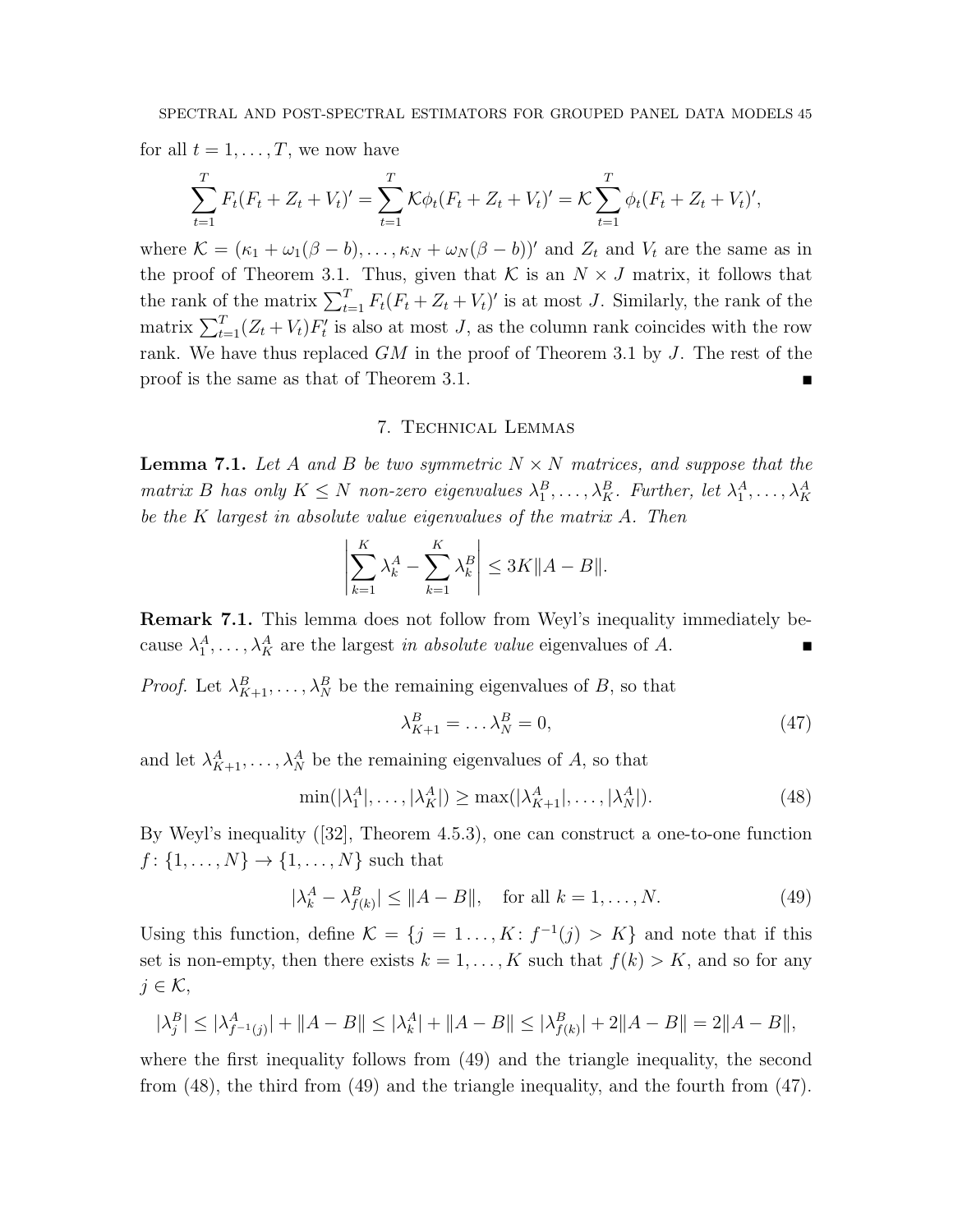Hence,

$$
\left|\sum_{k=1}^K \lambda_k^B - \sum_{k=1}^K \lambda_{f(k)}^B\right| = \left|\sum_{j\in\mathcal{K}} \lambda_j^B\right| \leq 2K||A - B||.
$$

In addition,

$$
\left| \sum_{k=1}^{K} \lambda_k^A - \sum_{k=1}^{K} \lambda_{f(k)}^B \right| \le K \|A - B\|
$$

by (49). Combining the last two inequalities gives the asserted claim.

**Lemma 7.2.** Let  $\mu_1, \ldots, \mu_N$  and  $\nu_1, \ldots, \nu_N$  be two sequences of vectors in  $\mathbb{R}^T$ . Define

$$
A = \sum_{i=1}^{N} \mu_i \mu'_i, \quad B = \sum_{i=1}^{N} \nu_i \nu'_i, \quad C = \sum_{i=1}^{N} \mu_i \nu'_i, \text{ and } D = \sum_{i=1}^{N} (\mu_i + \nu_i) (\mu_i + \nu_i)'.
$$

Then  $||C|| \le \sqrt{||A||} \sqrt{||B||}$  and  $||D|| \le 2(||A|| + ||B||)$ .

*Proof.* For any  $x \in \mathbb{R}^T$  such that  $||x|| = 1$ ,

$$
x'Cx = \sum_{i=1}^{N} (x'\mu_i)(\nu'_ix) \le \sqrt{\sum_{i=1}^{N} (x'\mu_i)^2} \sqrt{\sum_{i=1}^{N} (\nu'_ix)^2}
$$
  
=  $\sqrt{x'Ax} \sqrt{x'Bx} \le \sqrt{\|A\|} \sqrt{\|B\|},$ 

by the Cauchy-Schwarz inequality. Taking the supremum over all  $x \in \mathbb{R}^T$  with  $||x|| = 1$  of the left- and right-hand sides of this chain of inequalities gives the first asserted claim.

To prove the second asserted claim, note that

$$
||D|| \le \left\| \sum_{i=1}^{N} \mu_i \mu'_i \right\| + \left\| \sum_{i=1}^{N} \mu_i \nu'_i \right\| + \left\| \sum_{i=1}^{N} \nu_i \mu'_i \right\| + \left\| \sum_{i=1}^{N} \nu_i \nu'_i \right\|
$$
  
\n
$$
\le ||A|| + \sqrt{||A||} \sqrt{||B||} + \sqrt{||B||} \sqrt{||A||} + ||B||
$$
  
\n
$$
\le ||A|| + (||A|| + ||B||)/2 + (||B|| + ||A||)/2 + ||B|| = 2(||A|| + ||B||).
$$

This completes the proof of the lemma.

**Lemma 7.3.** Let  $F_1$ ,  $F_2$ , and  $F_3$  be vectors in  $\mathbb{R}^T$  and suppose that (i)  $||F_2-F_1|| \leq \sqrt{2}$ , (ii)  $F'_2F_3 = 0$ , and (iii)  $||F_1|| = ||F_2|| = ||F_3|| = 1$ . Then  $|F'_1F_3| \le 3||F_2 - F_1||$ . Proof. By (iii), 2

$$
F_1'F_3 = 1 - \frac{\|F_3 - F_1\|^2}{2}.\tag{50}
$$

By the triangle inequality,

$$
||F_3 - F_1|| \ge ||F_3 - F_2|| - ||F_2 - F_1||,
$$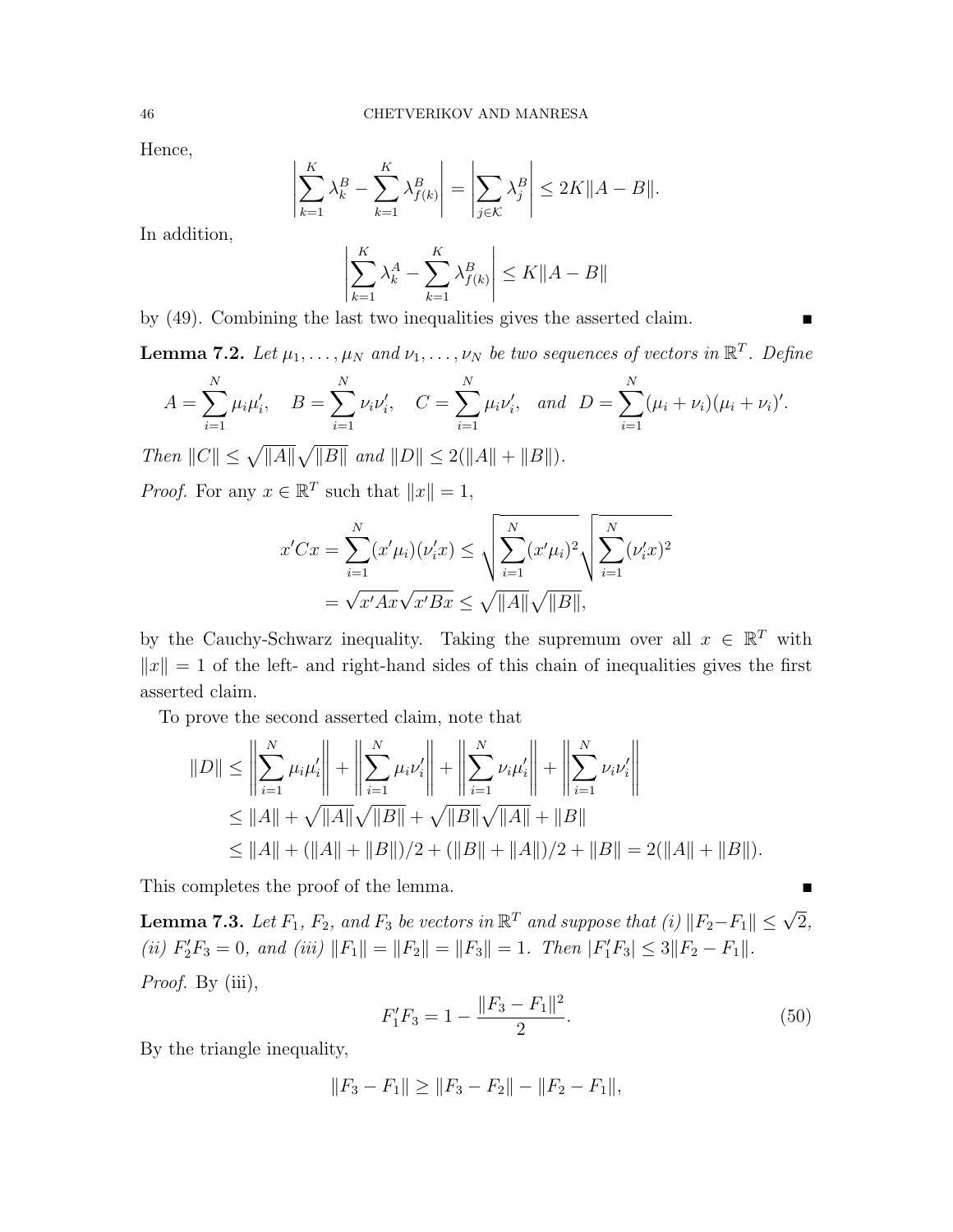SPECTRAL AND POST-SPECTRAL ESTIMATORS FOR GROUPED PANEL DATA MODELS 47 and so, given that  $||F_3 - F_2|| =$ √ 2 by (ii), it follows from (i) that

$$
||F_3 - F_1||^2 \ge (||F_3 - F_2|| - ||F_2 - F_1||)^2 \ge 2 - 2\sqrt{2}||F_2 - F_1||.
$$
 (51)

Combining  $(50)$  and  $(51)$ ,

$$
F_1'F_3 \le 1 - 1 + \sqrt{2} \|F_2 - F_1\| = \sqrt{2} \|F_2 - F_1\|.
$$
\n(52)

Also, again by the triangle inequality,

$$
||F_3 - F_1|| \le ||F_3 - F_2|| + ||F_2 - F_1||,
$$

and so, by (i),

$$
||F_3 - F_1||^2 \le (||F_3 - F_2|| + ||F_2 - F_1||)^2
$$
  
\n
$$
\le 2 + 2\sqrt{2}||F_2 - F_1|| + \sqrt{2}||F_2 - F_1|| = 2 + 3\sqrt{2}||F_2 - F_1||. \tag{53}
$$

Combining (50) and (53),  $F_1'F_3 \ge -3||F_2 - F_1||$ . Combining this inequality with (52) gives the asserted claim.

**Lemma 7.4.** Let  $\theta \in (-1, 1)$  be a real number and  $T \geq 2$  be an integer. Then for all  $u = (u_1, \ldots, u_T)' \in \mathbb{R}^T$  such that  $\sum_{t=1}^T u_t^2 \leq 1$ , we have

$$
\sum_{t=1}^{T-1} \left( \sum_{r=t}^{T-1} u_{r+1} \theta^{r-t} \right)^2 \le \frac{1}{(1-\theta)^2}.
$$

*Proof.* We proceed by induction. When  $T = 2$ , we have

$$
\sum_{t=1}^{T-1} \left( \sum_{r=t}^{T-1} u_{r+1} \theta^{r-t} \right)^2 = u_2^2 \le 1 \le \frac{1}{(1-\theta)^2},
$$

so that the claim holds. Now suppose that the claim holds for all  $T = 2, \ldots, k$ . We will prove that the claim holds for  $T = k+1$ . To do so, fix any  $u = (u_1, \ldots, u_T)^t \in \mathbb{R}^T$ such that  $\sum_{t=1}^{T} u_t^2 \leq 1$  and observe that

$$
\sum_{t=1}^{T-1} \left( \sum_{r=t}^{T-1} u_{r+1} \theta^{r-t} \right)^2 = \sum_{t=1}^{T-2} \left( u_{t+1} + \sum_{r=t+1}^{T-1} u_{r+1} \theta^{r-t} \right)^2 + u_T^2
$$
  

$$
= \sum_{t=1}^{T-2} \left( u_{t+1}^2 + 2u_{t+1} \sum_{r=t+1}^{T-1} u_{r+1} \theta^{r-t} + \left( \sum_{r=t+1}^{T-1} u_{r+1} \theta^{r-t} \right)^2 \right) + u_T^2
$$
  

$$
\leq 1 + \sum_{t=1}^{T-2} \sum_{r=t+1}^{T-1} (u_{t+1}^2 + u_{r+1}^2) \theta^{r-t} + \theta^2 \sum_{t=1}^{T-2} \left( \sum_{r=t}^{T-2} u_{r+2} \theta^{r-t} \right)^2,
$$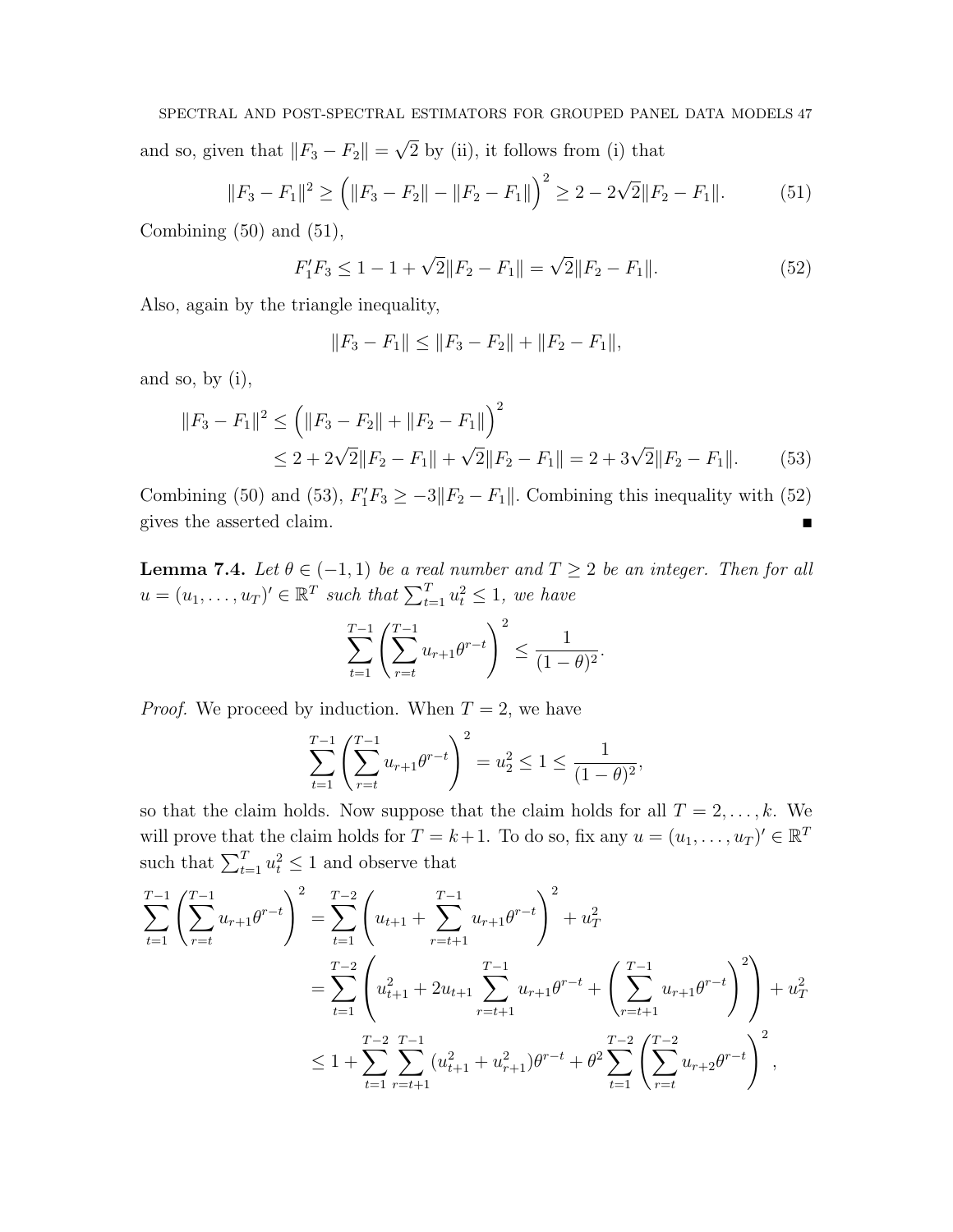where the third line follows from  $\sum_{t=1}^{T} u_t^2 \leq 1$  and an elementary inequality  $2ab \leq$  $a^2 + b^2$ . Also, by the induction hypothesis,

$$
\sum_{t=1}^{T-2} \left( \sum_{r=t}^{T-2} u_{r+2} \theta^{r-t} \right)^2 \leq \frac{1}{(1-\theta)^2}.
$$

In addition,

$$
\sum_{t=1}^{T-2} \sum_{r=t+1}^{T-1} (u_{t+1}^2 + u_{r+1}^2) \theta^{r-t} \le 2 \sum_{l=1}^{T-2} \sum_{t=1}^T \theta^l u_t^2 \le \frac{2\theta}{1-\theta}.
$$

Hence,

$$
\sum_{t=1}^{T-1} \left( \sum_{r=t}^{T-1} u_{r+1} \theta^{r-t} \right)^2 \le 1 + \frac{2\theta}{1-\theta} + \frac{\theta^2}{(1-\theta)^2} = \frac{1}{(1-\theta)^2},
$$

which completes the induction argument and thus gives the asserted claim for all  $T \geq 2$ .

# Appendix A: Randomized Algorithm for Calculating Eigenvalues of Large Matrices

To calculate the spectral estimator  $\tilde{\beta}$  in Section 2, we had to calculate  $2GM + 2$ largest in absolute value eigenvalues of the  $N \times N$  matrix  $A^b$ . When N is large, calculating these eigenvalues exactly may be difficult. Fortunately, there exists a class of randomized algorithms that allow to calculate these eigenvalues approximately with minimal efforts. In this section, we describe one such algorithm. Our discussion here mostly follows [19], where an interested reader can find several other related algorithms.

For brevity of notation, suppose that we have an  $N \times N$  symmetric matrix A and we would like to calculate its k largest in absolute value eigenvalues,  $\lambda_{(1)}, \ldots, \lambda_{(k)}$ , ordered so that  $|\lambda_{(1)}| \geq \cdots \geq |\lambda_{(k)}|$ . Consider the following algorithm:

## Randomized Algorithm for Calculating Eigenvalues.

- Step 1: choose an oversampling parameter  $p > 0$ , e.g.  $p = 5$  or 10;
- Step 2: set a multiplication parameter  $q = [\log N];$
- Step 3: draw an  $N \times (k+p)$  random matrix  $\Omega = {\Omega_{ij}}_{i,j=1}^{N,k+p}$  $\sum_{i,j=1}^{N,k+p} \stackrel{iid}{\sim} N(0,1);$
- Step 4: compute the  $N \times (k+p)$  matrix  $Y = A^{q+1}\Omega$ ;
- Step 5: compute QR decomposition  $Y = QR$  with Q having orthonormal columns;
- Step 6: compute the  $(k+p) \times N$  matrix  $B = Q'A$ ;
- Step 7: compute eigenvectors  $\tilde{s}_1, \ldots, \tilde{s}_{k+p}$  of the  $(k+p) \times (k+p)$  matrix BB';
- Step 8: compute  $N \times 1$  vectors  $s_j = B'\tilde{s}_j$  for  $j = 1, ..., k + p$ ;
- Step 9: compute  $\hat{\lambda}_j = \text{sign}(s'_jAs_j)(\|B'Bs_j\|/\|s_j\|)^{1/2}$  for  $j = 1, ..., k + p$ ;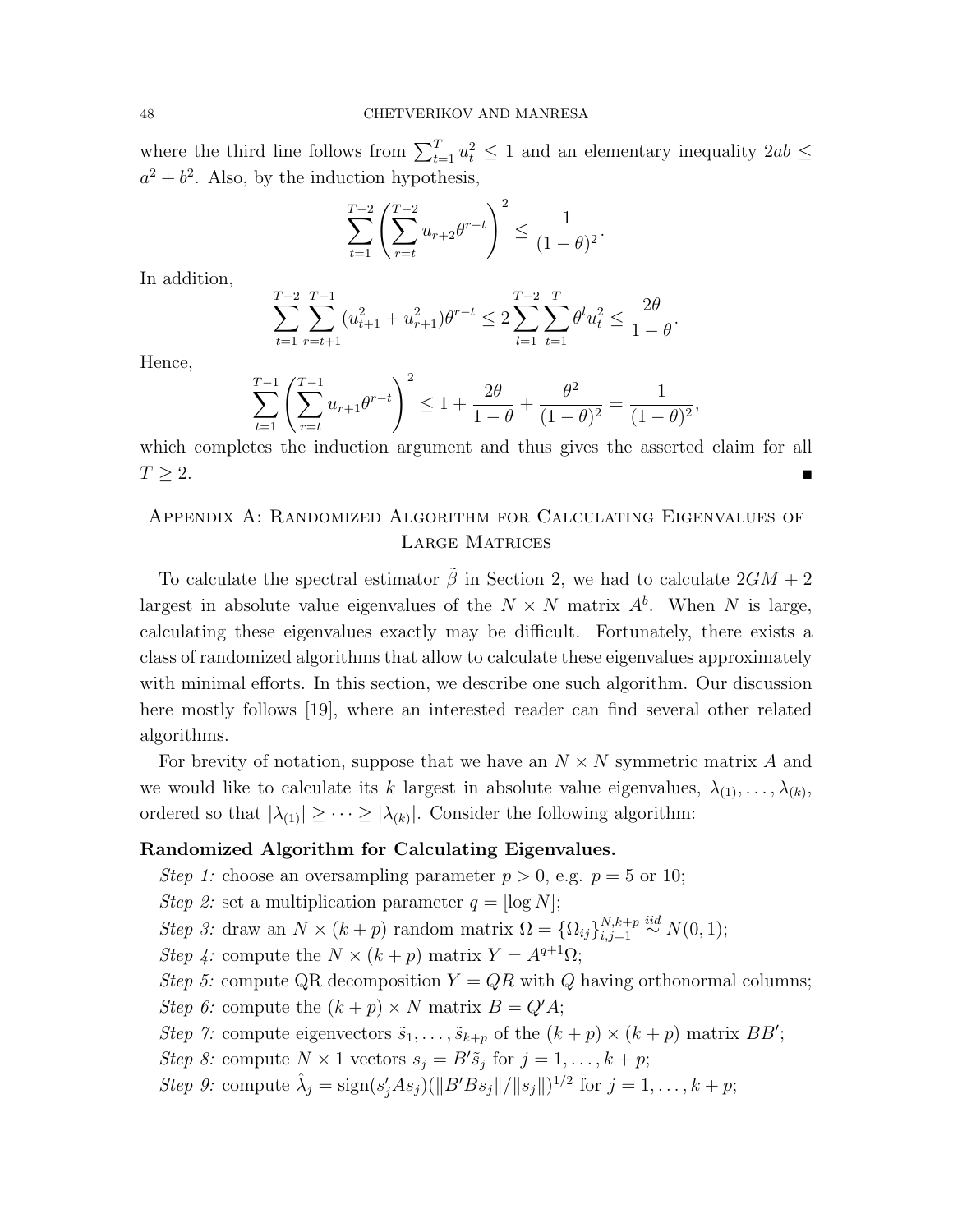Step 10: order values  $\hat{\lambda}_1, \ldots, \hat{\lambda}_{k+p}$  into  $\hat{\lambda}_{(1)}, \ldots, \hat{\lambda}_{(k+p)}$  so that  $|\hat{\lambda}_{(1)}| \geq \cdots \geq |\hat{\lambda}_{(k+p)}|$ ; *Step 11:* return  $\hat{\lambda}_{(1)}, \ldots, \hat{\lambda}_{(k)}$ .

The result of this algorithm is k values  $\hat{\lambda}_{(1)}, \ldots, \hat{\lambda}_{(k)}$ . These are estimators of k largest in absolute value eigenvalues  $\lambda_{(1)}, \ldots, \lambda_{(k)}$  of the matrix A. As follows from results in [19], these estimators are consistent as  $N \to \infty$  under conditions to be discussed below even though they are based on a realization of the random matrix  $\Omega$ . Specifically, Corollary 10.10 in [19] shows that

$$
\mathbb{E}[\|A - QQ'A\|] \le \left(1 + \sqrt{\frac{k}{p-1}} + \frac{e\sqrt{N(k+p)}}{p}\right)^{\frac{1}{q+p+1}} |\lambda_{(k+1)}|,
$$

where  $\lambda_{(k+1)}$  is the  $(k+1)$ th largest in absolute value eigenvalue of A. Therefore, by Markov's inequality,

$$
||A - QQ'A|| = O_P(|\lambda_{(k+1)}|). \tag{54}
$$

In turn, by the triangle inequality, the fact that  $Q'Q$  is the identity matrix, and the definition  $B = Q'A$ ,

$$
||A'A - B'B|| = ||A'A - A'QQ'QQ'A||
$$
  
\n
$$
\le ||A|| ||A - QQ'A|| + ||QQ'A|| ||A - QQ'A|| \le 2||A|| ||A - QQ'A||
$$

Thus, given that  $\hat{\lambda}_{(1)}^2, \ldots, \hat{\lambda}_{(k)}^2$  are k largest eigenvalues of the matrix  $B'B$  by construction (see Steps 8,9, and 10 in the algorithm above), it follows from Weyl's inequality that  $\hat{\lambda}_{(1)}^2, \ldots, \hat{\lambda}_{(k)}^2$  are consistent estimators of  $\lambda_{(1)}^2, \ldots, \lambda_{(k)}^2$  as long as  $||A|| = O_P(1)$ and  $|\lambda_{(k+1)}| = o_P(1)$  as  $N \to \infty$ . Hence,  $\hat{\lambda}_{(j)} \to \lambda_{(j)}$  for all  $j = 1, ..., k$  under the same conditions by the Davis-Kahane theorem.

The described algorithm can be applied in Section 2 to calculate the spectral estimator  $\tilde{\beta}$  with  $A = A^b$  and  $k = 2GM + 2$ . In this case, the aforementioned conditions  $||A|| = O_P(1)$  and  $|\lambda_{(k+1)}| = o_P(1)$  are satisfied under Assumptions 3.1–3.4 by the proof of Theorem 3.1.

## Appendix B: Relation between Assumptions 3.1–3.12 and Assumptions 4.1–4.12

In this section, we explain what conditions one has to impose on top of Assumptions 3.1–3.12 to obtain Assumptions 4.1–4.12. To start with, note that Assumptions 4.1 and 4.5–4.9 coincide with Assumptions 3.1 and 3.5–3.9. Also, Assumption 4.11 follows immediately from Assumption 3.11 if we define  $\mathcal{B} = [-1, 1] \times \mathcal{B}$ , as proposed in the main text. In addition, Assumptions 3.10 and 3.12 depend on  $x_{it}$  but their versions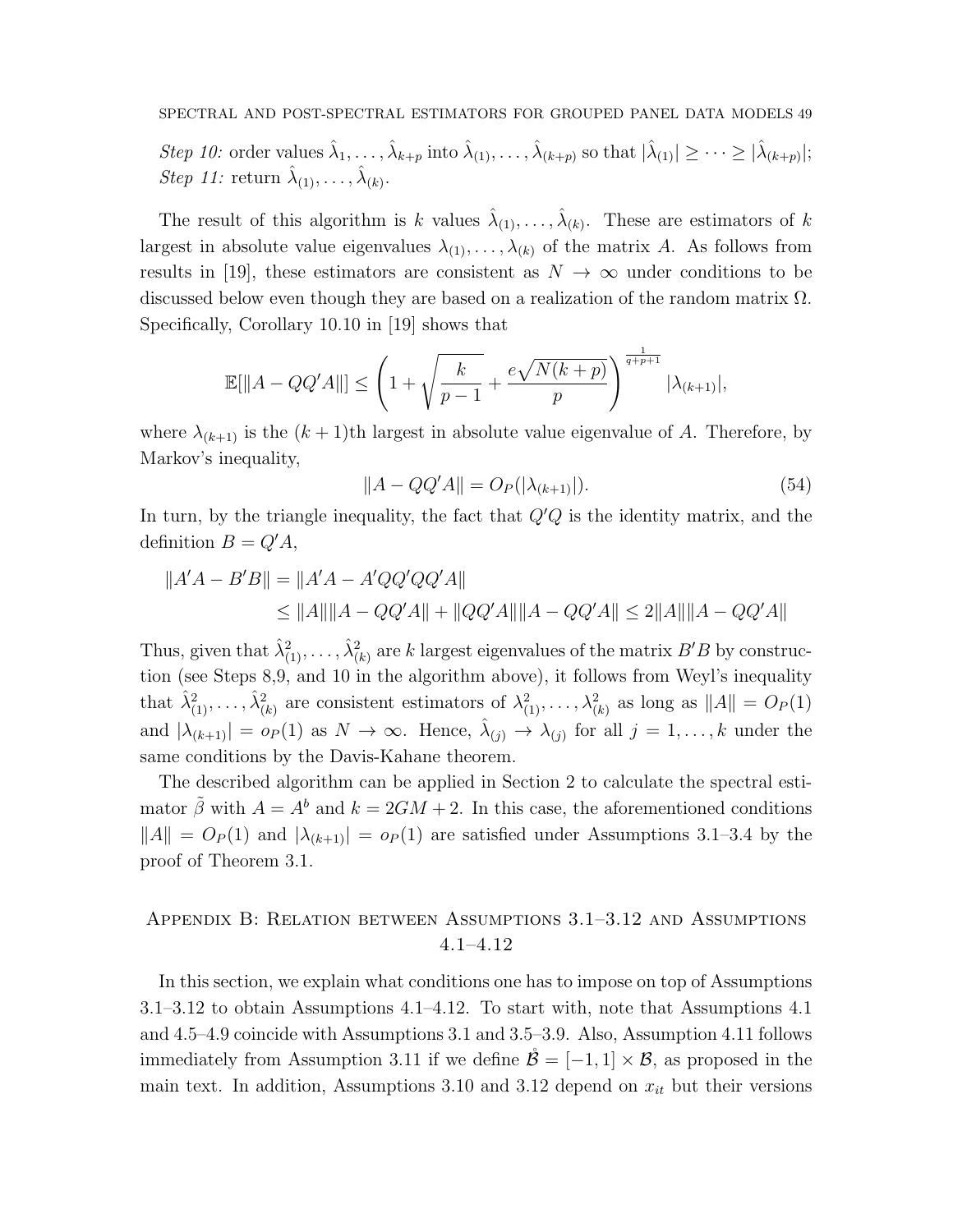corresponding to the dynamic model, i.e. Assumptions 4.10 and 4.12, are discussed in [9], where some interpretations as well as low-level conditions are provided. We thus only need to discuss Assumptions 4.2, 4.3, and 4.4.

To this end, suppose that Assumptions 3.1, 3.2, 3.3, and 3.4 are satisfied and, in addition, suppose that the noise variables  $v_{it}$  satisfy (16). Moreover, suppose that there exists a constant  $C_y > 0$  such that  $||y_{i0}||_{\psi_2} \leq C_y$  for all  $i = 1, ..., N$ . Then for all  $u = (u_1, \ldots, u_T)^t \in \mathcal{S}^T$ , we have

$$
\left\| \sum_{t=1}^T u_t \sum_{r=0}^{t-2} \theta^r v_{it-r-1} \right\|_{\psi_2} = \left\| \sum_{t=1}^{T-1} v_{it} \sum_{r=t}^{T-1} u_{r+1} \theta^{r-t} \right\|_{\psi_2} \le \frac{C_1}{1-\theta}
$$

by Assumption 3.1 and Lemma 7.4 and, similarly,

$$
\left\| \sum_{t=1}^T u_t \sum_{r=0}^{t-2} \theta^r z_{it-r-1}' \beta \right\|_{\psi_2} = \left\| \sum_{t=1}^{T-1} z_{it}' \beta \sum_{r=t}^{T-1} u_{r+1} \theta^{r-t} \right\|_{\psi_2} \le \frac{d_z C_2 ||\beta||_{\infty}}{1-\theta}
$$

by Assumption 3.2 and Lemma 7.4, where  $d_z$  is the dimension of  $z_{it}$ . Also,

$$
\left\| \sum_{t=1}^T u_t \theta^{t-1} y_{i0} \right\|_{\psi_2} \le \frac{\|y_{i0}\|_{\psi_2}}{1-\theta} \le \frac{C_y}{1-\theta}.
$$

Hence, by the triangle inequality,

$$
\left\| \sum_{t=1}^T u_t z_{it}^y \right\|_{\psi_2} \le \frac{C_y + C_1 + d_z C_2 ||\beta||_{\infty}}{1 - \theta},
$$

and so Assumption 4.2 is satisfied.

Next,

$$
\mathbb{E}\left[\left(\sum_{i=1}^N\sum_{t=1}^T v_{it}z_{it}^y\right)^2\right] = \sum_{i=1}^N\sum_{t=1}^T\mathbb{E}\left[(v_{it}z_{it}^y)^2\right] \le \sum_{i=1}^N\sum_{t=1}^T\sqrt{\mathbb{E}[v_{it}^4]\mathbb{E}[(z_{it}^y)^4]} \le CNT
$$

for some constant  $C > 0$  by (16), the triangle inequality, Assumptions 3.1 and 3.2, the fact that  $||y_{i0}||_{\psi_2} \leq C_y$  for all  $i = 1, ..., N$ , and (2.15) in [32]. Thus, Assumption 4.3 is satisfied as well. Finally, regarding Assumption 4.4, observe that the convergence  $(NT)^{-1} \sum_{i=1}^{N} \sum_{t=1}^{T} \dot{z}_{it} \dot{z}'_{it} = \dot{\Sigma} + O_P(1/\sqrt{NT})$  holds by a law of large numbers as long as the dependence of  $(z_{it}, v_{it})$ 's across t is not too strong. Also, by Assumption 3.4, the matrix  $\Sigma$  has at most one zero eigenvalue, whereas Assumption 4.4 requires that  $\hat{\Sigma}$  has no zero eigenvalues, so that  $\hat{\Sigma}$  is invertible. Although it seems difficult to provide low-level conditions implying invertibility of  $\Sigma$ , as it depends on the autocovariance structure of the random processes  $(z'_{it}, v_{it})'$ ,  $t = 1, \ldots, T$ , we note that  $\hat{\Sigma}$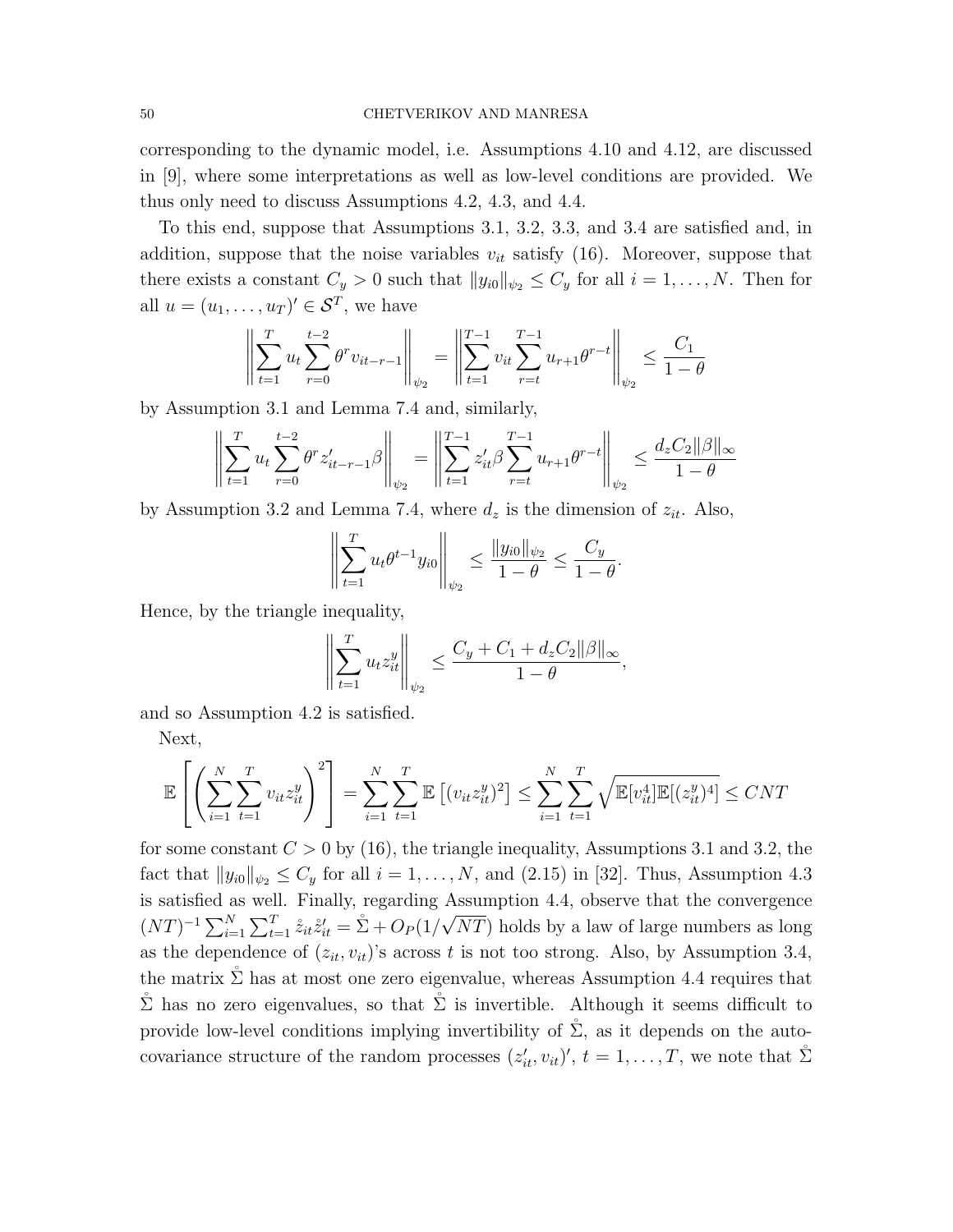SPECTRAL AND POST-SPECTRAL ESTIMATORS FOR GROUPED PANEL DATA MODELS 51

can be consistently estimated (as it is done in the process of constructing the spectral estimator), and so the invertibility condition is testable.

## **REFERENCES**

- [1] Ahn, S., Lee, Y., and Schmidt, P. (2001). GMM estimation of linear panel data models with time-varying individual effects. Journal of Econometrics 101 219- 255.
- [2] Ahn, S., Lee, Y., and Schmidt, P. (2013). Panel data models with multiple timevarying individual effects. Journal of Econometrics 174 1-14.
- [3] Ando, T. and Bai, J. (2016). Panel data models with grouped factor structure under unknown group membership. Journal of Applied Econometrics 31 163-191.
- [4] Ando, T. and Bai, J. (2017). Clustering huge number of financial time series: a panel data approach with high-dimensional predictors and factor structures. Journal of the American Statistical Association 112 1182-1198.
- [5] Aloise, D., Deshpande, A., Hansen, P., and Popat, P. (2009). NP-hardness of Euclidean sum-of-squares clustering. Mach Learn 75 245-248.
- [6] Bai, J. and Ng, S. (2002). Determining the number of factors in approximate factor models. Econometrica 70 191-221.
- [7] Bai, J. (2009). Panel data models with interactive fixed effects. Econometrica 77 1229-1279.
- [8] Bonhomme, S., Lamadon, T., and Manresa, E. (2017). Discretizing unobserved heterogeneity. Working paper.
- [9] Bonhomme, S. and Manresa, E. (2015). Grouped patterns of heterogeneity in panel data. Econometrica 83 1147-1184.
- [10] Chen, H., Leng, X., and Wang, W. (2019). Latent group structures with heterogeneous distributions: identification and estimation. Working paper.
- [11] Cheng, X., Schorfheide, F., and Shao, P. (2019). Clustering for multi-dimensional heterogeneity. Working paper.
- [12] Connor, G. and Korajzcyk, R. (1986). Performance measurement with the arbitrage pricing theory: a new framework for analysis. Journal of Financial Economics **15** 373-394.
- [13] Connor, G. and Korajzcyk, R. (1988). Risk and return in an equilibrium APT: application to a new test methodology. Journal of Financial Economics 21 255- 289.
- [14] Delyon, B. (2009). Exponential inequalities for sums of weakly dependent variables. Electronic Journal of Probability.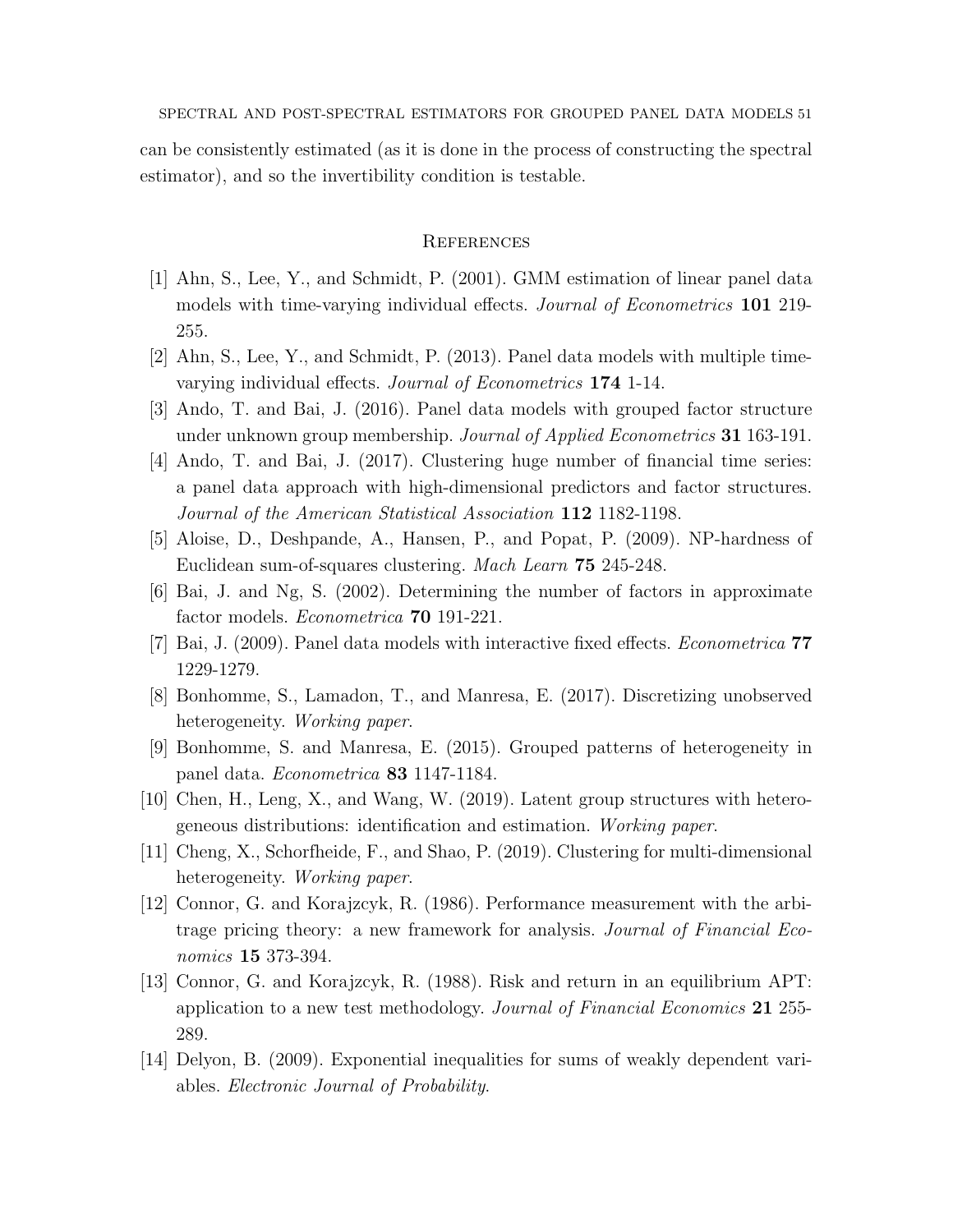- [15] Forni, M., Hallin, M., Lippi, M., and Reichlin, L. (2000). The generalized dynamic factor model: identification and estimation. Review of Economics and Statistics 82 540-554.
- [16] Gao, Z. and Shi, Z. (2020). Implementing convex optimization in R: two econometric examples. Computational Economics.
- [17] Gu, J. and Volgushev, S. (2019). Panel data quantile regression with grouped fixed effects. Journal of Econometrics 213 68-91.
- [18] Hahn, J. and Moon, R. (2010). Panel data models with finite number of multiple equilibria. Econometric Theory 26 863-881.
- [19] Halko, N., Martinsson, P., and Tropp, J. (2011). Finding structure with randomness: probabilistic algorithms for constructing approximate matrix decompositions. SIAM Review 53 217-288.
- [20] Han, F. and Li, Y. (2020). Moment bounds for large autocovariance matrices under dependence. Journal of Theoretical Probability 33 1445-1492.
- [21] Holtz-Eakin, D., Newey, W., and Rosen, H. (1988). Estimating vector autoregressions with panel data. Econometrica 56 1371-1395.
- [22] Lin, C. and Ng, S. (2012). Estimation of panel data models with parameter heterogeneity when group membership is unknown. Journal of Econometric Methods 1 42-55.
- [23] Moitra, A. (2018). Algorithmic aspects of machine learning. Cambridge University Press.
- [24] Moon, R. and Weidner, M. (2019). Nuclear norm regularized estimation of panel regression models. Working paper.
- [25] Pesaran, H. (2006). Estimation and inference in large heterogenous panels with a multifactor error structure. Econometrica 74 967-1012.
- [26] Stock, J. and Watson, M. (1999). Forecasting inflation. Journal of Monetary Economics 44 293-335.
- [27] Su, L. and Ju, G. (2018). Identifying latent grouped patterns in panel data models with interactive fixed effects. *Journal of Econometrics* 206 554-573.
- [28] Su, L., Shi, Z., and Phillips, P. (2016). Identifying latent structures in panel data. Econometrica 84 2215-2264.
- [29] Tibshirani, R. (1996). Regression shrinkage and selection via Lasso. Journal of the Royal Statistical Society. Series B 58 267-288.
- [30] Van der Geer, S. (2002). On Hoeffding's inequality for dependent random variables. In Empirical Process Techniques for Dependent Data.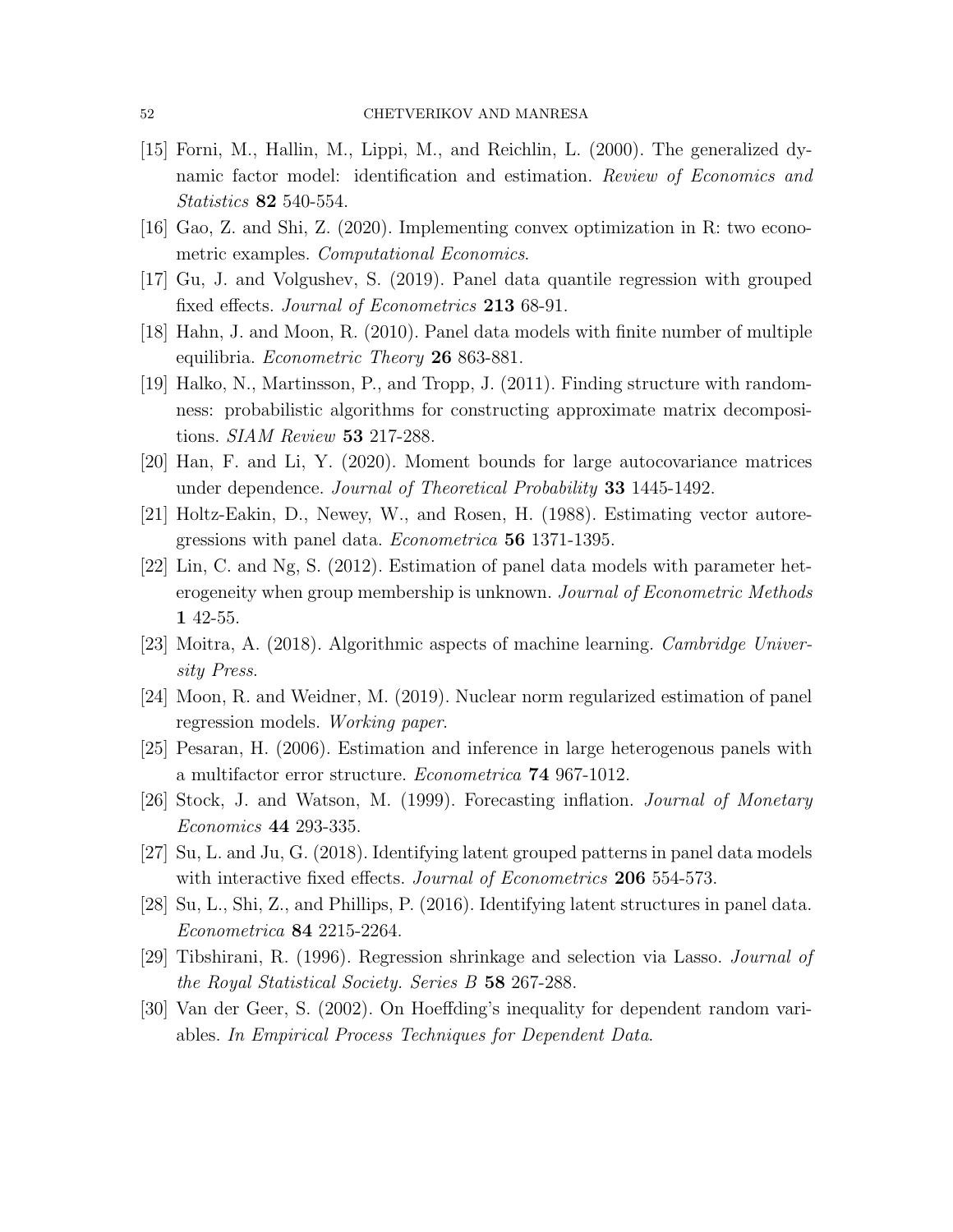SPECTRAL AND POST-SPECTRAL ESTIMATORS FOR GROUPED PANEL DATA MODELS 53

- [31] Vempala, S. and Wang, G. (2004). A spectral algorithm for learning mixture models. Journal of Computer and System Sciences 68 841-860.
- [32] Vershynin, R. (2018). High-dimensional probability: an introduction with applications in data science. Cambridge Series in Statistical and Probabilistic Mathematics.
- [33] Wang, W., Phillips, P., and Su, L. (2018). Homogeneity pursuit in panel data models: theory and application. Journal of Applied Econometrics 33 797-815.
- [34] Westerlund, J. and Urbain, J.-P. (2013). On the estimation and inference in factor-augmented panel regressions with correlated loadings. Economics Letters 119 247-250.
- [35] Yu, Y., Wang, T., and Samworth, R. (2015). A useful variant of the Davis-Kahan theorem for statisticians. Biometrica 102 315-323.
- [36] Zhang, Y., Wang, H., and Zhu, Z. (2017). Quantile-regression-based clustering for panel data. Working paper.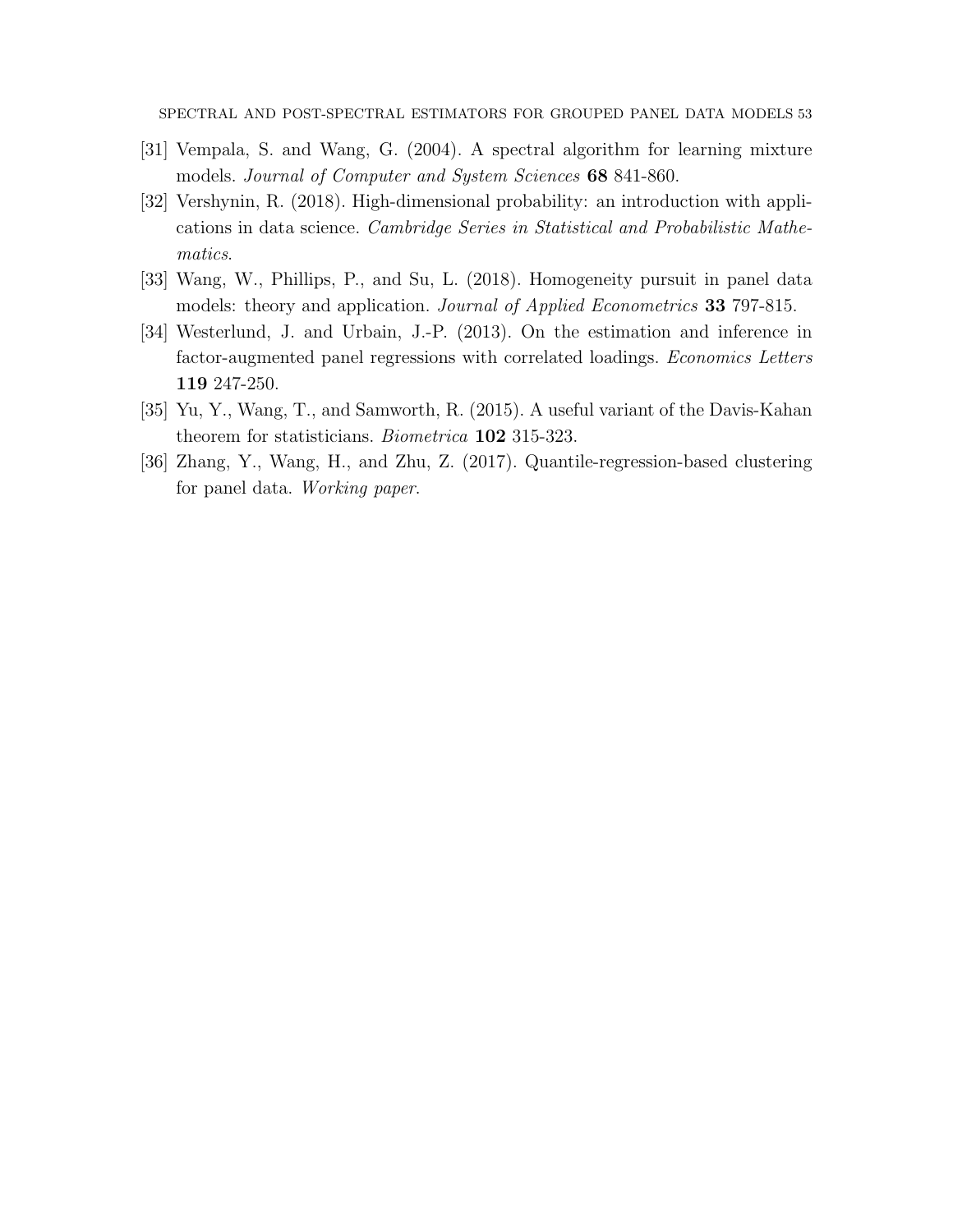|        |                  |           |                     | $G=2$      |                   |                   |            |  |
|--------|------------------|-----------|---------------------|------------|-------------------|-------------------|------------|--|
|        |                  |           | Mean Absolute Error |            | Misclassification |                   |            |  |
| T      | $\cal N$         | Spectral  | P-Spectral          | <b>GFE</b> | Oracle            | Spectral          | <b>GFE</b> |  |
|        | 100              | .0330     | .0126               | .0122      | .0121             | .003              | .002       |  |
| 20     | 200              | .0188     | .0096               | .0095      | .0094             | .003              | .002       |  |
|        | 300              | .0148     | .0074               | .0075      | .0074             | .004              | .003       |  |
|        | 100              | .0129     | .0089               | .0089      | .0089             | .000              | .000       |  |
| $50\,$ | 200              | .0105     | .0056               | .0056      | .0055             | .000              | .000       |  |
|        | 300              | .0091     | .0052               | .0052      | .0052             | .000              | .000       |  |
|        | 100              | .0095     | .0042               | .0042      | .0042             | .000              | .000       |  |
| 100    | 200              | .0064     | .0043               | .0043      | .0043             | .000              | .000       |  |
|        | 300              | .0051     | .0044               | $.0044\,$  | .0044             | .000              | .000       |  |
|        |                  |           |                     | $G=4$      |                   |                   |            |  |
|        |                  |           | Mean Absolute Error |            |                   | Misclassification |            |  |
| T      | $\boldsymbol{N}$ | Spectral  | P-Spectral          | <b>GFE</b> | Oracle            | Spectral          | <b>GFE</b> |  |
|        | 100              | .0392     | .0278               | .0136      | .0121             | .065              | .014       |  |
| 20     | 200              | .0211     | .0145               | .0089      | .0089             | .027              | .008       |  |
|        | 300              | .0175     | .0107               | .0090      | .0084             | .014              | .007       |  |
|        | 100              | .0225     | .0070               | .0070      | .0070             | .000              | .000       |  |
| 50     | 200              | .0109     | .0052               | .0052      | .0052             | .000              | .000       |  |
|        | 300              | .0090     | .0057               | .0057      | .0057             | .000              | .000       |  |
|        | 100              | .0110     | .0055               | .0055      | .0055             | .000              | .000       |  |
| 100    | 200              | .0075     | .0049               | .0049      | .0049             | .000              | .000       |  |
|        | 300              | .0057     | .0030               | .0030      | .0030             | .000              | .000       |  |
|        |                  |           |                     | $G=7$      |                   |                   |            |  |
| T      |                  |           | Mean Absolute Error |            |                   | Misclassification |            |  |
|        | $\boldsymbol{N}$ | Spectral  | P-Spectral          | <b>GFE</b> | Oracle            | Spectral          | <b>GFE</b> |  |
|        | 100              | .0603     | .0840               | .0129      | .0094             | .222              | .010       |  |
| 20     | 200              | .0304     | .0480               | .0122      | .0081             | .137              | .017       |  |
|        | 300              | .0170     | .0359               | .0080      | .0071             | .111              | .016       |  |
|        | 100              | .0235     | .0087               | .0085      | .0085             | .001              | .000       |  |
| $50\,$ | 200              | .0126     | .0059               | .0055      | .0055             | .001              | .000       |  |
|        | 300              | .0095     | .0046               | .0045      | .0045             | .000              | .000       |  |
|        | 100              | .0136     | .0061               | .0061      | .0061             | .000              | .000       |  |
| 100    | $200\,$          | .0066     | .0032               | .0032      | .0032             | .000              | .000       |  |
|        | $300\,$          | $.0060\,$ | .0041               | .0041      | .0041             | .000              | .000       |  |
|        |                  |           |                     |            |                   |                   |            |  |

Table 1. Mean Absolute Error (MAE) of spectral, post-spectral, grouped fixed-effect, and oracle estimators of  $\beta_1$  and fraction of misclassified units for spectral and grouped fixed-effect estimators. Case  $\rho = 1$  and  $M = 1$ .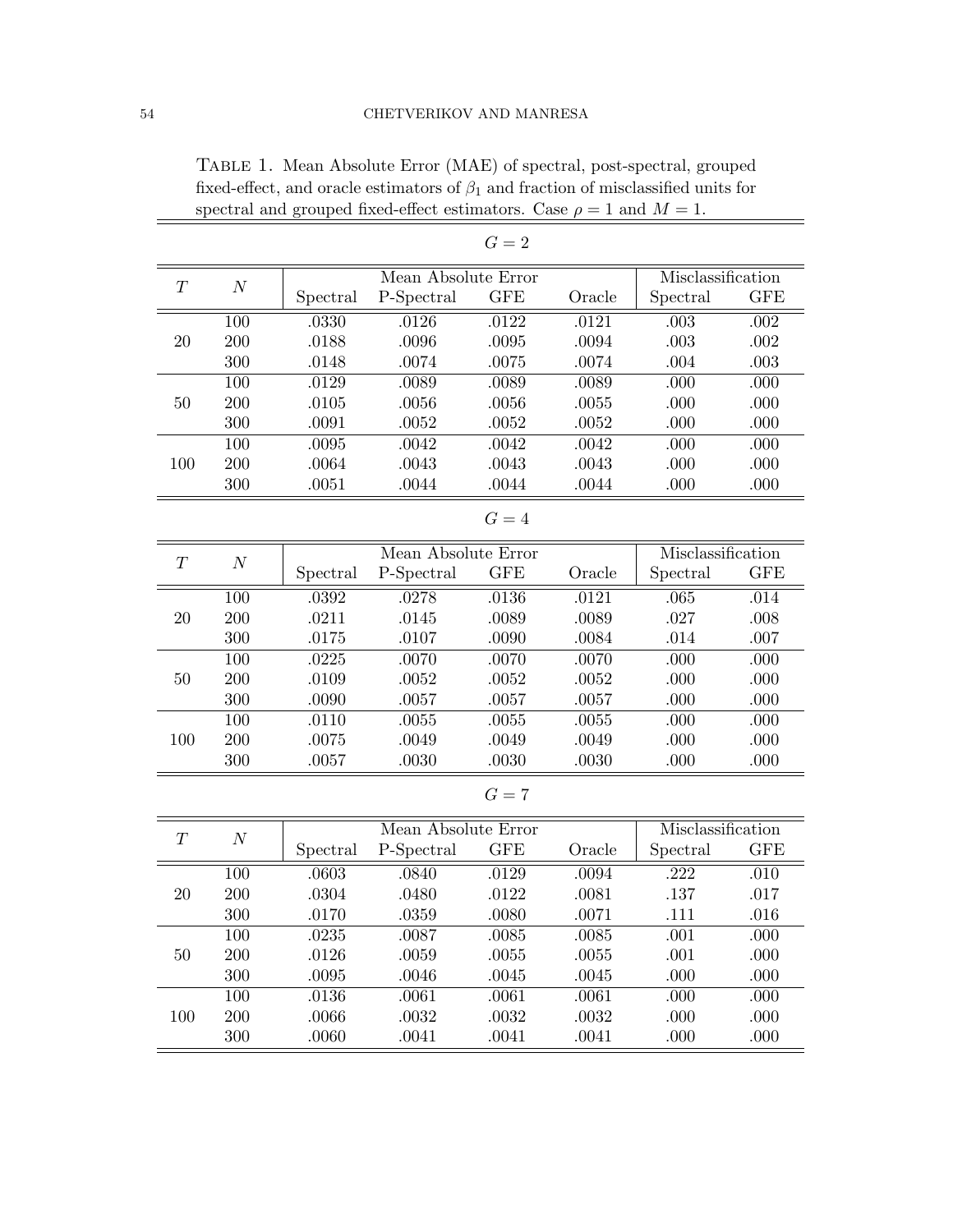|     |            |          |                     | $G=2$        |        |                   |                   |
|-----|------------|----------|---------------------|--------------|--------|-------------------|-------------------|
|     | N          |          | Mean Absolute Error |              |        | Misclassification |                   |
| T   |            | Spectral | P-Spectral          | $_{\rm GFE}$ | Oracle | Spectral          | GFE               |
|     | 100        | .0355    | .0139               | .0139        | .0121  | .002              | .002              |
| 20  | 200        | .0192    | .0101               | .0115        | .0094  | .003              | .004              |
|     | 300        | .0142    | .0086               | .0085        | .0074  | .003              | .003              |
|     | 100        | .0131    | .0089               | .0089        | .0089  | .000              | .000              |
| 50  | 200        | .0106    | .0056               | .0056        | .0055  | .000              | .000              |
|     | 300        | .0089    | .0052               | .0052        | .0052  | .000              | .000              |
|     | 100        | .0091    | .0042               | .0042        | .0042  | .000              | .000              |
| 100 | <b>200</b> | .0066    | .0043               | .0043        | .0043  | .000              | .000              |
|     | 300        | .0049    | .0044               | .0044        | .0044  | .000              | .000              |
|     |            |          |                     | $G=4$        |        |                   |                   |
| T   | N          |          | Mean Absolute Error |              |        |                   | Misclassification |
|     |            | Spectral | P-Spectral          | $_{\rm GFE}$ | Oracle | Spectral          | <b>GFE</b>        |
|     | 100        | .0376    | .0388               | .0743        | .0121  | .050              | .159              |
| 20  | 200        | .0239    | .0256               | .0234        | .0089  | .026              | .035              |

Table 2. Mean Absolute Error (MAE) of spectral, post-spectral, grouped fixed-effect, and oracle estimators of  $\beta_1$  and fraction of misclassified units for spectral and grouped fixed-effect estimators. Case  $\rho = 3$  and  $M = 1$ . 

| T   | $\overline{N}$ |          | Mean Absolute Error | Misclassification |        |          |            |
|-----|----------------|----------|---------------------|-------------------|--------|----------|------------|
|     |                | Spectral | P-Spectral          | <b>GFE</b>        | Oracle | Spectral | <b>GFE</b> |
|     | 100            | .0376    | .0388               | .0743             | .0121  | .050     | .159       |
| 20  | 200            | .0239    | .0256               | .0234             | .0089  | .026     | .035       |
|     | 300            | .0180    | .0152               | .0113             | .0084  | .013     | .007       |
| 50  | 100            | .0184    | .0070               | .0070             | .0070  | .000     | .000       |
|     | 200            | .0111    | .0052               | .0052             | .0052  | .000     | .000       |
|     | 300            | .0094    | .0057               | .0057             | .0057  | .000     | .000       |
| 100 | 100            | .0121    | .0055               | .0055             | .0055  | .000     | .000       |
|     | 200            | .0082    | .0049               | .0049             | .0049  | .000     | .000       |
|     | 300            | .0054    | .0030               | .0030             | .0030  | .000     | .000       |

$$
G=7
$$

| T   | N   |          | Mean Absolute Error | Misclassification |        |          |      |
|-----|-----|----------|---------------------|-------------------|--------|----------|------|
|     |     | Spectral | P-Spectral          | $_{\rm GFE}$      | Oracle | Spectral | GFE  |
|     | 100 | .043     | .092                | .248              | .009   | .170     | .648 |
| 20  | 200 | .025     | .070                | .233              | .008   | .112     | .625 |
|     | 300 | .020     | .060                | .196              | .007   | .099     | .531 |
| 50  | 100 | .027     | .010                | .008              | .008   | .004     | .000 |
|     | 200 | .012     | .005                | .005              | .005   | .000     | .000 |
|     | 300 | .010     | .005                | .004              | .004   | .000     | .000 |
| 100 | 100 | .015     | .006                | .006              | .006   | .000     | .000 |
|     | 200 | .007     | .003                | .003              | .003   | .000     | .000 |
|     | 300 | .006     | .004                | .004              | .004   | .000     | .000 |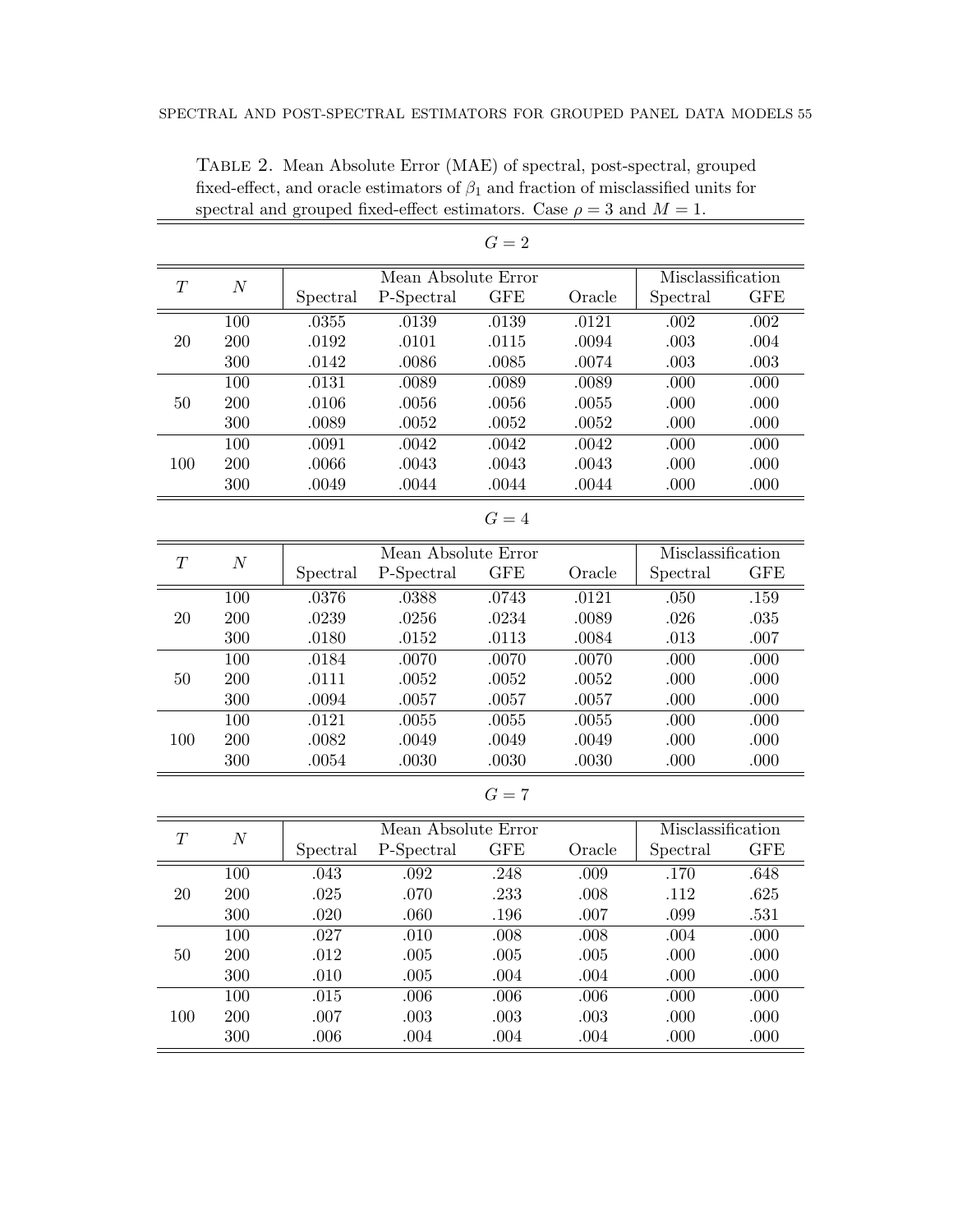|                  |                  |          |                     | $G=2$      |           |                   |            |
|------------------|------------------|----------|---------------------|------------|-----------|-------------------|------------|
|                  |                  |          | Misclassification   |            |           |                   |            |
| T                | $\boldsymbol{N}$ | Spectral | P-Spectral          | <b>GFE</b> | Oracle    | Spectral          | <b>GFE</b> |
|                  | 100              | .0328    | .0159               | .0137      | .0118     | .280              | .164       |
| 20               | 200              | .0172    | .0122               | .0090      | .0062     | .246              | .152       |
|                  | 300              | .0124    | .0103               | .0066      | .0052     | .218              | .126       |
|                  | 100              | .0194    | .0076               | .0060      | .0064     | .126              | .054       |
| 50               | 200              | .0117    | .0067               | .0055      | .0051     | .084              | .051       |
|                  | 300              | .0056    | .0052               | .0040      | .0035     | .090              | .040       |
|                  | 100              | .0105    | .0048               | .0050      | .0048     | .013              | .009       |
| 100              | 200              | .0063    | .0034               | .0035      | .0035     | .012              | .009       |
|                  | 300              | .0041    | .0025               | .0023      | .0022     | .016              | .008       |
|                  |                  |          |                     | $G=4$      |           |                   |            |
|                  |                  |          | Mean Absolute Error |            |           | Misclassification |            |
| $\boldsymbol{T}$ | $\boldsymbol{N}$ | Spectral | P-Spectral          | <b>GFE</b> | Oracle    | Spectral          | <b>GFE</b> |
|                  | 100              | .0452    | .0315               | .0228      | .0116     | .515              | .336       |
| 20               | 200              | .0263    | .0222               | .0138      | .0062     | .478              | .296       |
|                  | 300              | .0160    | .0216               | .0124      | .0057     | .462              | .275       |
|                  | 100              | .0233    | .0198               | .0078      | .0070     | .342              | .058       |
| 50               | 200              | .0140    | .0140               | .0055      | .0039     | .254              | .073       |
|                  | 300              | .0081    | .0118               | .0044      | .0034     | .225              | .073       |
|                  | 100              | .0129    | .0098               | .0056      | .0055     | .156              | .006       |
| 100              | 200              | .0069    | .0048               | .0031      | .0032     | .075              | .015       |
|                  | 300              | .0057    | .0031               | .0023      | .0022     | .039              | .011       |
|                  |                  |          |                     | $G=7$      |           |                   |            |
| T                |                  |          | Mean Absolute Error |            |           | Misclassification |            |
|                  | $\boldsymbol{N}$ | Spectral | P-Spectral          | <b>GFE</b> | Oracle    | Spectral          | <b>GFE</b> |
|                  | 100              | .0773    | .0429               | .0277      | .0116     | .661              | .400       |
| 20               | 200              | .0466    | .0441               | .0205      | .0077     | .669              | .364       |
|                  | 300              | .0291    | .0366               | .0166      | .0048     | .634              | .333       |
|                  | 100              | .0269    | .0344               | .0068      | .0067     | .507              | .031       |
| $50\,$           | $200\,$          | .0151    | .0228               | .0058      | .0051     | .404              | .060       |
|                  | 300              | .0110    | .0184               | .0043      | .0037     | $.336\,$          | .074       |
|                  | 100              | .0178    | .0178               | .0058      | .0058     | .266              | .001       |
| 100              | 200              | .0097    | .0090               | .0033      | .0034     | .185              | .004       |
|                  | 300              | .0061    | .0076               | .0024      | $.0022\,$ | .141              | .014       |

Table 3. Mean Absolute Error (MAE) of spectral, post-spectral, grouped fixed-effect, and oracle estimators of  $\beta_1$  and fraction of misclassified units for spectral and grouped fixed-effect estimators. Case  $\rho = 1$  and  $M = 2$ .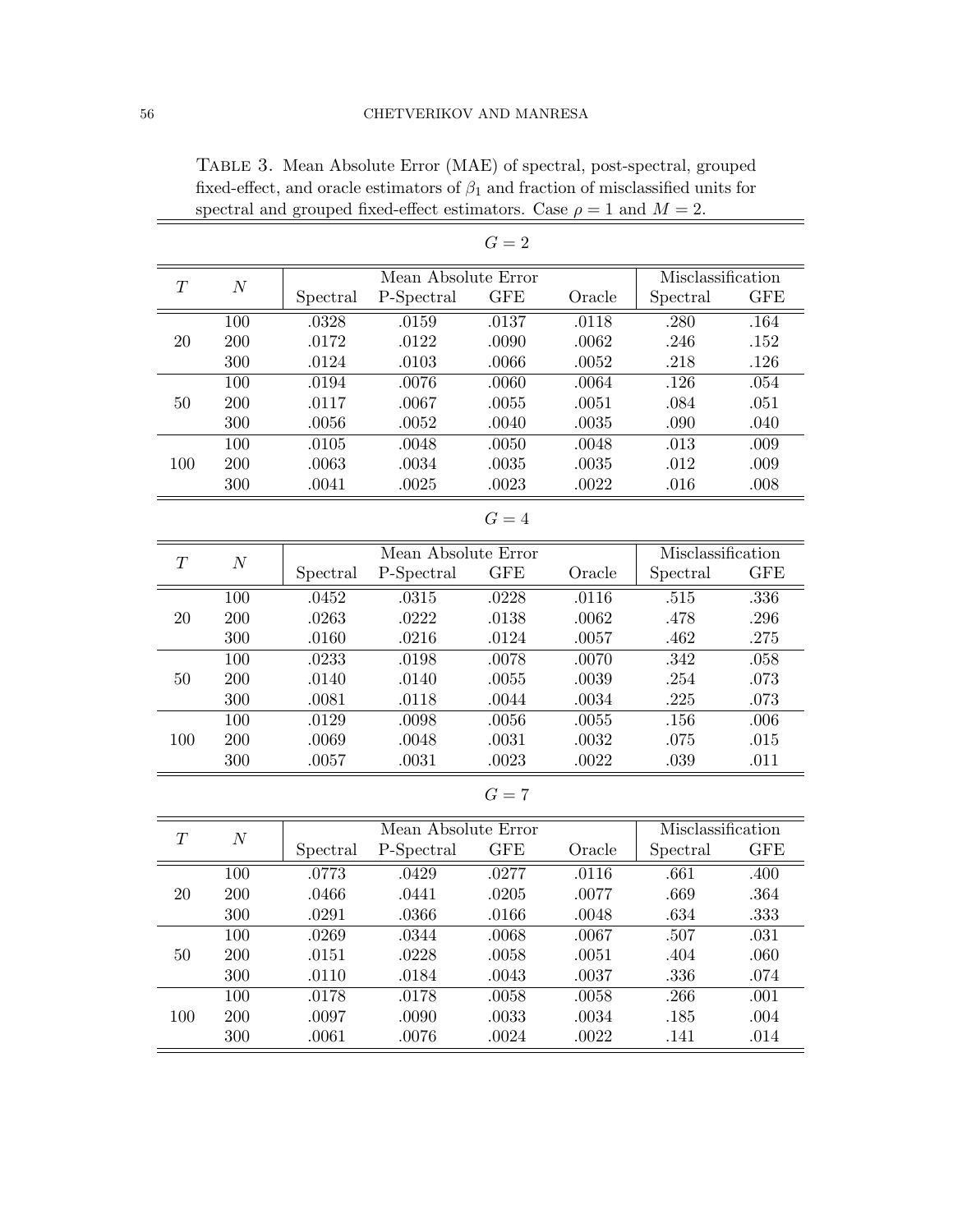|     |                  |                     |                     | $G=2$             |                   |          |            |
|-----|------------------|---------------------|---------------------|-------------------|-------------------|----------|------------|
|     |                  |                     | Mean Absolute Error | Misclassification |                   |          |            |
| T   | $\boldsymbol{N}$ | Spectral            | P-Spectral          | <b>GFE</b>        | Oracle            | Spectral | <b>GFE</b> |
|     | 100              | .0297               | .0289               | .0212             | .0118             | .270     | .182       |
| 20  | 200              | .0178               | .0274               | .0190             | .0062             | .248     | .172       |
|     | 300              | .0125               | .0230               | .0148             | .0052             | .200     | .136       |
|     | 100              | .0197               | .0134               | .0076             | .0064             | .117     | .053       |
| 50  | 200              | .0120               | .0114               | .0078             | .0051             | .084     | .054       |
|     | 300              | .0055               | .0116               | .0056             | .0035             | .090     | .042       |
|     | 100              | .0100               | .0055               | .0053             | .0048             | .013     | .009       |
| 100 | 200              | .0063               | .0037               | .0037             | .0035             | .011     | .009       |
|     | 300              | .0042               | .0034               | .0024             | .0022             | .016     | .008       |
|     |                  |                     |                     | $G=4$             |                   |          |            |
| T   | $\overline{N}$   | Mean Absolute Error |                     |                   | Misclassification |          |            |
|     |                  | Spectral            | P-Spectral          | <b>GFE</b>        | Oracle            | Spectral | <b>GFE</b> |
|     | 100              | .0401               | .0657               | .0693             | .0116             | .510     | .451       |
| 20  | 200              | .0288               | .0504               | .0484             | .0062             | .464     | .371       |
|     | 300              | .0175               | .0498               | .0365             | .0057             | .461     | .325       |
|     | 100              | .0205               | .0425               | .0089             | .0070             | .320     | $.038\,$   |
| 50  | 200              | .0127               | .0295               | .0095             | .0039             | .219     | .065       |
|     | 300              | .0077               | .0278               | .0094             | .0034             | .211     | .075       |
|     | 100              | .0138               | .0214               | .0057             | .0055             | .151     | .002       |
| 100 | 200              | .0096               | .0105               | .0032             | .0032             | .074     | .010       |
|     | 300              | .0057               | .0063               | .0028             | .0022             | .041     | .012       |
|     |                  |                     |                     | $G=7$             |                   |          |            |

Table 4. Mean Absolute Error (MAE) of spectral, post-spectral, grouped fixed-effect, and oracle estimators of  $\beta_1$  and fraction of misclassified units for spectral and grouped fixed-effect estimators. Case  $\rho = 3$  and  $M = 2$ . 

| Ŧ   |     |          | Mean Absolute Error | Misclassification |        |          |            |
|-----|-----|----------|---------------------|-------------------|--------|----------|------------|
|     | N   | Spectral | P-Spectral          | <b>GFE</b>        | Oracle | Spectral | <b>GFE</b> |
|     | 100 | .0783    | .0815               | .1018             | .0116  | .637     | .608       |
| 20  | 200 | .0452    | .0822               | .0911             | .0077  | .646     | .605       |
|     | 300 | .0321    | .0755               | .0619             | .0048  | .612     | .449       |
|     | 100 | .0270    | .0689               | .0107             | .0067  | .481     | .045       |
| 50  | 200 | .0161    | .0516               | .0080             | .0051  | .376     | .056       |
|     | 300 | .0138    | .0450               | .0090             | .0037  | .330     | .076       |
|     | 100 | .0170    | .0348               | .0058             | .0058  | .226     | .001       |
| 100 | 200 | .0128    | .0226               | .0034             | .0034  | .166     | .003       |
|     | 300 | .0070    | .0200               | .0026             | .0022  | .138     | .008       |